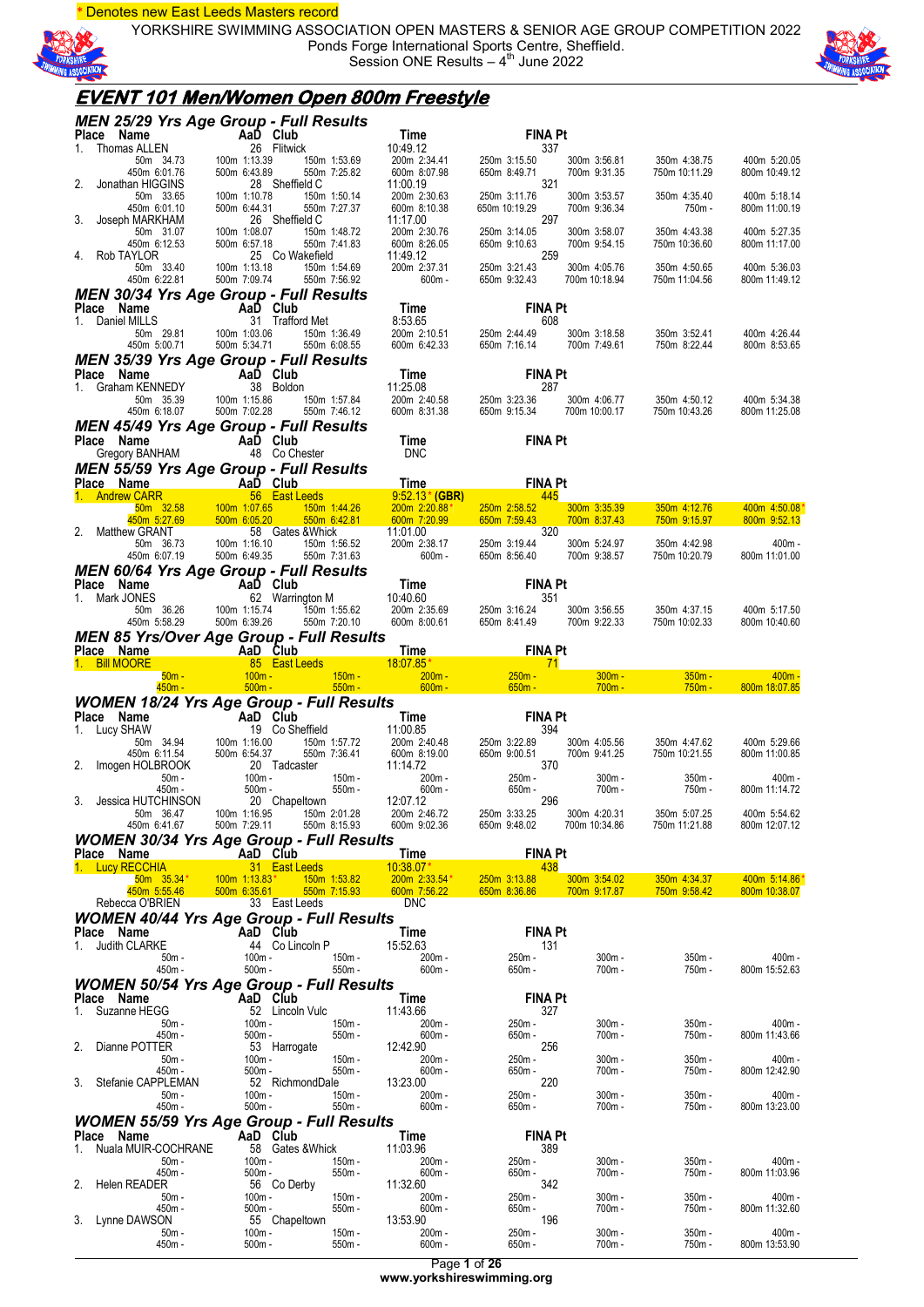

#### YORKSHIRE SWIMMING ASSOCIATION OPEN MASTERS & SENIOR AGE GROUP COMPETITION 2022 Ponds Forge International Sports Centre, Sheffield. Session ONE Results  $-4$ <sup>th</sup> June 2022



| <b>WOMEN 60/64 Yrs Age Group - Full Results</b> |                     |          |              |                |          |          |               |
|-------------------------------------------------|---------------------|----------|--------------|----------------|----------|----------|---------------|
| <b>Place</b><br>Name                            | AaD<br>Club         |          | Time         | <b>FINA Pt</b> |          |          |               |
| Joan EDWARDS                                    | Gates & Whick<br>64 |          | 11:33.93     | 340            |          |          |               |
| $50m -$                                         | $100m -$            | $150m -$ | $200m -$     | $250m -$       | $300m -$ | $350m -$ | $400m -$      |
| 450m -                                          | $500m -$            | $550m -$ | $600m -$     | $650m -$       | $700m -$ | 750m -   | 800m 11:33.93 |
| Catherine HARTLE                                | Co Sheffield<br>64  |          | 12:54.90     | 244            |          |          |               |
| $50m -$                                         | $100m -$            | $150m -$ | $200m -$     | $250m -$       | $300m -$ | $350m -$ | $400m -$      |
| 450m -                                          | $500m -$            | $550m -$ | $600m -$     | $650m -$       | $700m -$ | 750m -   | 800m 12:54.90 |
| Janet BRIGGS                                    | Etwall<br>63        |          | 15:03.45     | 154            |          |          |               |
| $50m -$                                         | $100m -$            | $150m -$ | 200m -       | $250m -$       | $300m -$ | $350m -$ | $400m -$      |
| 450m -                                          | $500m -$            | $550m -$ | $600m \cdot$ | 650m -         | 700m -   | 750m -   | 800m 15:03.45 |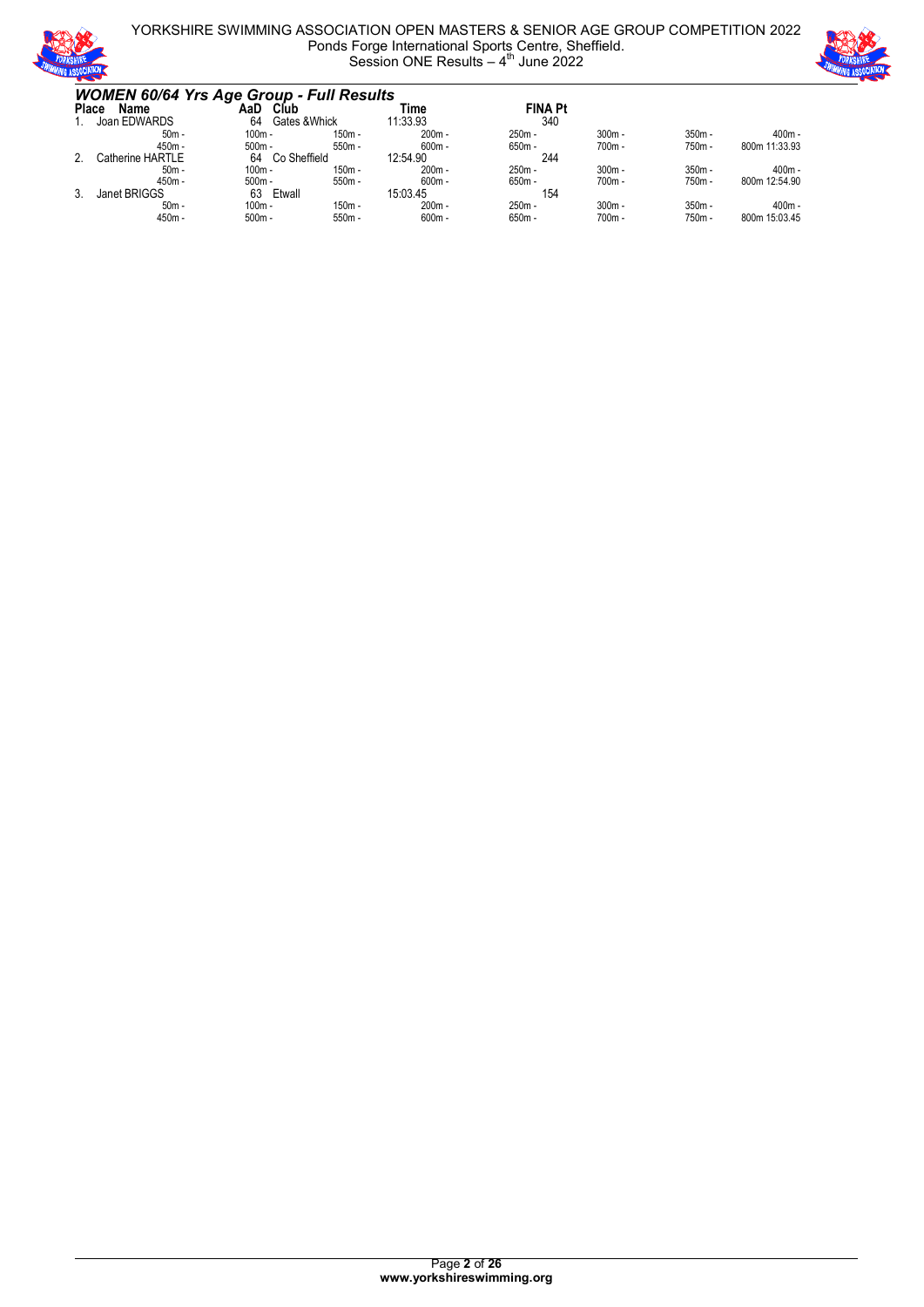



#### **EVENT 102 Men Open 50m Breaststroke** *18/24 Yrs Age Group - Full Results* **Place Name AaD Club Time FINA Pt** 1. Ross NEALLY 22 Preston 31.39 564<br>
2. Matthew BLAIN 18 KingstonHull 33.88 449<br>
3. Thomas DAY 23 Co Sheffield 34.47 426 Matthew BLAIN 18 KingstonHull 33.88 449<br>
2. Thomas DAY 2.3 Co Sheffield 34.47 426<br>
2.1 KingstonHull 35.05 405 3. Thomas DAY 23 Co Sheffield 34.47 426 4. Owen GARSIDES 21 KingstonHull 35.05 405 4. Owen GARMSTRONG 24 Boldon Inii 33.86 297<br>5. Andrew ARMSTRONG 24 Boldon 33.86 36.86 297<br>Joe STOTT 23 East Leeds DNC East Leeds *25/29 Yrs Age Group - Full Results* **Place Name AaD Club Time FINA Pt** 1. Richard AYRE 29 East Leeds 29.44\* 684 1. RICHAR ATRELEY 29 Trafford Met 29.444<br>
2. Joseph KEELEY 29 Trafford Met 30.95 589<br>
3. Thomas ALLEN 26 Flitwick 31.29 589<br>
Martin POTTS 28 Co Cambridge DNC 3. Thomas ALLEN 26 Flitwick 41.29 248 Martin POTTS 28 Co Cambridge DNC *30/34 Yrs Age Group - Full Results* **Place Name AaD Club Time FINA Pt** 1. Dean HEAPS 30 Preston 32.55 506 2. Alexander JENKINS 1. Dean HEAPS<br>
2. Alexander JENKINS 30 Etwall 35.12 35.12 403<br>
3. Shaun ROBB 33 Durham City 36.63 355 3. Shaun ROBB 33 Durham City *35/39 Yrs Age Group - Full Results* **Place Name AaD Club Time FINA Pt**<br>1. David SANKEY 38 Spinkhill 33.87 449 49 1. David SANKEY 38 Spinkhill 33.87 449<br>
2. Jonathan DOYLE 37 Preston 37.45 332<br>
3. Graham KENNEDY 38 Boldon 38.09 316 2. Jonathan DOYLE 37 Preston 37.45 332 3. Graham KENNEDY 38 Boldon 38.09 316 Alistair CRAWFORD 38 East Leeds DNC *40/44 Yrs Age Group - Full Results*

| <b>Place Name <math>\begin{array}{cccc}\n\text{1.} &amp; \text{Phillo BURCHELL} &amp; \text{42} &amp; \text{Holywell} &amp; \text{33.97} \\ \text{2.} &amp; \text{John MAJOR} &amp; \text{43} &amp; \text{East Leeds} &amp; \text{35.68*} \\ \text{3.} &amp; \text{Yury BOCHARNIKOV} &amp; \text{41 Co Derby} &amp; \text{35.78} \\ \text{4. Peter GEERMAN} &amp; \text{40} &amp; \text{Casities Aq} &amp; \text{55.72} \\ \text{5. James BARNUCK} &amp; \text{40} &amp; \text{Cast Leeds} &amp; \text{36.22} \\ </math></b> |                                                         |                 |                                | <b>FINA Pt</b><br>445 |
|------------------------------------------------------------------------------------------------------------------------------------------------------------------------------------------------------------------------------------------------------------------------------------------------------------------------------------------------------------------------------------------------------------------------------------------------------------------------------------------------------------------------------|---------------------------------------------------------|-----------------|--------------------------------|-----------------------|
|                                                                                                                                                                                                                                                                                                                                                                                                                                                                                                                              |                                                         |                 |                                | 384                   |
|                                                                                                                                                                                                                                                                                                                                                                                                                                                                                                                              |                                                         |                 |                                | 381                   |
|                                                                                                                                                                                                                                                                                                                                                                                                                                                                                                                              |                                                         |                 |                                | 368                   |
|                                                                                                                                                                                                                                                                                                                                                                                                                                                                                                                              |                                                         |                 |                                | 367                   |
|                                                                                                                                                                                                                                                                                                                                                                                                                                                                                                                              |                                                         |                 |                                | 216                   |
|                                                                                                                                                                                                                                                                                                                                                                                                                                                                                                                              |                                                         |                 |                                | 104                   |
| 45/49 Yrs Age Group - Full Results                                                                                                                                                                                                                                                                                                                                                                                                                                                                                           |                                                         |                 |                                |                       |
| <b>Place Name Many And Club</b><br><b>Place Name</b> Aan Club<br>1. Stuart HAMER 47 Co Lincoln P<br>2. Leonardo LARI 47 York City<br>3. Ian SWIFT 49 Co Sheffield<br>5. Christopher ROLLE 48 Etwall<br>6. Paul TIFFANY 49 Co Bradford<br>7. Jonathan L                                                                                                                                                                                                                                                                       |                                                         |                 | Time                           | <b>FINA Pt</b>        |
|                                                                                                                                                                                                                                                                                                                                                                                                                                                                                                                              |                                                         |                 | 32.55                          | 506                   |
|                                                                                                                                                                                                                                                                                                                                                                                                                                                                                                                              |                                                         |                 | 33.32                          | 472                   |
|                                                                                                                                                                                                                                                                                                                                                                                                                                                                                                                              |                                                         |                 | 33.98                          | 445                   |
|                                                                                                                                                                                                                                                                                                                                                                                                                                                                                                                              |                                                         |                 | 34.48                          | 426                   |
|                                                                                                                                                                                                                                                                                                                                                                                                                                                                                                                              |                                                         |                 | 34.79<br>39.16                 | 415<br>290            |
|                                                                                                                                                                                                                                                                                                                                                                                                                                                                                                                              |                                                         |                 | 40.79                          | 257                   |
|                                                                                                                                                                                                                                                                                                                                                                                                                                                                                                                              |                                                         |                 |                                |                       |
| 55/59 Yrs Age Group - Full Results                                                                                                                                                                                                                                                                                                                                                                                                                                                                                           |                                                         |                 |                                |                       |
| Place Name<br>Ce Name<br>Peter JACKSON<br>Stuart HOYLE<br>Stuart PEARCE<br>Stuart PEARCE<br>Stuart PEARCE<br>Stuart PEARCE<br>Stuart PEARCE<br>Stuart PEARCE<br>Stuart PEARCE<br>Stuart PEARCE<br>Stuart PEARCE<br>Stuart PEARCE<br>Stuart PEARCE<br>Stuart PEARCE<br>1.                                                                                                                                                                                                                                                     |                                                         |                 | Time                           | FINA Pt               |
| 2.                                                                                                                                                                                                                                                                                                                                                                                                                                                                                                                           |                                                         |                 | 37.09<br>38.26                 | 342<br>312            |
| 3.                                                                                                                                                                                                                                                                                                                                                                                                                                                                                                                           |                                                         |                 | 38.84                          | 298                   |
|                                                                                                                                                                                                                                                                                                                                                                                                                                                                                                                              |                                                         |                 |                                |                       |
| 60/64 Yrs Age Group - Full Results                                                                                                                                                                                                                                                                                                                                                                                                                                                                                           |                                                         |                 |                                |                       |
| Place Name<br>1. Martin JENNINGS<br>2. Martyn FRESHER<br>3. Anthony PEARSON<br>4. David BRADFORD<br>4. David BRADFORD<br>4. 2. Martyn FRESHER<br>4. 2. Martyn PEARSON<br>4. 2. Martyn PEARSON<br>4. 2. Martyn PEARSON<br>4. 2. Martyn PEARSON<br>4.                                                                                                                                                                                                                                                                          |                                                         |                 |                                | <b>FINA Pt</b><br>352 |
|                                                                                                                                                                                                                                                                                                                                                                                                                                                                                                                              |                                                         |                 |                                | 330                   |
|                                                                                                                                                                                                                                                                                                                                                                                                                                                                                                                              |                                                         |                 |                                | 304                   |
|                                                                                                                                                                                                                                                                                                                                                                                                                                                                                                                              |                                                         |                 |                                | 267                   |
|                                                                                                                                                                                                                                                                                                                                                                                                                                                                                                                              |                                                         |                 |                                |                       |
| 65/69 Yrs Age Group - Full Results<br>Place Name                                                                                                                                                                                                                                                                                                                                                                                                                                                                             |                                                         |                 | Time                           | <b>FINA Pt</b>        |
| Ce Name AaD Club<br>Peter GARLAND 68 KingstonHull<br>David BURCHELL 67 Mold<br>Ian LIROLIHART 68 Co Lincoln P<br>1.                                                                                                                                                                                                                                                                                                                                                                                                          |                                                         |                 | 39.56                          | 282                   |
| 2.                                                                                                                                                                                                                                                                                                                                                                                                                                                                                                                           |                                                         |                 | 41.65                          | 241                   |
| 3. Ian URQUHART                                                                                                                                                                                                                                                                                                                                                                                                                                                                                                              |                                                         | 68 Co Lincoln P | 42.34                          | 230                   |
|                                                                                                                                                                                                                                                                                                                                                                                                                                                                                                                              |                                                         |                 |                                |                       |
|                                                                                                                                                                                                                                                                                                                                                                                                                                                                                                                              |                                                         |                 | Time                           | <b>FINA Pt</b>        |
|                                                                                                                                                                                                                                                                                                                                                                                                                                                                                                                              |                                                         |                 | 39.79                          | 277                   |
|                                                                                                                                                                                                                                                                                                                                                                                                                                                                                                                              |                                                         |                 | 42.97                          | 220                   |
| Place Name<br>1. Brian TAYLOR (1997)<br>2. Steve GROSSMAN (1997)<br>3. Godfrey GREEN (1997)<br>4. Richard ADAMS (1997)<br>2. TransplantSC                                                                                                                                                                                                                                                                                                                                                                                    |                                                         |                 | 45.97                          | 179                   |
|                                                                                                                                                                                                                                                                                                                                                                                                                                                                                                                              |                                                         |                 | 57.86                          | 90                    |
| 75/79 Yrs Age Group - Full Results                                                                                                                                                                                                                                                                                                                                                                                                                                                                                           |                                                         |                 |                                |                       |
| Place                                                                                                                                                                                                                                                                                                                                                                                                                                                                                                                        |                                                         |                 | Time                           | <b>FINA Pt</b>        |
| Ce Name AaD Club<br>Michael SKINNER 75 Barnet Copt<br>1.                                                                                                                                                                                                                                                                                                                                                                                                                                                                     |                                                         |                 | 50.25                          | 137                   |
|                                                                                                                                                                                                                                                                                                                                                                                                                                                                                                                              |                                                         |                 |                                |                       |
| 80/84 Yrs Age Group - Full Results                                                                                                                                                                                                                                                                                                                                                                                                                                                                                           |                                                         |                 |                                | <b>FINA Pt</b>        |
| Place Name AaD Club<br>1. Neil MACKINNON 81 Trafford Met                                                                                                                                                                                                                                                                                                                                                                                                                                                                     |                                                         |                 | Time<br>47.24                  | 165                   |
|                                                                                                                                                                                                                                                                                                                                                                                                                                                                                                                              |                                                         |                 |                                |                       |
| 85 Yrs/Over Age Group - Full Results                                                                                                                                                                                                                                                                                                                                                                                                                                                                                         |                                                         |                 |                                |                       |
| Place<br>Name                                                                                                                                                                                                                                                                                                                                                                                                                                                                                                                | AaD Club<br>AaD Club<br>86 KingstonHul<br>85 East Leeds |                 | Time<br>Time<br>52.24<br>53.76 | <b>FINA Pt</b>        |
| 1. Colin SAGE                                                                                                                                                                                                                                                                                                                                                                                                                                                                                                                |                                                         | 86 KingstonHull |                                | 122                   |
| 2.<br><b>Bill MOORE</b>                                                                                                                                                                                                                                                                                                                                                                                                                                                                                                      |                                                         |                 | $53.76*$                       | 112                   |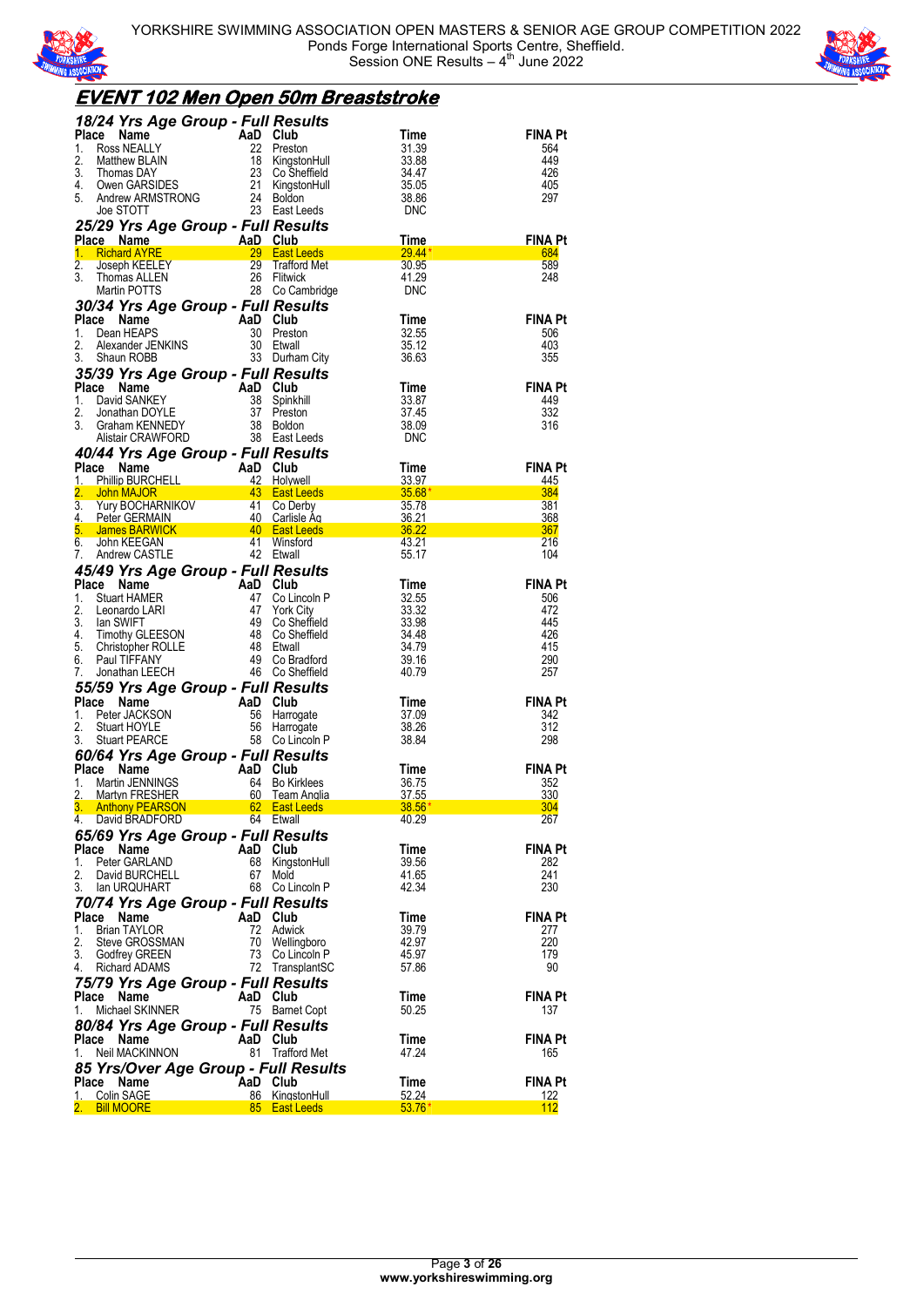



# **EVENT 103 Women Open 50m Breaststroke**

| <b>18/24 Yrs Age Group - Full Results<br/>Place Name AaD Club<br/>1. Emily LAWRENCE 21 Preston</b>                                                                                                                                                                               |                 | Time           | <b>FINA Pt</b>        |
|----------------------------------------------------------------------------------------------------------------------------------------------------------------------------------------------------------------------------------------------------------------------------------|-----------------|----------------|-----------------------|
|                                                                                                                                                                                                                                                                                  |                 | 35.61          | 557                   |
| 3.                                                                                                                                                                                                                                                                               |                 | 42.56          | 326                   |
| 4.                                                                                                                                                                                                                                                                               |                 | 43.22          | 311                   |
| Lucy SHAW 19 Co Sheffield<br>Jessica HUTCHINSON 20 Chapeltown<br>Holly GLOSSOP 23 Sheffield C<br>5.                                                                                                                                                                              |                 | 44.90          | 277                   |
|                                                                                                                                                                                                                                                                                  |                 |                |                       |
|                                                                                                                                                                                                                                                                                  |                 |                | <b>FINA Pt</b><br>509 |
|                                                                                                                                                                                                                                                                                  |                 |                | 487                   |
|                                                                                                                                                                                                                                                                                  |                 |                | 446                   |
|                                                                                                                                                                                                                                                                                  |                 |                | 443                   |
|                                                                                                                                                                                                                                                                                  |                 |                | 431<br>413            |
|                                                                                                                                                                                                                                                                                  |                 |                | 350                   |
|                                                                                                                                                                                                                                                                                  |                 |                | 257                   |
|                                                                                                                                                                                                                                                                                  |                 |                | 246                   |
| 3. Holly GLOSSOP<br>1. Megan MCDONAGH<br>1. Megan MCDONAGH<br>1. Megan MCDONAGH<br>2. Ruth MILLER<br>2. Ruth MILLER<br>2. Ruth MILLER<br>2. Ruth MILLER<br>2. Ruth MILLER<br>2. Secarc Microsoft Cases<br>4. G GARDNES<br>6. Molly JAMES<br>5. Minee S                           |                 |                | <u> 220</u>           |
| <b>35/39 Yrs Age Group - Full Results<br/> Place Name AaD Club<br/> 1. Michelle BUSSEY 39 KingstonHull<br/> 2. Beatrix LANGARA 39 Bo Kirklees<br/> 3. Kirsty HOFFMANN 36 Kidlington</b>                                                                                          |                 | Time           | <b>FINA Pt</b>        |
|                                                                                                                                                                                                                                                                                  | 39 KingstonHull | 38.65          | 435                   |
|                                                                                                                                                                                                                                                                                  |                 | 41.14          | 361                   |
|                                                                                                                                                                                                                                                                                  |                 | 50.15          | 199                   |
| 40/44 Yrs Age Group - Full Results<br>Place Name<br>1. Nicola JONES<br>2. Vicky HEWICK<br>3. Sarah HUNT<br>4. Tahlia HALLITT<br>4. Tahlia HALLITT<br>4. Tahlia HALLITT<br>4. Tahlia HALLITT<br>4. Tahlia HALLITT<br>4. Tahlia HALLITT<br>4. Winsford                             |                 |                |                       |
|                                                                                                                                                                                                                                                                                  |                 | Time<br>43.33  | <b>FINA Pt</b><br>309 |
|                                                                                                                                                                                                                                                                                  |                 | 46.09          | 256                   |
|                                                                                                                                                                                                                                                                                  |                 | 49.69          | 205                   |
|                                                                                                                                                                                                                                                                                  |                 | 53.69          | 162                   |
|                                                                                                                                                                                                                                                                                  |                 | DNC            |                       |
| Additional <b>45/49 Yrs Age Group - Full Results<br/> Place Name ROBINSON<br/> 1. Mala RAJPUT-DRIVER<br/> 2. Joanne ROBINSON<br/> 3. Tara HAMER<br/> 4. Nina CURRAN<br/> 4. Nina CURRAN<br/> 4. Nina CURRAN<br/> 4. Nina CURRAN<br/> 4. Nina CURRAN<br/> 4. Nina CURRAN<br/></b> |                 | Time           | <b>FINA Pt</b>        |
|                                                                                                                                                                                                                                                                                  |                 | 38.46          | 442                   |
|                                                                                                                                                                                                                                                                                  |                 | 40.79          | 370                   |
|                                                                                                                                                                                                                                                                                  |                 | 41.62          | 348                   |
|                                                                                                                                                                                                                                                                                  |                 | 47.36<br>DNC   | 236                   |
| Lucie WAINWRIGHT<br>50/54 Yrs Age Group - Full Results<br>Place Name<br>1. Helen GORMAN<br>1. Helen GORMAN<br>2. Suzanne HEGG<br>3. Joanna WATERWORTH<br>51 Thirsk WH<br>5. Julie BOURNE<br>5. Alison HAIGH<br>6. Kerry ANDERTON<br>6. Kerry ANDERTO                             |                 |                |                       |
|                                                                                                                                                                                                                                                                                  |                 | Time           | <b>FINA Pt</b>        |
|                                                                                                                                                                                                                                                                                  |                 | 34.87          | 593                   |
|                                                                                                                                                                                                                                                                                  |                 | 39.48          | 408                   |
|                                                                                                                                                                                                                                                                                  |                 | 43.36<br>45.56 | 308<br>265            |
|                                                                                                                                                                                                                                                                                  |                 | 47.57          | 233                   |
|                                                                                                                                                                                                                                                                                  |                 | 55.24          | 149                   |
| 55/59 Yrs Age Group - Full Results                                                                                                                                                                                                                                               |                 |                |                       |
| Place<br>1.                                                                                                                                                                                                                                                                      |                 | Time<br>40.39  | <b>FINA Pt</b><br>381 |
| 2.                                                                                                                                                                                                                                                                               |                 | 45.67          | 264                   |
| 3.                                                                                                                                                                                                                                                                               |                 | 47.35          | 236                   |
| Comparison of the Manne MCCARREN<br>Jane MCCARREN<br>Mendy FIGURES<br>Rachael KNIGHT<br>Elizabeth SHAW<br>So Comparison of the MCCARREN<br>Elizabeth SHAW<br>So Otter<br>4.                                                                                                      |                 | 50.31          | 197                   |
|                                                                                                                                                                                                                                                                                  |                 |                |                       |
|                                                                                                                                                                                                                                                                                  |                 | Time<br>40.66  | <b>FINA Pt</b><br>374 |
| <b>60/64 Yrs Age Group - Full Results<br/>Place Name AaD Club<br/>1. Julie HOYLE 60 Harrogate<br/>2. Verity DOBBIE 63 Gates &amp;Whick</b>                                                                                                                                       |                 | 43.44          | 306                   |
| 65/69 Yrs Age Group - Full Results                                                                                                                                                                                                                                               |                 |                |                       |
| AaD Club<br>67 Transı<br>Place Name                                                                                                                                                                                                                                              |                 | Time           | <b>FINA Pt</b>        |
| Karen ROCKELL                                                                                                                                                                                                                                                                    | TransplantSC    | <b>DNC</b>     |                       |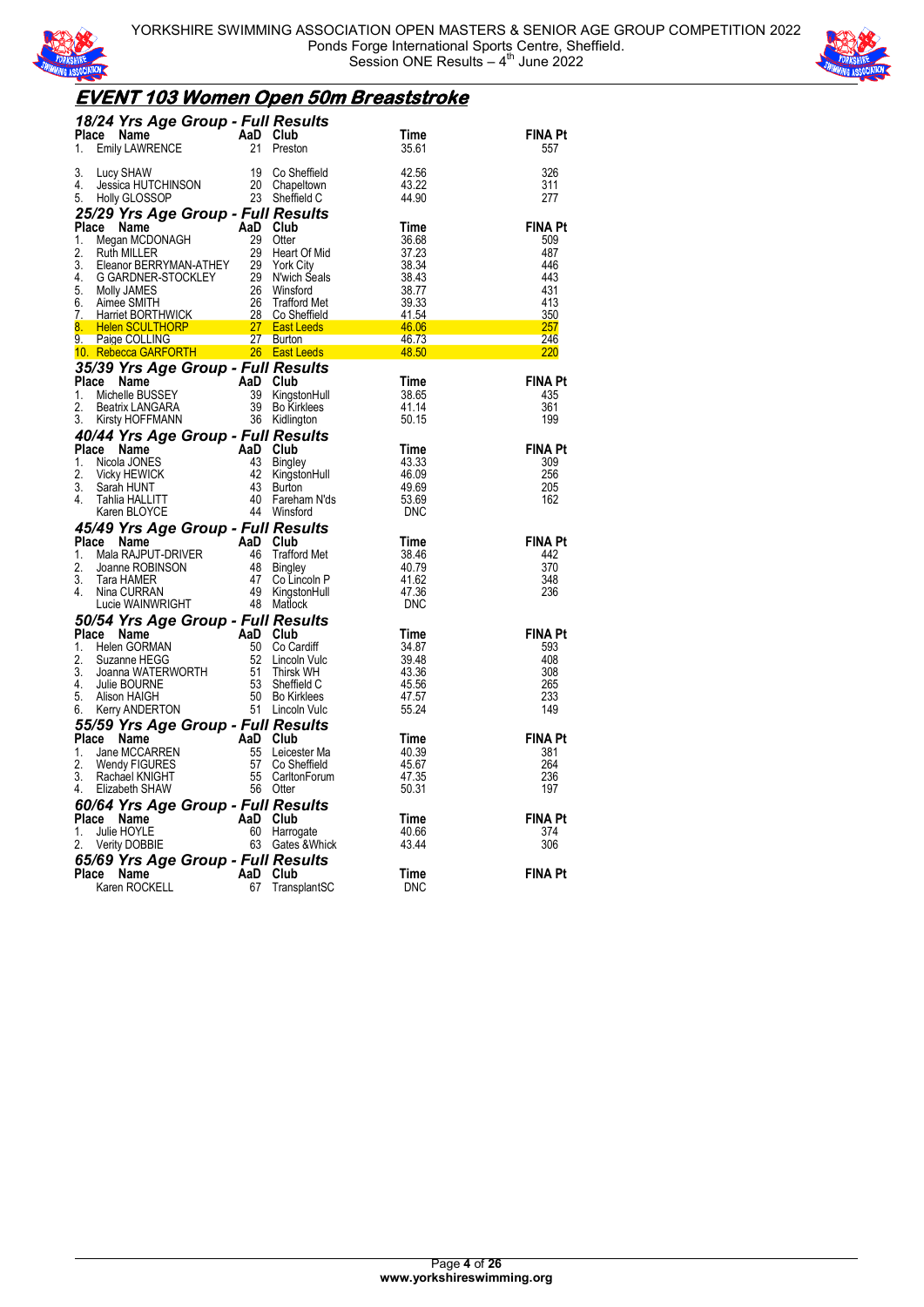



## **EVENT 104 Men Open 100m Butterfly**

| 18/24 Yrs Age Group - Full Results               |     |                      |            |                |       |
|--------------------------------------------------|-----|----------------------|------------|----------------|-------|
| Place<br>Name                                    |     | AaD Club             | Time       | <b>FINA Pt</b> | 50    |
| <b>Shaheen ALGHOFARI</b>                         |     | 22 East Leeds        | $1:00.31*$ | 551            | 27.79 |
| Owen GARSIDES<br>2.                              | 21  | KingstonHull         | 1.06.49    | 411            | 30.32 |
| 25/29 Yrs Age Group - Full Results               |     |                      |            |                |       |
| Place Name                                       |     | AaD Club             | Time       | <b>FINA Pt</b> | 50    |
| Simon DUSTON<br>1.                               | 28  | York City            | 1:01.99    | 507            | 28.45 |
| 2.<br>Stephen MARSHALL                           | 27  | Preston              | 1:03.14    | 480            | 28.79 |
| 3. Ryan BORTHWICK                                |     | 28 Co Sheffield      | 1:04.17    | 457            | 29.43 |
| 4.<br>Thomas ALLEN                               |     | 26 Flitwick          | 1:19.11    | 244            | 36.42 |
| Callan DAWSON<br>5.                              | 28  | Burton               | 1:40.28    | 119            | 39.92 |
| 35/39 Yrs Age Group - Full Results               |     |                      |            |                |       |
| <b>Place</b><br>Name                             |     | AaD Club             | Time       | <b>FINA Pt</b> | 50    |
| <b>Andrew CZYZEWSKI</b>                          |     | <b>39 East Leeds</b> | 1:05.53    | 429            | 29.94 |
| David SANKEY                                     | 38  | Spinkhill            | <b>DNC</b> |                |       |
| Wade RIMBACH                                     |     | 38 Otter             | <b>DNC</b> |                |       |
| 40/44 Yrs Age Group - Full Results               |     |                      |            |                |       |
| Place Name                                       |     | AaD Club             | Time       | <b>FINA Pt</b> | 50    |
| Tomasz RYBAK<br>1.                               |     | 42 Wantage           | 1:09.89    | 354            | 32.11 |
| 2.<br>Lee BLACKBURN                              | 41  | Darwen Mast          | 1:23.50    | 207            | 37.45 |
| 45/49 Yrs Age Group - Full Results               |     |                      |            |                |       |
| <b>Place</b><br>Name                             |     | AaD Club             | Time       | <b>FINA Pt</b> | 50    |
| <b>Stuart HAMER</b><br>1.                        |     | 47 Co Lincoln P      | 1:03.55    | 471            | 29.17 |
| 2.<br>Richard SYMONS                             | 48  | <b>Trafford Met</b>  | 1:07.76    | 388            | 30.72 |
| Steven WALSH                                     |     | 45 Winsford          | <b>DNC</b> |                |       |
| 50/54 Yrs Age Group - Full Results               |     |                      |            |                |       |
| Place<br>Name                                    |     | AaD Club             | Time       | <b>FINA Pt</b> | 50    |
| Jamie MCHALE<br>$1_{-}$                          |     | 50 Co Sheffield      | 1:06.28    | 415            | 30.98 |
| 55/59 Yrs Age Group - Full Results               |     |                      |            |                |       |
| <b>Place</b><br>Name                             | AaD | Club                 | Time       | <b>FINA Pt</b> | 50    |
| Alastair QUINN                                   |     | 55 Trafford Met      | 1:11.25    | 334            | 31.22 |
|                                                  |     |                      |            |                |       |
| 60/64 Yrs Age Group - Full Results<br>Place Name |     | AaD Club             | Time       | <b>FINA Pt</b> | 50    |
| Rob ARNOLD                                       | 62  | <b>Trafford Met</b>  | 1:21.63    | 222            | 37.48 |
| 2.<br>Mark JONES                                 | 62  | Warrington M         | 1:27.67    | 179            | 40.64 |
|                                                  |     |                      |            |                |       |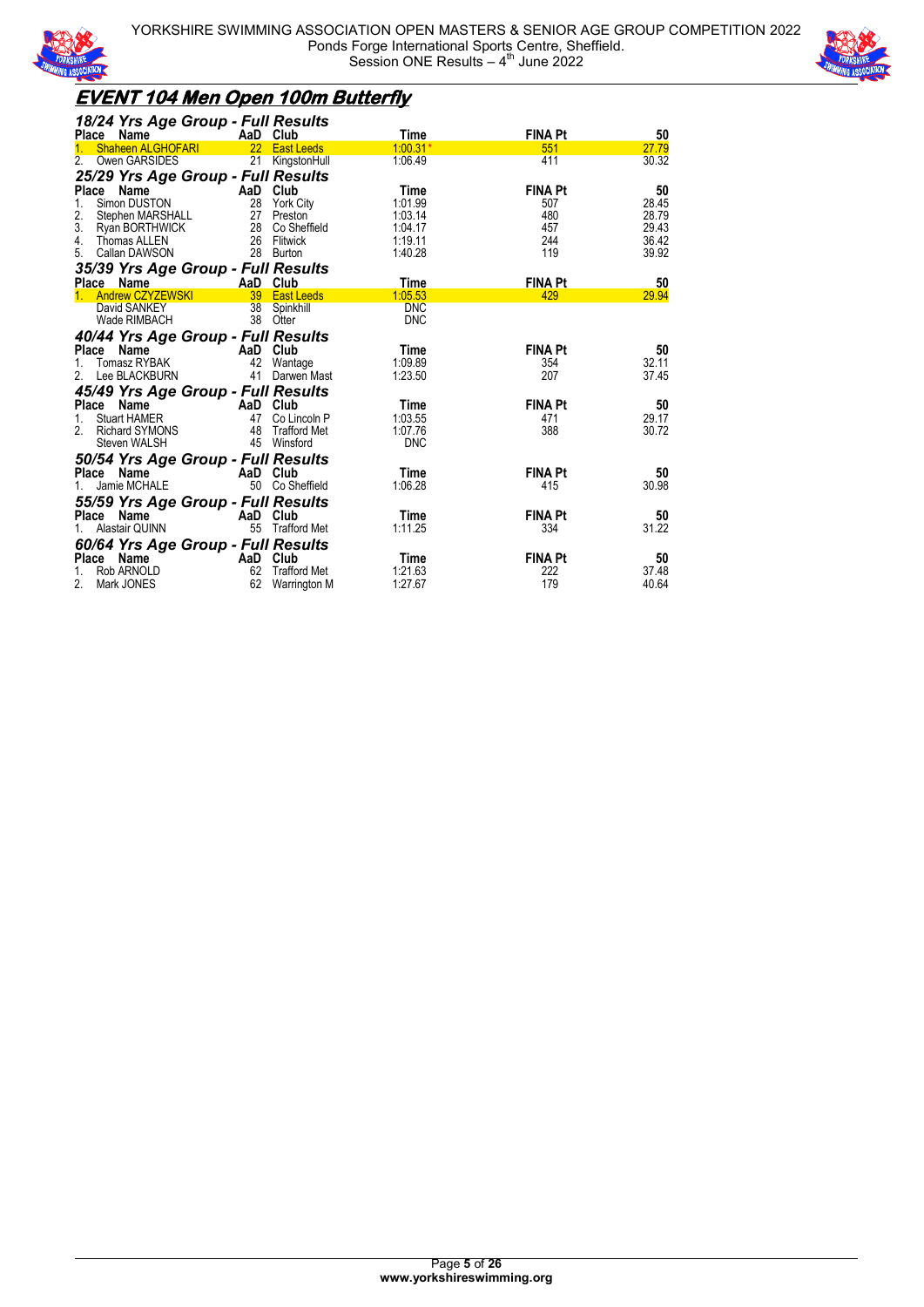



### **EVENT 105 Women Open 100m Butterfly**

| 18/24 Yrs Age Group - Full Results                                            |    |                 |            |                |          |
|-------------------------------------------------------------------------------|----|-----------------|------------|----------------|----------|
| Place Name                                                                    |    | AaD Club        | Time       | <b>FINA Pt</b> | 50       |
| Sian JONES<br>1.                                                              |    | 23 Co Cambridge | 1:14.31    | 416            | 34.76    |
| Grace ROUTLEDGE<br>2.                                                         |    | 23 Durham City  | 1:22.45    | 304            | 36.96    |
| 25/29 Yrs Age Group - Full Results                                            |    |                 |            |                |          |
| Place Name                                                                    |    | AaD Club        | Time       | <b>FINA Pt</b> | 50       |
| Anna CHEESBROUGH                                                              |    | 29 East Leeds   | $1:08.26*$ | 536            | $32.65*$ |
| 2. Molly JAMES                                                                |    | 26 Winsford     | 1:10.77    | 481            | 33.22    |
| 3.<br>Katie HANDS                                                             |    | 26 Preston      | 1:10.99    | 477            | 31.86    |
| 4.<br>Laura LOGAN                                                             |    | 28 Sth Ayrshire | 2:03.19    | 91             | 57.07    |
| 30/34 Yrs Age Group - Full Results                                            |    |                 |            |                |          |
| <b>Example 2</b> AaD Club<br>Place Name                                       |    |                 | Time       | <b>FINA Pt</b> | 50       |
| <b>Kirsty DUROSE</b><br>$1_{\ldots}$                                          |    | 31 Etwall       | 1:12.52    | 447            | 33.92    |
| Catherine DEMONT                                                              | 31 | Otter           | <b>DNC</b> |                |          |
| 35/39 Yrs Age Group - Full Results                                            |    |                 |            |                |          |
| Place Name                                                                    |    | AaD Club        | Time       | <b>FINA Pt</b> | 50       |
| Kim RIDLEY                                                                    |    | 38 RichmondDale | <b>DNC</b> |                |          |
| 40/44 Yrs Age Group - Full Results                                            |    |                 |            |                |          |
|                                                                               |    | AaD Club        | Time       | <b>FINA Pt</b> | 50       |
| <b>Place Name</b><br>1. Joanna FARROW                                         |    | 43 York City    | 1:22.74    | 301            | 37.03    |
| Catherine CREMONA                                                             |    | 44 Fleetwood    | <b>DNC</b> |                |          |
|                                                                               |    |                 |            |                |          |
| 45/49 Yrs Age Group - Full Results<br>Place Name<br><b>Example 2</b> AaD Club |    |                 | Time       | <b>FINA Pt</b> | 50       |
| Erzsebet KISS                                                                 |    | 46 Worksop      | 1:21.10    | 320            | 36.50    |
| 2 <sub>1</sub><br>Helena HEYN                                                 | 47 | Louth           | 1:36.31    | 191            | 40.35    |
|                                                                               |    |                 |            |                |          |
| 50/54 Yrs Age Group - Full Results                                            |    |                 |            |                |          |
| Place Name                                                                    |    | AaD Club        | Time       | <b>FINA Pt</b> | 50       |
| Jeanne PETIT                                                                  |    | 52 PSV Eindhovn | 1:13.20    | 435            | 33.38    |
| 55/59 Yrs Age Group - Full Results                                            |    |                 |            |                |          |
| Place Name                                                                    |    | AaD Club        | Time       | <b>FINA Pt</b> | 50       |
| Debbie MATLESS<br>1.                                                          |    | 59 East Anglian | 1:25.76    | 270            | 40.08    |
| 60/64 Yrs Age Group - Full Results                                            |    |                 |            |                |          |
| Place<br>Name                                                                 |    | AaD Club        | Time       | <b>FINA Pt</b> | 50       |
| Judith PEARSON                                                                | 62 | Carlisle Aq     | 1:17.40    | 368            | 35.06    |
| 2.<br>Jane MUGGLETON                                                          | 61 | Sheffield C     | 1:59.53    | 99             | 56.14    |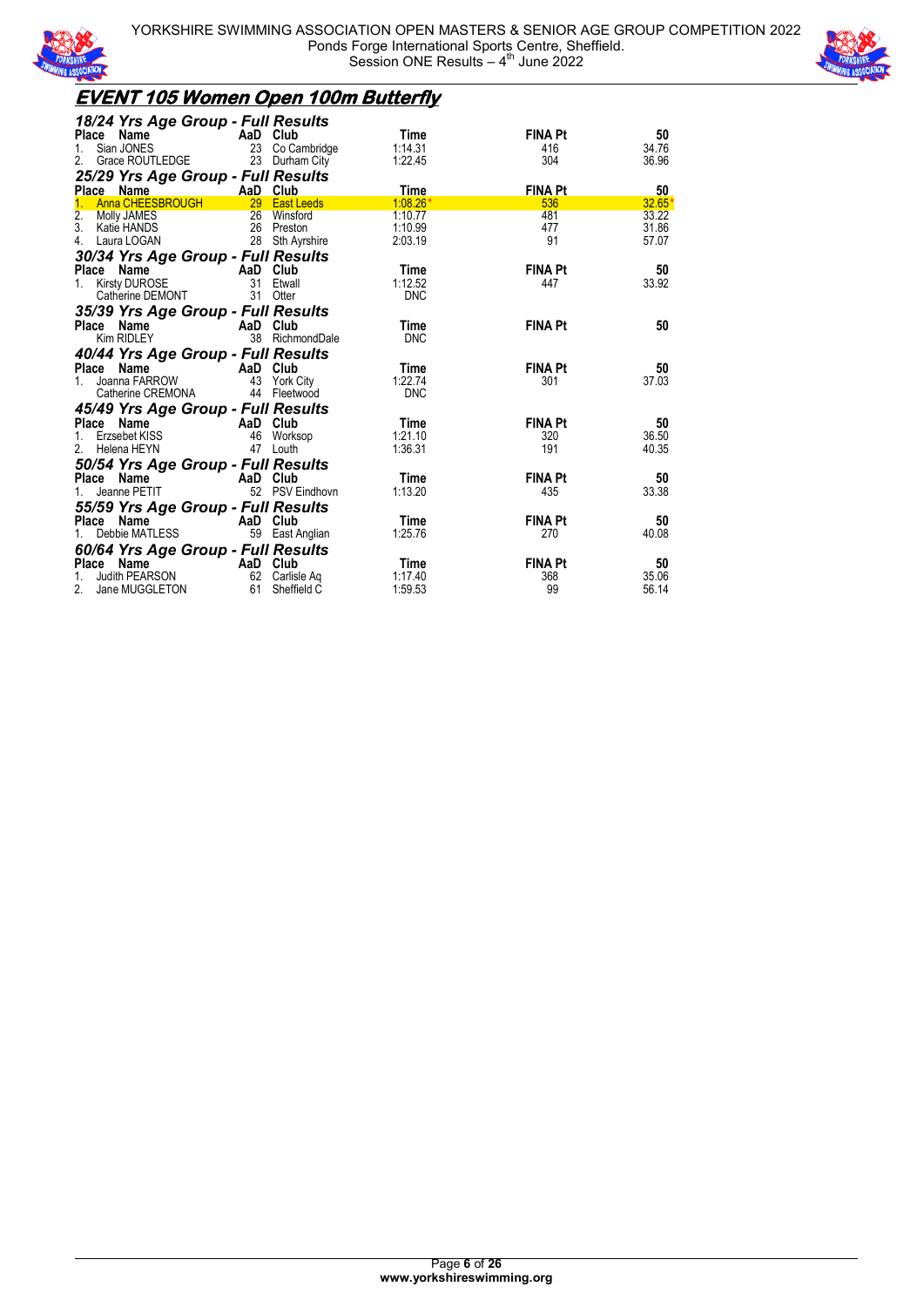



#### **EVENT 106 Men Open 200m Freestyle** *18/24 Yrs Age Group - Full Results* **Place Name 6. AaD Club 11. Time FINA Pt 50 100 150**<br>1. Mason BLAND 18 KingstonHull 2:00.65 604 27.77 58.35 1:30.24 1. Mason BLAND 18 KingstonHull 2:00.65 604 27.77 58.35 1:30.24 *25/29 Yrs Age Group - Full Results* Place Name **AaD Club** Time FINA Pt 50 100 150 1. Luke POOL 28 Preston 2:01.56 590 26.80 57.52 1:29.05 2. George RUSSELL 25 Rotherham Mo 2:12.21 459 30.16 1:03.22 1:37.64 3. Jonathan HIGGINS 28 Sheffield C 2:25.36 345 31.72 1:07.50 1:45.92 4. Thomas ALLEN 26 Flitwick 2:28.41 324 33.01 1:10.45 1:49.60 5. Daniel DALEY 27 Man & NW Dis 3:45.91 92 46.16 1:41.85 2:44.33 Joseph MARKHAM 26 Sheffield C DQ 5 3 *30/34 Yrs Age Group - Full Results* **Place Name AaD Club Time FINA Pt 50 100 150**<br>1. Andrew DEWAR 33 Harrogate 2:21.75 372 31.84 1:06.51 1:43.89 1. Andrew DEWAR *35/39 Yrs Age Group - Full Results* **Place Name AaD Club Time FINA Pt 50 100 150**<br>1. Sean PEERS 37 Trafford Met 2:14.31 438 31.20 1:05.23 1:40.13<br>2. Tony BOYLE 39 Balfron Barr 2:39.54 261 35.18 1:14.75 1:56.85 1. Sean PEERS 37 Trafford Met 2:14.31 438 31.20 1:05.23 1:40.13 2. Tony BOYLE 39 Balfron Barr 2:39.54 261 35.18 1:14.75 1:56.85 Sam WATTS 36 East Anglian DNC *40/44 Yrs Age Group - Full Results* **Place Name AaD Club Time FINA Pt 50 100 150** 1. Tristan HYMERS 43 York City 2:15.12 430 30.43 1:04.47 1:39.71 2. Peter GERMAIN 40 Carlisle Aq 2:24.24 353 32.77 1:09.03 1:46.84 3. Christopher MALPASS 43 Trafford Met 2:30.12 313 31.90 1:11.33 1:49.69 *45/49 Yrs Age Group - Full Results* **Place Name AaD Club Time FINA Pt 50 100 150**<br>1. Timothy GLEESON 48 Co Sheffield 2:20.88 379 31.62 1:07.16 1:44.31<br>2. Ian SWIFT 49 Co Sheffield 2:21.35 375 33.56 1:09.63 1:45.39 1. Timothy GLEESON 48 Co Sheffield 2:20.88 379 31.62 1:07.16 1:44.31 2. Ian SWIFT 49 Co Sheffield 2:21.35 375 33.56 1:09.63 1:45.39 3. Chris BARLOW 47 Etwall 2:23.41 359 32.14 1:08.70 1:46.33 4. Neil PARKER 45 Cleethorpes 2:32.55 298 34.74 1:12.28 1:52.57 *55/59 Yrs Age Group - Full Results* **Place Name AaD Club Time FINA Pt 50 100 150**<br>1. Hugh TAYLOR 58 KingstonHull 2:19.37 392 31.42 1:06.75 1:42.63 1. Hugh TAYLOR 58 KingstonHull 2:19.37 392 31.42 1:06.75 1:42.63 2. Stuart HOYLE 56 Harrogate 2:23.46 359 33.28 1:08.87 1:46.43 1. 33.28 1.08.87 1.46.43<br>
3. Grant PETERS 58 York City 2.27.57 330 34.55 1.11.37 1.49.20<br>
4. Matthew GRANT 58 Gates & Whick 2.28.05 327 34.00 1.11.22 1.50.28 Matthew GRANT *60/64 Yrs Age Group - Full Results* **Place Name AaD Club Time FINA Pt 50 100 150**<br>1. Alec JOHNSON 60 Trafford Met 2:15.03 431 431 31.58 1:05.36 1:39.98 1. Alec JOHNSON 60 Trafford Met 2:15.03 431 31.58 1:05.36 1:39.98 2. Mark JONES 62 Warrington M 2:29.28 319 35.52 1:13.60 1:52.11 3. Stewart ROWE 60 Scarborough 2:31.11 307 35.91 1:14.75 1:53.55 4. Rob ARNOLD 62 Trafford Met 2:31.55 304 34.84 1:13.02 1:52.43 5. Paul TALLENTIRE 60 Carlisle Aq 2:35.02 284 34.88 1:13.56 1:54.48 6. Stephen ALLEN 62 Harrogate 2:36.65 276 36.26 1:16.25 1:56.90 7. David LEWIS 61 East Leeds 2:54.82\* 198 38.54\* 1:22.07\* 2:08.56 *65/69 Yrs Age Group - Full Results* **Place Name 3 3 37.94 AaD Club Time FINA Pt 50 100 150**<br>1. Ian URQUHART 68 Co Lincoln P 2:47.63 225 37.94 1:20.37 2:04.17<br>2. Nick MINNS 69 Co Lincoln P 2:56.56 192 41.20 1:26.45 2:12.10 1. Ian URQUHART 68 Co Lincoln P 2:47.63 225 37.94 1:20.37 2:04.17 2. Nick MINNS 69 Co Lincoln P 2:56.56 192 41.20 1:26.45 2:12.10 *75/79 Yrs Age Group - Full Results* **Place Name 100 150 100 150**<br>1. Alex BROWN 100 178 Blyth 13:19.57 133 45.06 1:35.04 2:27.73 1. Alex BROWN 78 Blyth 3:19.57 133 *80/84 Yrs Age Group - Full Results* Place Name **AaD Club** Time FINA Pt 50 100 150 1. Paul CLARKE 80 Beaver Mast 4:17.89 61 56.85 2:02.73 3:12.07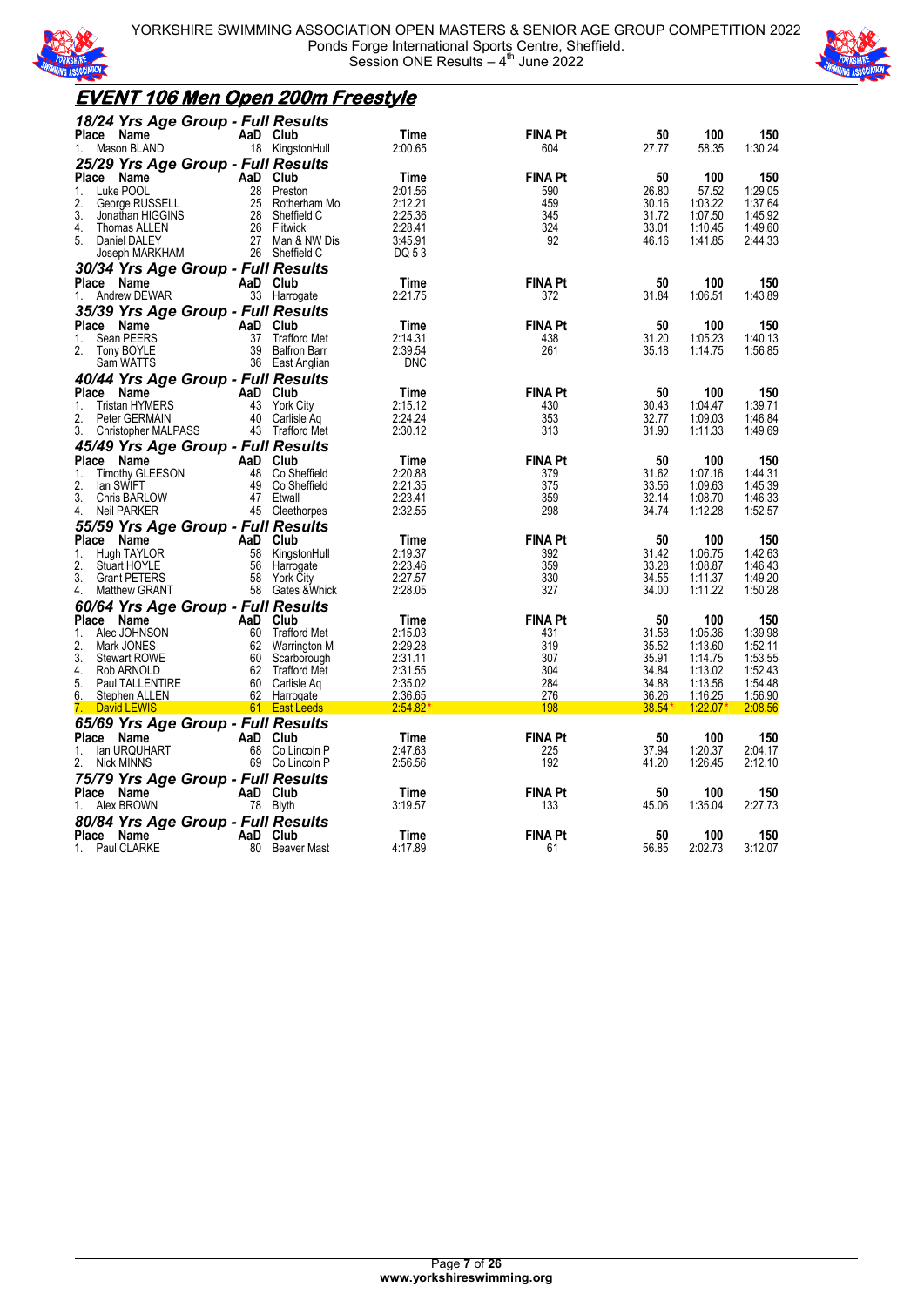



### **EVENT 107 Women Open 200m Freestyle**

| 18/24 Yrs Age Group - Full Results                 |          |                                |                        |                |                |                    |                    |
|----------------------------------------------------|----------|--------------------------------|------------------------|----------------|----------------|--------------------|--------------------|
| Name<br>Place                                      | AaD Club |                                | <b>Time</b>            | <b>FINA Pt</b> | 50             | 100                | 150                |
| <b>Becky LOFT</b><br>1.                            | 22       | Preston                        | 2:20.68                | 517            | 30.67          | 1:04.84            | 1:41.69            |
| 2.<br>Sian JONES                                   | 23       | Co Cambridge                   | 2:26.97                | 454            | 34.70          | 1:11.86            | 1:49.72            |
| 3.<br>Imogen HOLBROOK                              |          | 20 Tadcaster                   | 2:28.77                | 437            | 33.06          | 1:09.99            | 1:49.48            |
| 4.<br>Grace ROUTLEDGE                              |          | 23 Durham City                 | 2:42.47                | 336            | 36.48          | 1:17.92            | 2:01.45            |
| 25/29 Yrs Age Group - Full Results                 |          |                                |                        |                |                |                    |                    |
| <b>Place</b><br>Name                               | AaD Club |                                | Time                   | <b>FINA Pt</b> | 50             | 100                | 150                |
| Victoria CUNNINGHAM<br>1.                          |          | 28 Trafford Met                | 2:12.11                | 625            | 30.63          | 1:04.28            | 1:38.45            |
| <b>Anna CHEESBROUGH</b><br>$\overline{3}$ .        |          | 29 East Leeds                  | 2:16.25'               | 570            | 32.30          | 1:06.86            | 1:41.99            |
| Matilda THURINGER<br>4.                            |          | 25 Trafford Met                | 2:24.04<br>2:30.31     | 482<br>424     | 32.12<br>33.32 | 1:08.13<br>1:10.99 | 1:45.85<br>1:51.60 |
| <b>Kelly SIVILL</b>                                |          | 27 Howe Bridge                 |                        |                |                |                    |                    |
| 30/34 Yrs Age Group - Full Results                 |          |                                |                        |                |                |                    |                    |
| Place Name                                         |          | AaD Club                       | Time                   | <b>FINA Pt</b> | 50             | 100                | 150                |
| 1. Lucy RECCHIA<br>Rebecca O'BRIEN                 |          | 31 East Leeds<br>33 East Leeds | 2:22.82'<br><b>DNC</b> | 495            | $33.64*$       | $1:09.90*$         | 1:46.48            |
|                                                    |          |                                |                        |                |                |                    |                    |
| 35/39 Yrs Age Group - Full Results                 |          |                                |                        |                |                |                    |                    |
| <b>Place</b><br>Name                               |          | AaD Club                       | Time                   | <b>FINA Pt</b> | 50             | 100                | 150                |
| 1.<br>Kirsty HOFFMANN<br>2.                        |          | 36 Kidlington                  | 2:59.36<br>3:00.38     | 249<br>245     | 41.22<br>40.82 | 1:27.63<br>1:26.28 | 2:15.75<br>2:14.16 |
| Eleanor GRIMES                                     |          | 36 Co Derby                    |                        |                |                |                    |                    |
| 40/44 Yrs Age Group - Full Results                 |          |                                |                        |                |                |                    |                    |
| Place Name                                         | AaD Club |                                | Time                   | <b>FINA Pt</b> | 50             | 100                | 150                |
| 1.<br>Nicola JONES                                 |          | 43 Bingley                     | 2:42.67                | 335            | 37.09          | 1:17.59            | 2:00.81            |
| 50/54 Yrs Age Group - Full Results                 |          |                                |                        |                |                |                    |                    |
| Place<br>Name                                      | AaD Club |                                | Time                   | <b>FINA Pt</b> | 50             | 100                | 150                |
| 1.<br>Nicola LATTY                                 |          | 51 Holywell                    | 2:21.65                | 507            | 33.62          | 1:09.60            | 1:46.28            |
| 2.<br>Helen SADLER                                 |          | 52 Trafford Met                | 2:22.82                | 495            | 33.60          | 1:10.02            | 1:47.26            |
| 3.<br>Dianne POTTER<br>4.                          | 53<br>53 | Harrogate<br>Sheffield C       | 2:59.26                | 250<br>187     | 42.09<br>44.50 | 1:28.29            | 2:15.16<br>2:26.23 |
| Julie BOURNE<br>5.<br><b>Kerry ANDERTON</b>        |          | 51 Lincoln Vulc                | 3:17.47<br>3:30.39     | 154            | 48.99          | 1:33.48<br>1:43.03 | 2:38.61            |
|                                                    |          |                                |                        |                |                |                    |                    |
| 55/59 Yrs Age Group - Full Results<br><b>Place</b> |          |                                |                        | <b>FINA Pt</b> | 50             | 100                |                    |
| Name<br><b>Jo BEARDSWORTH</b>                      |          | AaD Club                       | Time                   |                |                |                    | 150<br>1:48.69     |
| 1.<br>2.<br>Nuala MUIR-COCHRANE                    | 58       | 57 Harrogate<br>Gates &Whick   | 2:28.66<br>2:40.68     | 438<br>347     | 34.04<br>37.17 | 1:10.44<br>1:17.78 | 1:59.81            |
| 3.<br>Elizabeth SHAW                               |          | 56 Otter                       | 2:46.81                | 310            | 38.67          | 1:21.96            | 2:05.25            |
| 4.<br>Suzanne HOLLICK                              |          | 59 Co Lincoln P                | 3:05.58                | 225            | 42.57          | 1:30.01            | 2:18.72            |
| 5.<br>Wendy FIGURES                                |          | 57 Co Sheffield                | 3:07.94                | 217            | 42.54          | 1:30.36            | 2:19.03            |
| 60/64 Yrs Age Group - Full Results                 |          |                                |                        |                |                |                    |                    |
| Place Name                                         | AaD Club |                                | Time                   | <b>FINA Pt</b> | 50             | 100                | 150                |
| 1.<br>Judith PEARSON                               |          | 62 Carlisle Aq                 | 2:42.25                | 337            | 37.45          | 1:18.32            | 2:00.45            |
| 2.<br>Joan EDWARDS                                 |          | 64 Gates & Whick               | 2:42.30                | 337            | 37.41          | 1:19.26            | 2:02.40            |
| 3.<br><b>Verity DOBBIE</b>                         |          | 63 Gates & Whick               | 2:53.37                | 276            |                | 1:22.22            | 2:07.91            |
| 4.<br>Catherine HARTLE                             |          | 64 Co Sheffield                | 2:59.64                | 248            | 41.07          | 1:27.22            | 2:15.62            |
| <b>Tamsin JAGGS</b>                                |          | 62 Wareham                     | <b>DNC</b>             |                |                |                    |                    |
| 65/69 Yrs Age Group - Full Results                 |          |                                |                        |                |                |                    |                    |
| <b>Place</b><br>Name                               | AaD Club |                                | Time                   | <b>FINA Pt</b> | 50             | 100                | 150                |
| 1.<br>Amanda HEATH                                 | 65       | Spencer                        | 2:47.24                | 308            | 39.48          | 1:22.08            | 2:05.44            |
| 2.<br>Valerie THORP                                | 69       | Co Derby                       | 3:25.99                | 164            | 44.12          | 1:36.96            | 2:33.21            |
|                                                    |          |                                |                        |                |                |                    |                    |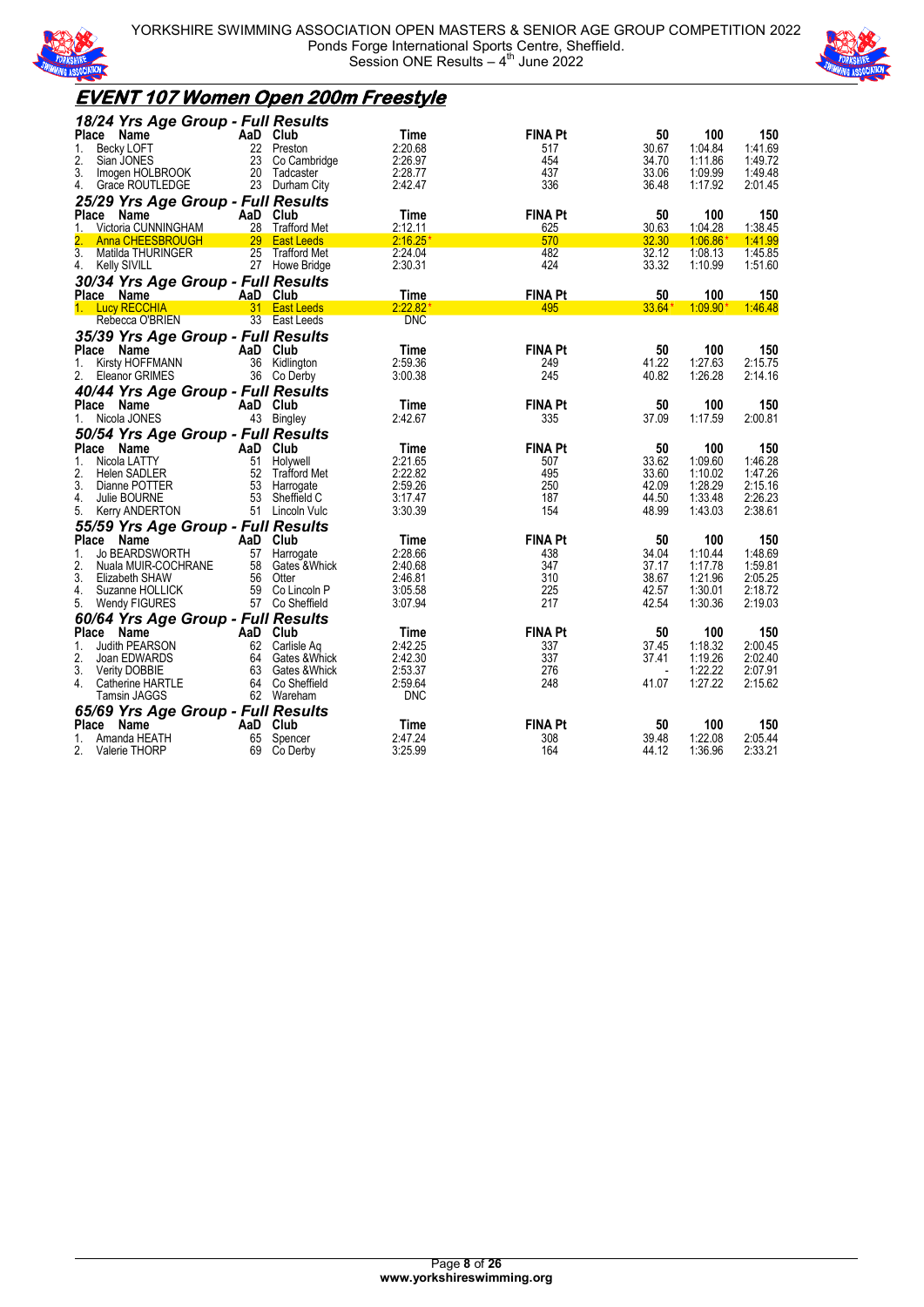



### **EVENT 108 Men Open 100m Backstroke**

| 18/24 Yrs Age Group - Full Results                                                                                                                                             |  |             |                |            |
|--------------------------------------------------------------------------------------------------------------------------------------------------------------------------------|--|-------------|----------------|------------|
| Place Name AaD Club<br>1. Owen GARSIDES 21 KingstonHull<br>2. Thomas DAY 23 Co Sheffield                                                                                       |  | Time        | <b>FINA Pt</b> | 50         |
|                                                                                                                                                                                |  | 1:09.94     | 407            | 34.46      |
|                                                                                                                                                                                |  | 1:10.94     | 390            | 33.49      |
| 25/29 Yrs Age Group - Full Results                                                                                                                                             |  |             |                |            |
| Place Name<br>1. Rob TAYLOR<br>2. Jonathan HIGGINS<br>3. Thomas ALLEN<br>3. Joseph MARKHAM<br>26 Sheffield C<br>26 Sheffield C<br>26 Sheffield C<br>26 Sheffield C             |  | Time        | <b>FINA Pt</b> | 50         |
|                                                                                                                                                                                |  | 1:11.73     | 377            | 34.49      |
|                                                                                                                                                                                |  | 1:17.37     | 300            | 36.91      |
|                                                                                                                                                                                |  | 1:19.26     | 279            | 37.70      |
|                                                                                                                                                                                |  | <b>DNC</b>  |                |            |
| JOSEPITE MINING LINES COUP - Full Results<br>30/34 Yrs Age Group - Full Results                                                                                                |  |             |                |            |
|                                                                                                                                                                                |  |             |                |            |
| <b>Place Name Carry AaD Club</b><br>1. Conor CROZIER 30 Co Sund'land                                                                                                           |  | <b>Time</b> | <b>FINA Pt</b> | 50         |
|                                                                                                                                                                                |  | 1:13.38     | 352            | 34.47      |
| 35/39 Yrs Age Group - Full Results                                                                                                                                             |  |             |                |            |
| <b>Place Name</b><br>1. Ben FELTON 35 Mansfield                                                                                                                                |  | Time        | FINA Pt        | 50         |
|                                                                                                                                                                                |  | 1:08.52     | 433            | 33.01      |
|                                                                                                                                                                                |  |             |                |            |
| <b>40/44 Yrs Age Group - Full Results<br/>Place Name AaD Club<br/>1. Andrew CASTLE 42 Etwall</b>                                                                               |  | Time        | <b>FINA Pt</b> | 50         |
|                                                                                                                                                                                |  | 1:47.14     | 113            | 51.44      |
|                                                                                                                                                                                |  |             |                |            |
| 45/49 Yrs Age Group - Full Results                                                                                                                                             |  |             |                |            |
|                                                                                                                                                                                |  | Time        | <b>FINA Pt</b> | 50         |
| <b>Place Name AaD Club</b><br>1. Paul TIFFANY 49 Co Bradford                                                                                                                   |  | 1:19.63     | 276            | 38.89      |
| 50/54 Yrs Age Group - Full Results<br>Place Name AaD Club<br>1. Jamie MCHALE 50 Co Sheffield                                                                                   |  |             |                |            |
|                                                                                                                                                                                |  | Time        | <b>FINA Pt</b> | 50         |
|                                                                                                                                                                                |  | 1:12.54     | 365            | 34.91      |
| 55/59 Yrs Age Group - Full Results                                                                                                                                             |  |             |                |            |
|                                                                                                                                                                                |  | Time        | <b>FINA Pt</b> | 50         |
|                                                                                                                                                                                |  | 1:16.82     | 307            | 37.02      |
| Place Name<br>1. Hugh TAYLOR<br>2. Matthew GRANT<br>2. Matthew GRANT<br>2. Matthew GRANT<br>2. Matthew GRANT<br>2. Matthew GRANT<br>2. Matthew GRANT                           |  | 1:20.37     | 268            | 39.68      |
|                                                                                                                                                                                |  |             |                |            |
| <b>60/64 Yrs Age Group - Full Results<br/>Place Name AaD Club<br/>1. Mark JONES 62 Warrington M</b>                                                                            |  |             |                |            |
|                                                                                                                                                                                |  | Time        | <b>FINA Pt</b> | 50         |
|                                                                                                                                                                                |  | 1:27.28     | 209            | 43.39      |
| <b>65/69 Yrs Age Group - Full Results<br/> Place Name AaD Club<br/> 1. Robert WOODCOCK 65 Wetherby<br/> 2. Nick MINNS 69 Co Lincoln P<br/> 3. Ian URQUHART 68 Co Lincoln P</b> |  |             |                |            |
|                                                                                                                                                                                |  | Time        | <b>FINA Pt</b> | 50         |
|                                                                                                                                                                                |  | 1:24.60     | 230            | 40.18      |
|                                                                                                                                                                                |  | 1:36.90     | 153            | 48.09      |
|                                                                                                                                                                                |  | 1:41.42     | 133            | 49.89      |
| 70/74 Yrs Age Group - Full Results                                                                                                                                             |  |             |                |            |
|                                                                                                                                                                                |  | <b>Time</b> | <b>FINA Pt</b> | 50         |
| Place Name AaD Club<br>1. Richard ADAMS 72 TransplantSC                                                                                                                        |  | 2:11.75     | 60             | 1:02.11    |
|                                                                                                                                                                                |  |             |                |            |
| 75/79 Yrs Age Group - Full Results                                                                                                                                             |  |             |                |            |
| Place Name<br>1. William NOBLE<br>1. William NOBLE<br>75 TransplantSC                                                                                                          |  | Time        | <b>FINA Pt</b> | 50         |
|                                                                                                                                                                                |  | 1:44.39     | 122            | 48.73      |
| 85 Yrs/Over Age Group - Full Results                                                                                                                                           |  |             |                |            |
| AaD Club<br>AaD Club<br><sup>85</sup> East Leeds<br>Place Name                                                                                                                 |  | Time        | <b>FINA Pt</b> | 50         |
| 1. Bill MOORE                                                                                                                                                                  |  | $2:08.06*$  | 66             | $1.01.61*$ |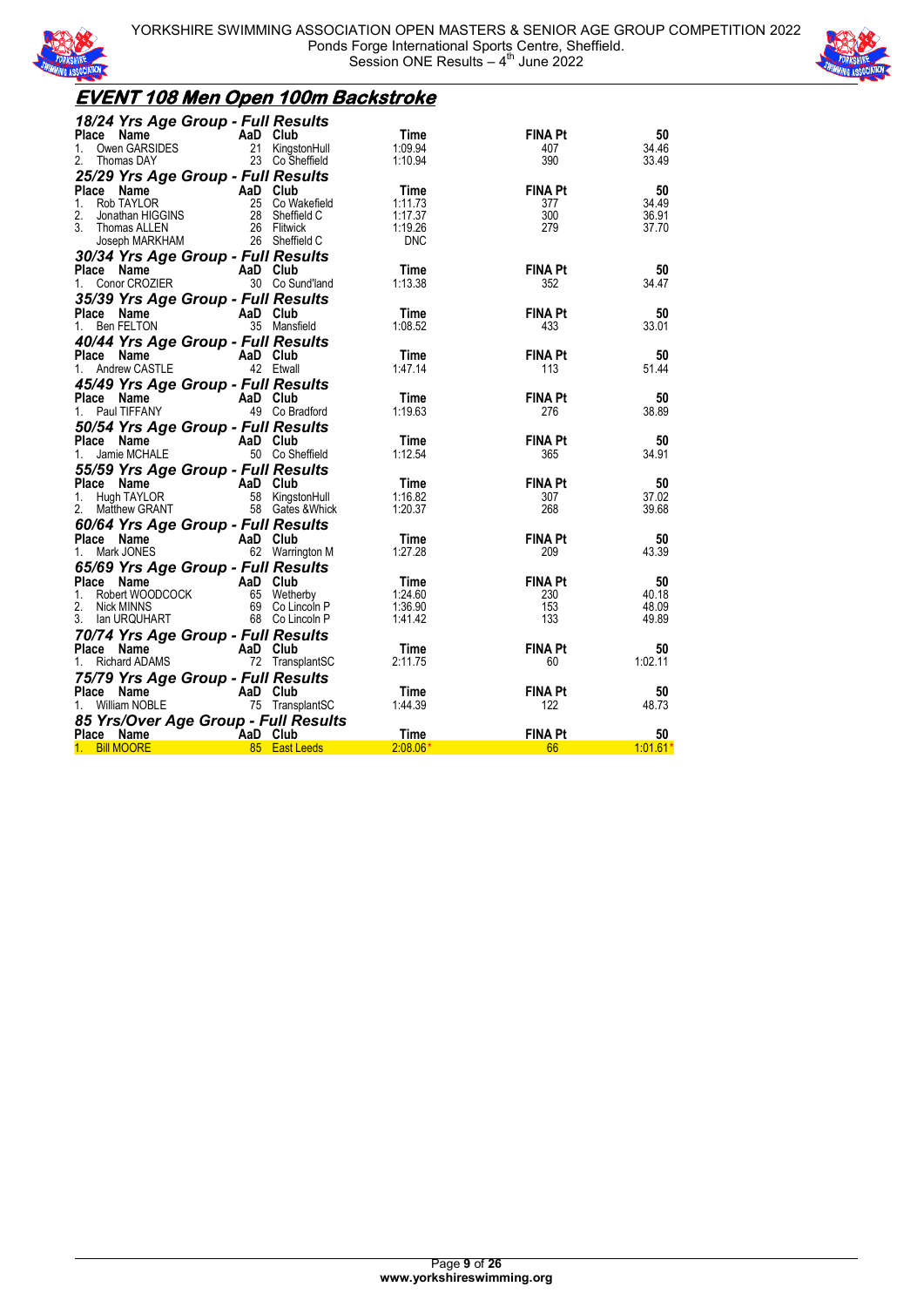



### **EVENT 109 Women Open 100m Backstroke**

| 18/24 Yrs Age Group - Full Results                               |     |                                |                    |                |                |
|------------------------------------------------------------------|-----|--------------------------------|--------------------|----------------|----------------|
| Name<br>Place                                                    |     | AaD Club                       | Time               | <b>FINA Pt</b> | 50             |
| Francesca CROCKER<br>1.                                          |     | 22 Co Sheffield                | 1:13.54            | 476            | 35.81          |
| $\overline{2}$ .<br><b>Ellen WINTERS</b>                         |     | 22 East Leeds                  | $1:15.05*$         | 448            | 36.54          |
| $\overline{3}$ .<br>Aleah ROSS<br>4.<br><b>Charlotte BENTLEY</b> |     | 21 KingstonHull<br>24 Co Derby | 1:16.40<br>1:20.26 | 425<br>366     | 36.62<br>39.07 |
| 5.<br>Holly GLOSSOP                                              |     | 23 Sheffield C                 | 1:32.36            | 240            | 45.24          |
| 6.<br>Ellen STEPHENSON                                           |     | 18 RichmondDale                | 1:37.44            | 204            | 46.88          |
| 7.<br>Alexandra EDWARDS                                          |     | 23 Soundwell                   | 2:03.47            | 100            | 55.33          |
| 25/29 Yrs Age Group - Full Results                               |     |                                |                    |                |                |
| Place<br><b>Name</b>                                             |     | AaD Club                       | Time               | <b>FINA Pt</b> | 50             |
| <b>Jessica WHITTLE</b><br>1.                                     | 28  | Howe Bridge                    | 1:14.26            | 463            | 36.14          |
| 2.<br>Kirralise HANSFORD                                         | 25  | York City                      | 1:17.21            | 411            | 37.22          |
| 3.<br>Laura JOYCE                                                | 26  | Preston                        | 1:17.99            | 399            | 36.82          |
| <b>Kelly SIVILL</b><br>4.                                        |     | 27 Howe Bridge                 | 1:21.25            | 353            | 38.80          |
| 5. Laura LOGAN                                                   |     | 28 Sth Ayrshire                | 2:07.71            | 91             | 1:02.07        |
| 30/34 Yrs Age Group - Full Results                               |     |                                |                    |                |                |
| Place Name                                                       |     | AaD Club                       | Time               | <b>FINA Pt</b> | 50             |
| Katharine O'NEILL<br>1.                                          |     | 34 Etwall                      | 1:34.92            | 221            | 45.82          |
| 40/44 Yrs Age Group - Full Results                               |     |                                |                    |                |                |
| Place<br>Name                                                    | AaD | Club                           | Time               | <b>FINA Pt</b> | 50             |
| Catherine MARKWELL<br>1.                                         | 41  | East Anglian                   | 1:18.58            | 390            | 38.08          |
| 2.<br>Tahlia HALLITT                                             | 40  | Fareham N'ds                   | 1:59.87            | 110            | 55.43          |
| Catherine CREMONA                                                |     | 44 Fleetwood                   | <b>DNC</b>         |                |                |
| 45/49 Yrs Age Group - Full Results                               |     |                                |                    |                |                |
| Place<br>Name                                                    | AaD | Club                           | Time               | <b>FINA Pt</b> | 50             |
| Karen QUINN<br>1.                                                | 48  | <b>Trafford Met</b>            | 1:21.82            | 346            | 38.72          |
| 2.<br>Erzsebet KISS                                              | 46  | Worksop                        | 1:27.37            | 284            | 42.13          |
| 50/54 Yrs Age Group - Full Results                               |     |                                |                    |                |                |
| Place Name                                                       |     | AaD Club                       | Time               | <b>FINA Pt</b> | 50             |
| Stefanie CAPPLEMAN                                               |     | 52 RichmondDale                | 1:39.60            | 191            | 47.30          |
| 55/59 Yrs Age Group - Full Results                               |     |                                |                    |                |                |
| Place<br>Name                                                    | AaD | Club<br>Boldon                 | Time<br>1:21.51    | <b>FINA Pt</b> | 50<br>39.08    |
| Jayne SIMPSON<br>1.<br>2.<br>Helen READER                        | 55  | 56 Co Derby                    | 1:23.73            | 350<br>323     | 39.77          |
| 3.<br>Lynne DAWSON                                               | 55  | Chapeltown                     | 1:43.77            | 169            | 50.82          |
| Nuala MUIR-COCHRANE                                              |     | 58 Gates & Whick               | <b>DNC</b>         |                |                |
| 60/64 Yrs Age Group - Full Results                               |     |                                |                    |                |                |
| Place Name                                                       |     | AaD Club                       | Time               | <b>FINA Pt</b> | 50             |
| Julie HOYLE<br>1.                                                | 60  | Harrogate                      | 1:17.25            | 411            | 37.55          |
| 2.<br>Jane MUGGLETON                                             | 61  | Sheffield C                    | 1:47.34            | 153            | 53.26          |
| 3.<br>Catherine HARTLE                                           | 64  | Co Sheffield                   | 1:48.40            | 148            | 51.97          |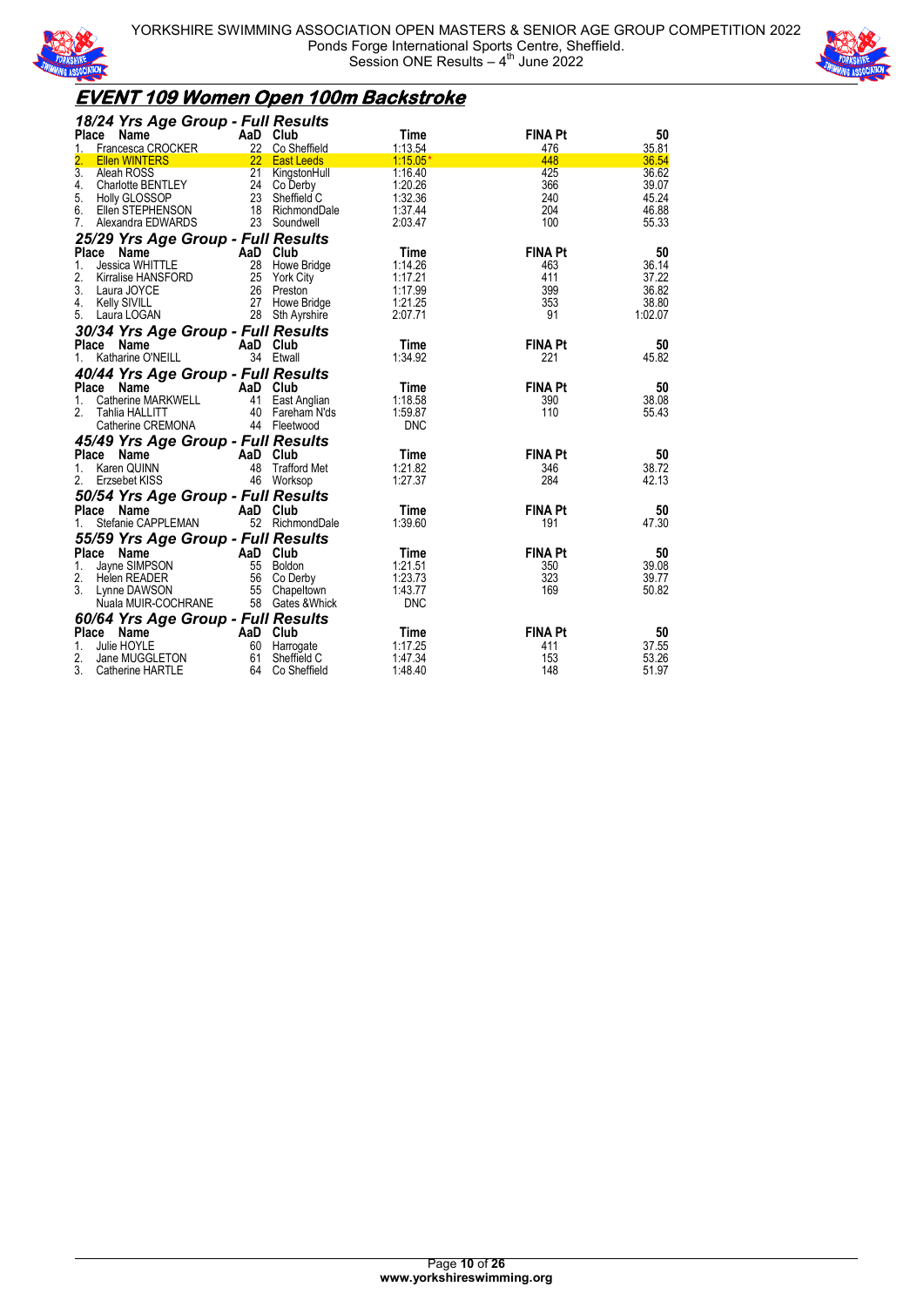



### **EVENT 110 Men Open 50m Freestyle**

|              | <b>18/24 Yrs Age Group - Full Results<br/> Place Name AaD Club<br/> 1. Shaheen ALGHOFARI 22 East Leeds 25.83<br/> 2. Manson MAK 23 East Leeds 25.97<br/> 3. Ross NEALLY 22 Preston 26.61<br/> 4. Matthew BLAIN 18 KingstonHull 27.29<br/> 5. Thomas DAY </b>                                     |                |                                                                                               |                              | FINA Pt<br>530                       |
|--------------|--------------------------------------------------------------------------------------------------------------------------------------------------------------------------------------------------------------------------------------------------------------------------------------------------|----------------|-----------------------------------------------------------------------------------------------|------------------------------|--------------------------------------|
|              |                                                                                                                                                                                                                                                                                                  |                |                                                                                               |                              | 521                                  |
|              |                                                                                                                                                                                                                                                                                                  |                |                                                                                               |                              | 485                                  |
|              |                                                                                                                                                                                                                                                                                                  |                |                                                                                               |                              | 449                                  |
| 6.           | Thomas DAY<br>Andrew ARMSTRONG<br>CITATT                                                                                                                                                                                                                                                         | 24             | <b>Boldon</b>                                                                                 | 29.71                        | 416<br>348                           |
|              | Joe STOTT                                                                                                                                                                                                                                                                                        |                | 23 East Leeds                                                                                 | DNC                          |                                      |
|              | 25/29 Yrs Age Group - Full Results                                                                                                                                                                                                                                                               |                |                                                                                               |                              |                                      |
|              | Place Name<br>AaD Club<br>27 East Leeds                                                                                                                                                                                                                                                          |                |                                                                                               | $\frac{7 \text{ime}}{24.32}$ | <b>FINA Pt</b>                       |
| 1.           | <b>Jeffrey LO</b>                                                                                                                                                                                                                                                                                |                |                                                                                               | $24.32*$                     | 635                                  |
|              |                                                                                                                                                                                                                                                                                                  |                |                                                                                               |                              | 616<br>590<br><b>Service Service</b> |
|              |                                                                                                                                                                                                                                                                                                  |                |                                                                                               |                              | 581                                  |
|              |                                                                                                                                                                                                                                                                                                  |                |                                                                                               |                              | 510                                  |
|              |                                                                                                                                                                                                                                                                                                  |                |                                                                                               |                              | 485<br>457                           |
|              |                                                                                                                                                                                                                                                                                                  |                |                                                                                               |                              | 362                                  |
|              |                                                                                                                                                                                                                                                                                                  |                |                                                                                               |                              | 354                                  |
|              |                                                                                                                                                                                                                                                                                                  |                |                                                                                               |                              | 333                                  |
|              |                                                                                                                                                                                                                                                                                                  |                |                                                                                               |                              | 329<br>315                           |
|              |                                                                                                                                                                                                                                                                                                  |                |                                                                                               |                              | 164                                  |
|              | <b>1. Jeffrey LO</b><br>2. Luke POOL<br>3. Richard AYRE<br>1. Joseph KEELEY<br>5. Simon DUSTON<br>5. Simon DUSTON<br>6. Ryan BORTHWICK<br>7. Nicholas SIMPSON<br>7. Nicholas SIMPSON<br>8. Anthony SIMPSON<br>8. Anthony SIMPSON<br>8. Anthony SIMPSON<br><br>30/34 Yrs Age Group - Full Results |                | <b>CONTRES</b><br><b>aD Club</b><br>30 Kenilworth M<br><sup>21</sup> KingstonHull<br>Ann City |                              |                                      |
| Place        | Compared to the Marine Compared to the Peter DAWES<br>Peter DAWES<br>Aiden WEDGWOOD 31 KingstonHull<br>Shaun ROBB 33 Durham City<br>Andrew DEWAR 33 Harroqate                                                                                                                                    |                |                                                                                               | Time                         | <b>FINA Pt</b>                       |
| 1.           |                                                                                                                                                                                                                                                                                                  |                |                                                                                               | 26.57                        | 487                                  |
| 2.<br>3.     |                                                                                                                                                                                                                                                                                                  |                |                                                                                               | 28.23<br>29.35               | 406<br>361                           |
| 4.           |                                                                                                                                                                                                                                                                                                  |                |                                                                                               | 29.95                        | 340                                  |
|              | 4. Andrew DEWING <b>Age Group - Full Results</b><br><b>35/39 Yrs Age Group - Full Results</b><br><b>1.</b> Craig WARD 37 Trafford Met<br><b>2. Andrew CZYZEWSKI</b> 39 East Leeds<br>3. Ben FELTON<br>4. Sean PEERS 35 Trafford Met<br>5. Graham KENNEDY 38 Bo                                   |                |                                                                                               |                              |                                      |
|              |                                                                                                                                                                                                                                                                                                  |                |                                                                                               |                              | <b>FINA Pt</b>                       |
|              |                                                                                                                                                                                                                                                                                                  |                |                                                                                               |                              | 555                                  |
|              |                                                                                                                                                                                                                                                                                                  |                |                                                                                               |                              | 446<br>425                           |
|              |                                                                                                                                                                                                                                                                                                  |                |                                                                                               |                              | 417                                  |
|              |                                                                                                                                                                                                                                                                                                  |                |                                                                                               |                              | 345                                  |
|              |                                                                                                                                                                                                                                                                                                  |                |                                                                                               |                              | 301                                  |
|              |                                                                                                                                                                                                                                                                                                  |                |                                                                                               |                              | 292                                  |
|              |                                                                                                                                                                                                                                                                                                  |                |                                                                                               |                              |                                      |
|              |                                                                                                                                                                                                                                                                                                  |                |                                                                                               |                              | <b>FINA Pt</b>                       |
|              |                                                                                                                                                                                                                                                                                                  |                |                                                                                               |                              | 458                                  |
|              |                                                                                                                                                                                                                                                                                                  |                |                                                                                               |                              | 437<br>416                           |
|              |                                                                                                                                                                                                                                                                                                  |                |                                                                                               |                              | 415                                  |
|              |                                                                                                                                                                                                                                                                                                  |                |                                                                                               |                              |                                      |
|              |                                                                                                                                                                                                                                                                                                  |                |                                                                                               |                              | 365                                  |
|              |                                                                                                                                                                                                                                                                                                  |                |                                                                                               |                              | 300                                  |
|              | 40/44 Yrs Age Group - Full Results<br>Place Name AaD Club Time<br>1. Tristan HYMERS 43 York City<br>2. James BARWICK 40 East Leeds 27.54<br>4. Michael RIMMINGTON 42 Warrington M<br>5. Yury BOCHARNIKOV 41 Co Derby<br>6. John KEEGAN 41                                                        |                |                                                                                               |                              | 267                                  |
|              | 45/49 Yrs Age Group - Full Results                                                                                                                                                                                                                                                               |                |                                                                                               |                              |                                      |
|              | Place Name                                                                                                                                                                                                                                                                                       | AaD Club       |                                                                                               | Time                         | <b>FINA Pt</b>                       |
| 1.<br>2.     | Chris BARLOW<br>Leonardo LARI                                                                                                                                                                                                                                                                    | 47<br>47       | Etwall<br><b>York City</b>                                                                    | 29.39<br>30.55               | 360<br>320                           |
|              | $\frac{1}{2}$<br>3. Jonathan LEECH                                                                                                                                                                                                                                                               |                | 46 Co Sheffield                                                                               | 32.86                        | 257                                  |
|              | Steven WALSH                                                                                                                                                                                                                                                                                     | 45             | Winsford                                                                                      | <b>DNC</b>                   |                                      |
|              | Gregory BANHAM<br>Paul TIFFANY                                                                                                                                                                                                                                                                   |                | 48 Co Chester<br>49 Co Bradford                                                               | <b>DNC</b><br>DQ 44          |                                      |
|              |                                                                                                                                                                                                                                                                                                  |                |                                                                                               |                              |                                      |
|              | 50/54 Yrs Age Group - Full Results<br>Place Name                                                                                                                                                                                                                                                 | AaD Club       |                                                                                               | Time                         | FINA Pt                              |
| 1.           | Clive SMITH                                                                                                                                                                                                                                                                                      |                | 53 Etwall                                                                                     | 34.87                        | 215                                  |
|              | 55/59 Yrs Age Group - Full Results                                                                                                                                                                                                                                                               |                |                                                                                               |                              |                                      |
| <b>Place</b> | Name                                                                                                                                                                                                                                                                                             | AaD Club       |                                                                                               | Time                         | <b>FINA Pt</b>                       |
| 1.<br>2.     | Alex METCALFE                                                                                                                                                                                                                                                                                    | 55<br>58       | Preston                                                                                       | 27.81<br>29.68               | 425<br>349                           |
| 3.           | <b>Grant PETERS</b><br>Steven BREWER                                                                                                                                                                                                                                                             | 58             | <b>York City</b><br><b>York City</b>                                                          | 31.04                        | 305                                  |
| 4.           | <b>Stuart PEARCE</b>                                                                                                                                                                                                                                                                             |                | 58 Co Lincoln P                                                                               | 33.25                        | 248                                  |
| 5.           | Michael BURGESS                                                                                                                                                                                                                                                                                  |                | 57 Horwich                                                                                    | 34.83                        | 216                                  |
|              | 60/64 Yrs Age Group - Full Results                                                                                                                                                                                                                                                               |                |                                                                                               |                              |                                      |
| Place<br>1.  | Name                                                                                                                                                                                                                                                                                             | AaD Club<br>60 | Team Anglia                                                                                   | Time<br>29.97                | <b>FINA Pt</b><br>339                |
| 2.           | Martyn FRESHER<br><b>Stewart ROWE</b>                                                                                                                                                                                                                                                            | 60             | Scarborough                                                                                   | 30.57                        | 320                                  |
| 3.           | Martin JENNINGS                                                                                                                                                                                                                                                                                  |                | 64 Bo Kirklees                                                                                | 30.76                        | 314                                  |
|              | 4. Anthony PEARSON                                                                                                                                                                                                                                                                               |                | 62 East Leeds<br>64 Etwall                                                                    | $30.99*$<br>31.12            | 307<br>303                           |
| 6.           | 5. David BRADFORD<br><b>David LEWIS</b>                                                                                                                                                                                                                                                          |                | 61 East Leeds                                                                                 | 34.16                        | <u> 229</u>                          |
|              | 65/69 Yrs Age Group - Full Results                                                                                                                                                                                                                                                               |                |                                                                                               |                              |                                      |
| Place        | Name                                                                                                                                                                                                                                                                                             | AaD Club       |                                                                                               | Time                         | FINA Pt                              |
| 1.           | Robert WOODCOCK                                                                                                                                                                                                                                                                                  |                | 65 Wetherby                                                                                   | 31.04                        | 305                                  |
| 2.<br>3.     | lan URQUHART                                                                                                                                                                                                                                                                                     |                | 68 Co Lincoln P                                                                               | 33.03                        | 253                                  |
| 4.           | Peter GARLAND<br>Nick MINNS                                                                                                                                                                                                                                                                      |                | 68 KingstonHull<br>69 Co Lincoln P                                                            | 35.63<br>37.87               | 202<br>168                           |
|              | 70/74 Yrs Age Group - Full Results                                                                                                                                                                                                                                                               |                |                                                                                               |                              |                                      |
| <b>Place</b> | Name                                                                                                                                                                                                                                                                                             | AaD Club       |                                                                                               | Time                         | <b>FINA Pt</b>                       |
| 1.<br>2.     | Steve GROSSMAN<br>Brian TAYLOR                                                                                                                                                                                                                                                                   | 70<br>72       | Wellingboro<br>Adwick                                                                         | 30.89<br>33.40               | 310<br>245                           |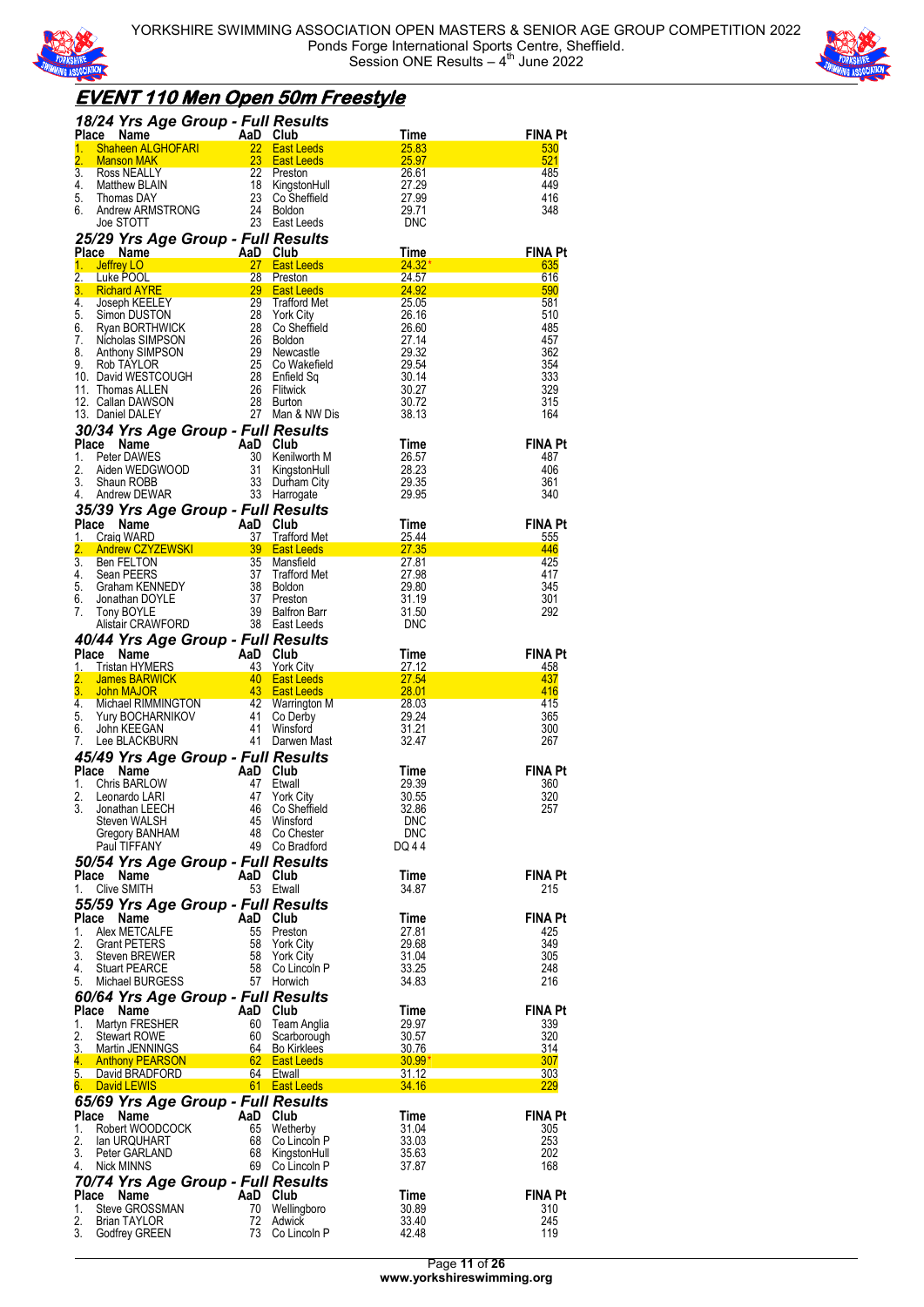

YORKSHIRE SWIMMING ASSOCIATION OPEN MASTERS & SENIOR AGE GROUP COMPETITION 2022 Ponds Forge International Sports Centre, Sheffield. Session ONE Results  $-4$ <sup>th</sup> June 2022



| 75/79 Yrs Age Group - Full Results   |     |                     |       |                |
|--------------------------------------|-----|---------------------|-------|----------------|
| Place Name                           |     | AaD Club            | Time  | <b>FINA Pt</b> |
| Alex BROWN                           | 78  | <b>Blyth</b>        | 37.89 | 168            |
| Michael SKINNER<br>2.                |     | 75 Barnet Copt      | 37.91 | 167            |
| <b>William NOBLE</b>                 |     | 75 TransplantSC     | 39.70 | 146            |
| 80/84 Yrs Age Group - Full Results   |     |                     |       |                |
| Place Name                           | AaD | Club                | Time  | <b>FINA Pt</b> |
| Neil MACKINNON                       | 81  | <b>Trafford Met</b> | 33.47 | 243            |
| Paul CLARKE                          | 80  | Beaver Mast         | 49.22 | 76             |
| 85 Yrs/Over Age Group - Full Results |     |                     |       |                |
| Place<br>Name                        | AaD | Club                | Time  | <b>FINA Pt</b> |
| Colin SAGE                           | 86  | KingstonHull        | 41.79 | 125            |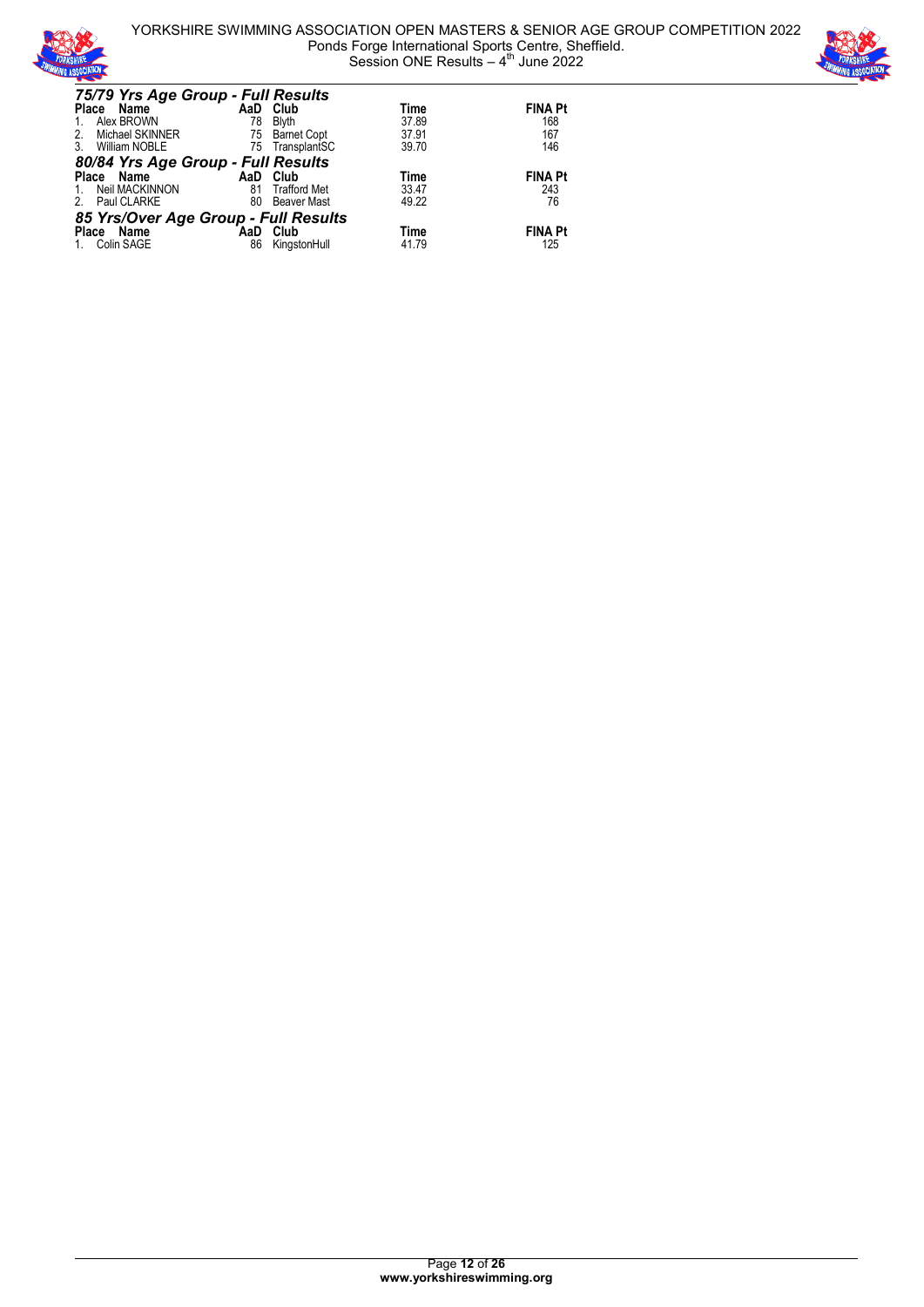



### **EVENT 111 Women Open 50m Freestyle**

|          | 18/24 Yrs Age Group - Full Results                                                                                                                                                                                                                                                   |                |                                    |                                                         |                       |
|----------|--------------------------------------------------------------------------------------------------------------------------------------------------------------------------------------------------------------------------------------------------------------------------------------|----------------|------------------------------------|---------------------------------------------------------|-----------------------|
|          | 18/24 Yrs Age Group - Full Results<br>Place Name<br>2. Becky LOFT 22 Preston 27.88<br>2. Becky LOFT 22 Preston 28.11<br>3. Francesca CROCKER 22 Co Sheffield 29.83<br>4. Ellen WINTERS 22 East Leeds 30.66<br>6. Charlotte BENTLEY 24 Co D                                           |                |                                    |                                                         | FINA Pt<br>611        |
|          |                                                                                                                                                                                                                                                                                      |                |                                    |                                                         | 597                   |
|          |                                                                                                                                                                                                                                                                                      |                |                                    |                                                         | 499                   |
|          |                                                                                                                                                                                                                                                                                      |                |                                    | a di Kabupatén Bandung                                  | 460<br>427            |
|          |                                                                                                                                                                                                                                                                                      |                |                                    |                                                         | 406                   |
|          |                                                                                                                                                                                                                                                                                      |                |                                    |                                                         | 395                   |
|          |                                                                                                                                                                                                                                                                                      |                |                                    |                                                         | 320<br>207            |
|          | 25/29 Yrs Age Group - Full Results                                                                                                                                                                                                                                                   |                |                                    |                                                         |                       |
|          | 25/29 Yrs Age Group - Full Results<br>1. Victoria CUNNINGHAM 28 Trafford Met<br>1. Victoria CUNNINGHAM 28 Trafford Met<br>2. Ruth MILLER 29 Heart Of Mid<br>3. G GARDNER-STOCKLEY 29 Nwich Seals<br>4. Katie HANDS 26 Preston 29.36<br>4.                                            |                |                                    |                                                         | <b>FINA Pt</b>        |
|          |                                                                                                                                                                                                                                                                                      |                |                                    |                                                         | 665                   |
|          |                                                                                                                                                                                                                                                                                      |                |                                    |                                                         | 587                   |
|          |                                                                                                                                                                                                                                                                                      |                |                                    |                                                         | 549<br>523            |
|          |                                                                                                                                                                                                                                                                                      |                |                                    |                                                         | 523                   |
|          |                                                                                                                                                                                                                                                                                      |                |                                    |                                                         | 466                   |
|          |                                                                                                                                                                                                                                                                                      |                |                                    |                                                         | 456<br>449            |
|          |                                                                                                                                                                                                                                                                                      |                |                                    |                                                         | 439                   |
|          |                                                                                                                                                                                                                                                                                      |                |                                    |                                                         | 439                   |
|          |                                                                                                                                                                                                                                                                                      |                |                                    |                                                         | 431                   |
|          |                                                                                                                                                                                                                                                                                      |                |                                    |                                                         | 430<br>393            |
|          |                                                                                                                                                                                                                                                                                      |                |                                    |                                                         | 389                   |
|          |                                                                                                                                                                                                                                                                                      |                |                                    |                                                         | <b>327</b>            |
|          |                                                                                                                                                                                                                                                                                      |                |                                    |                                                         | 244<br>170            |
|          |                                                                                                                                                                                                                                                                                      |                |                                    |                                                         | 93                    |
|          |                                                                                                                                                                                                                                                                                      |                |                                    |                                                         |                       |
|          |                                                                                                                                                                                                                                                                                      |                |                                    |                                                         | <b>FINA Pt</b>        |
|          |                                                                                                                                                                                                                                                                                      |                |                                    |                                                         | 501<br>455            |
|          |                                                                                                                                                                                                                                                                                      |                |                                    |                                                         | 331                   |
|          |                                                                                                                                                                                                                                                                                      |                |                                    |                                                         |                       |
|          |                                                                                                                                                                                                                                                                                      |                |                                    |                                                         | <b>FINA Pt</b>        |
|          |                                                                                                                                                                                                                                                                                      |                |                                    |                                                         | 484                   |
|          |                                                                                                                                                                                                                                                                                      |                |                                    |                                                         | 480<br>300            |
|          |                                                                                                                                                                                                                                                                                      |                |                                    |                                                         | 268                   |
|          |                                                                                                                                                                                                                                                                                      |                |                                    |                                                         |                       |
|          |                                                                                                                                                                                                                                                                                      |                |                                    |                                                         |                       |
|          |                                                                                                                                                                                                                                                                                      |                |                                    |                                                         |                       |
|          | 18. Laura LOGAN<br><b>30/34 Yrs Age Group - Full Results</b><br>Place Name<br>1. Kirsty DUROSE<br>1. Kirsty DUROSE<br>1. Kirsty DUROSE<br>3. Hannah ROBSON<br>31 Etwall<br>31 Etwall<br>31 Etwall<br>31 Etwall<br>31 Etwall<br>2. 29.79<br>3. Hannah ROBSON<br>                      |                |                                    | Time                                                    | <b>FINA Pt</b>        |
|          |                                                                                                                                                                                                                                                                                      |                |                                    |                                                         | 481                   |
|          |                                                                                                                                                                                                                                                                                      |                |                                    |                                                         | 414<br>254            |
|          |                                                                                                                                                                                                                                                                                      |                |                                    | $\frac{30.19}{31.75}$<br>$\frac{37.35}{37.35}$<br>39.42 | 216                   |
|          |                                                                                                                                                                                                                                                                                      |                |                                    | 43.02                                                   | 166                   |
|          | <b>40/44 Yrs Age Group - Full Results<br/> Place Name<br/> 1. Catherine MARKWELL<br/> 2. Joanna FARROW<br/> 3. Sarah HUNT<br/> 4. Tahlia HALLITT<br/> 4. Tahlia HALLITT<br/> 5. Judith CLARKE<br/> 5. Judith CLARKE<br/> 5. Judith CLARKE<br/> 1. CANGERT<br/> 1. CANGERT<br/> 1</b> |                |                                    | DNC                                                     |                       |
|          |                                                                                                                                                                                                                                                                                      |                |                                    | Time                                                    | <b>FINA Pt</b>        |
|          | Sarah CALVERT<br>45/49 Yrs Age Group - Full Results<br>AaD Club<br>1. Joanne ROBINSON 48 Bingley                                                                                                                                                                                     |                |                                    | 33.01                                                   | 368                   |
| 2.       | Tara HAMER                                                                                                                                                                                                                                                                           |                | 47 Co Lincoln P                    | 34.51                                                   | 322                   |
| 3.<br>4. | Tanya GREEN                                                                                                                                                                                                                                                                          |                | 48 York City                       | 34.57                                                   | 320                   |
| 5.       | Helena HEYN<br>Nina CURRAN                                                                                                                                                                                                                                                           | 47             | Louth<br>49 KingstonHull           | 35.09<br>37.25                                          | 306<br>256            |
|          | Lucie WAINWRIGHT                                                                                                                                                                                                                                                                     |                | 48 Matlock                         | DNC                                                     |                       |
|          | 50/54 Yrs Age Group - Full Results                                                                                                                                                                                                                                                   |                |                                    |                                                         |                       |
|          | Place Name                                                                                                                                                                                                                                                                           | AaD Club       |                                    | Time                                                    | <b>FINA Pt</b>        |
| 1.<br>2. | Helen SADLER<br>Suzanne HEGG                                                                                                                                                                                                                                                         |                | 52 Trafford Met<br>52 Lincoln Vulc | 28.72<br>31.25                                          | 559<br>434            |
| 3.       | Michelle ECCLES                                                                                                                                                                                                                                                                      |                |                                    | 32.96                                                   | 370                   |
| 4.       | Joanna WATERWORTH                                                                                                                                                                                                                                                                    |                | 53 Co Sheffield<br>51 Thirsk WH    | 33.02                                                   | 368                   |
| 5.<br>6. | Stefanie CAPPLEMAN<br>Alison HAIGH                                                                                                                                                                                                                                                   |                | 52 RichmondDale<br>50 Bo Kirklees  | 36.19<br>37.17                                          | 279<br>258            |
| 7.       | Kerry ANDERTON                                                                                                                                                                                                                                                                       |                | 51 Lincoln Vulc                    | 44.88                                                   | 146                   |
|          | Helen GORMAN                                                                                                                                                                                                                                                                         |                | 50 Co Cardiff                      | <b>DNC</b>                                              |                       |
|          | 55/59 Yrs Age Group - Full Results                                                                                                                                                                                                                                                   |                |                                    |                                                         |                       |
|          | Place Name<br>Debbie MATLESS                                                                                                                                                                                                                                                         | AaD Club<br>59 |                                    | Time<br>31.97                                           | <b>FINA Pt</b><br>405 |
| 1.<br>2. | Helen READER                                                                                                                                                                                                                                                                         |                | East Anglian<br>56 Co Derby        | 32.22                                                   | 396                   |
|          | 3. Rachael KNIGHT                                                                                                                                                                                                                                                                    |                | 55 CarltonForum                    | 34.39                                                   | 326                   |
|          | 4. Elizabeth SHAW                                                                                                                                                                                                                                                                    |                | 56 Otter                           | 34.99                                                   | 309                   |
|          | 5. Lynne DAWSON<br>6. Suzanne HOLLICK                                                                                                                                                                                                                                                |                | 55 Chapeltown<br>59 Co Lincoln P   | 37.92<br>38.40                                          | 243<br>234            |
|          | 60/64 Yrs Age Group - Full Results                                                                                                                                                                                                                                                   |                |                                    |                                                         |                       |
|          | Place Name                                                                                                                                                                                                                                                                           | AaD Club       |                                    | Time                                                    | <b>FINA Pt</b>        |
| 1.       | Julie HOYLE                                                                                                                                                                                                                                                                          | 60             | Harrogate                          | 30.91                                                   | 449                   |
| 2.<br>3. | Carol JAMES<br>Janet BRIGGS                                                                                                                                                                                                                                                          | 62             | Sheffield C<br>63 Etwall           | 40.68<br>41.05                                          | 196<br>191            |
| 4.       | Pamela LANE<br>Tamsin JAGGS                                                                                                                                                                                                                                                          |                | 60 TransplantSC<br>62 Wareham      | 42.80<br><b>DNC</b>                                     | 169                   |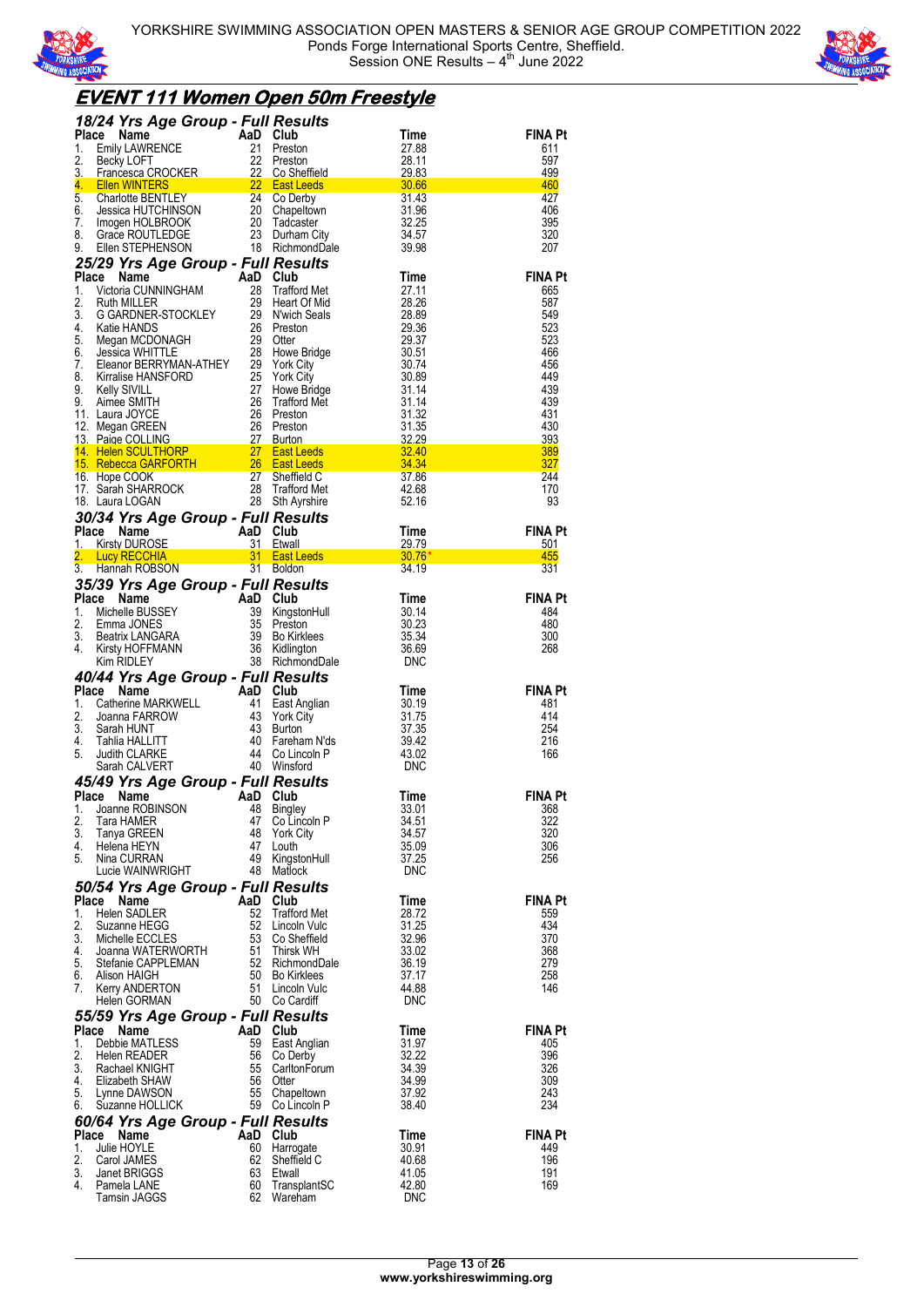

YORKSHIRE SWIMMING ASSOCIATION OPEN MASTERS & SENIOR AGE GROUP COMPETITION 2022 Ponds Forge International Sports Centre, Sheffield. Session ONE Results  $-4$ <sup>th</sup> June 2022



| 65/69 Yrs Age Group - Full Results |                 |            |                |
|------------------------------------|-----------------|------------|----------------|
| Place Name                         | AaD Club        | Time       | <b>FINA Pt</b> |
| 1. Valerie THORP                   | 69 Co Derby     | 41.27      | 188            |
| Karen ROCKELL                      | 67 TransplantSC | <b>DNC</b> |                |
| 70/74 Yrs Age Group - Full Results |                 |            |                |
| Place Name                         | AaD Club        | Time       | <b>FINA Pt</b> |
| 1. Noreen EDERY                    | 71 East Leeds   | $45.16*$   | 143            |
|                                    |                 |            |                |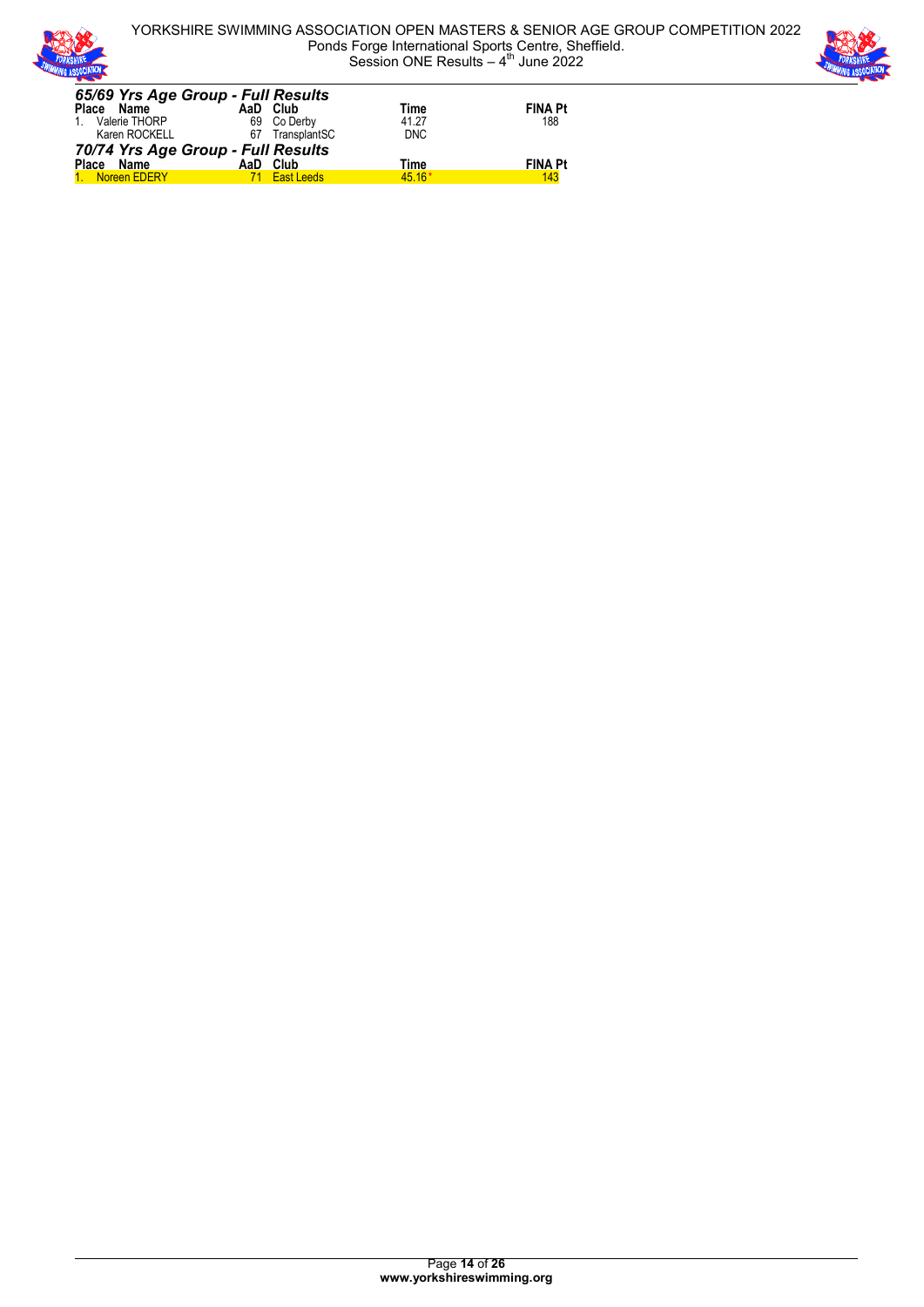

YORKSHIRE SWIMMING ASSOCIATION OPEN MASTERS & SENIOR AGE GROUP COMPETITION 2022 Ponds Forge International Sports Centre, Sheffield. Session TWO Results  $-4<sup>th</sup>$  June 2022



### **EVENT 201 Men/Women Open 400m Freestyle**

|                                                | <b>MEN 18/24 Yrs Age Group - Full Results</b>                                                                            |                         |                                                                                                                                                                                                                                                                 |              |              |
|------------------------------------------------|--------------------------------------------------------------------------------------------------------------------------|-------------------------|-----------------------------------------------------------------------------------------------------------------------------------------------------------------------------------------------------------------------------------------------------------------|--------------|--------------|
|                                                |                                                                                                                          |                         | Place Name<br>1. Mason BLAND<br>1. Mason BLAND 18 KingstonHull 4:14.39<br>50m 27.71 100m 58.58 150m 1:31.21 200m 2:04.18 250m 2:37.81 300m 3:11.16 350m 3:44.81 400m 4:14.39                                                                                    |              |              |
|                                                | <b>MEN 25/29 Yrs Age Group - Full Results</b>                                                                            |                         |                                                                                                                                                                                                                                                                 |              |              |
|                                                |                                                                                                                          |                         |                                                                                                                                                                                                                                                                 |              |              |
|                                                |                                                                                                                          |                         |                                                                                                                                                                                                                                                                 | 350m 4:02.91 | 400m 4:38.12 |
|                                                |                                                                                                                          |                         | <b>MEN 25/29 Yrs Age Group - FUII Results<br/> Place Name Aal Club<br/> 1. George RUSSELL<br/> 50m 31.31 100m 1:05.38 150m 1:40.53 200m 2:15.94 250m 2:51.47 300m 3:27.03<br/> 2. Thomas ALLEN 26 Flitwick<br/> 2. Thomas ALLEN 26 Flitwick<br/> 2. Thom</b>    |              |              |
|                                                |                                                                                                                          |                         |                                                                                                                                                                                                                                                                 | 350m 4:34.11 | 400m 5:13.32 |
|                                                | <b>MEN 30/34 Yrs Age Group - Full Results</b>                                                                            |                         |                                                                                                                                                                                                                                                                 |              |              |
|                                                |                                                                                                                          |                         | 1. Daniel MILLS<br>1. Daniel MILLS<br>1. Daniel MILLS 31 Trafford Met 4:14.42<br>1. Daniel MILLS 31 Trafford Met 4:14.42<br>1. Daniel MILLS 50m 28.82<br>100m 1:01.10 1:05 1:05 200m 2:06.86 250m 2:39.30 300m 3:11.82 350m 3:44.06 400m                        |              |              |
|                                                |                                                                                                                          |                         |                                                                                                                                                                                                                                                                 |              |              |
|                                                | <b>MEN 35/39 Yrs Age Group - Full Results</b>                                                                            |                         |                                                                                                                                                                                                                                                                 |              |              |
|                                                |                                                                                                                          |                         | Place Name AaD Club<br>1. Sean PEERS 37 Trafford Met 4:57.23<br>50m 33.85 100m 1:11.24 150m 1:49.24 200m 2:27.07 250m 3:05.03 300m 3:43.11 350m 4:21.05 400m 4:57.23                                                                                            |              |              |
|                                                |                                                                                                                          |                         | MEN 40/44 Yrs Age Group - Full Results<br>Place Name (1.11.24 150m 1:49.24 200m 2:27.07 250m 3:0503 300m 3:43.11 350m 4:21.05<br>Time FINA Pt<br>1. Michael RIMMINGTON 42 Warrington M<br>5.22.80 50m 35.52 100m - 150m 1:54.86 200m -                          |              |              |
|                                                |                                                                                                                          |                         |                                                                                                                                                                                                                                                                 |              |              |
|                                                |                                                                                                                          |                         |                                                                                                                                                                                                                                                                 |              | 400m 5:22.80 |
|                                                |                                                                                                                          |                         |                                                                                                                                                                                                                                                                 |              |              |
|                                                |                                                                                                                          |                         |                                                                                                                                                                                                                                                                 |              |              |
|                                                |                                                                                                                          |                         |                                                                                                                                                                                                                                                                 |              | 400m 5:07.56 |
|                                                |                                                                                                                          |                         |                                                                                                                                                                                                                                                                 |              |              |
|                                                |                                                                                                                          |                         |                                                                                                                                                                                                                                                                 |              | 400m 5:12.25 |
|                                                |                                                                                                                          |                         |                                                                                                                                                                                                                                                                 |              | 400m 5:36.00 |
|                                                | <b>MEN 50/54 Yrs Age Group - Full Results<br/>Place Name AaD Club Time<br/>Colin OVINGTON 53 Gates &amp; Whick DQ 53</b> |                         | <b>FINA Pt</b>                                                                                                                                                                                                                                                  |              |              |
|                                                |                                                                                                                          |                         |                                                                                                                                                                                                                                                                 |              |              |
|                                                |                                                                                                                          |                         |                                                                                                                                                                                                                                                                 |              |              |
|                                                |                                                                                                                          |                         |                                                                                                                                                                                                                                                                 |              |              |
|                                                |                                                                                                                          |                         | MENT SURVEYORS Age Group - Full Results<br>Place Name CARR 56 East Leeds<br>1. Andrew CARR 56 East Leeds<br>2. Matthew GRANT 58 Gates & Whick 5:15.26<br>2. Matthew GRANT 58 Gates & Whick 5:15.26<br>2. Matthew GRANT 58 Gates & Whick                         |              |              |
|                                                |                                                                                                                          |                         |                                                                                                                                                                                                                                                                 |              |              |
|                                                |                                                                                                                          |                         | <b>MEN 60/64 Yrs Age Group - Full Results</b><br>1. Mark JONES<br>1. Mark JONES<br>50m 36.84<br>50m 36.84<br>100m 1:16.38<br>100m 1:16.38<br>100m 1:16.38<br>100m 1:16.97<br>100m 1:16.97<br>100m 1:16.97<br>100m 1:16.97<br>100m 1:16.97<br>100m 1:16.97<br>10 |              |              |
|                                                |                                                                                                                          |                         |                                                                                                                                                                                                                                                                 |              |              |
|                                                |                                                                                                                          |                         |                                                                                                                                                                                                                                                                 | 350m 4:36.46 | 400m 5:14.35 |
|                                                |                                                                                                                          |                         |                                                                                                                                                                                                                                                                 | 350m 4:49.20 | 400m 5:30.68 |
|                                                |                                                                                                                          |                         |                                                                                                                                                                                                                                                                 |              |              |
|                                                |                                                                                                                          |                         |                                                                                                                                                                                                                                                                 | 350m 4:57.68 | 400m 5:38.03 |
|                                                |                                                                                                                          |                         | <b>MEN 65/69 Yrs Age Group - Full Results<br/> Place Name AaD Club Time FINA Pt<br/> 1. Nick MINNS 69 Co Lincoln P 6:09.66 210<br/> 50m 4:342 100m 1:29.93 150m 2:17.62 200m 3:04.63 250m 3:51.53 300m 4:37.76 350m 5:24.33 400m 6:09.66</b>                    |              |              |
|                                                |                                                                                                                          |                         |                                                                                                                                                                                                                                                                 |              |              |
|                                                |                                                                                                                          |                         |                                                                                                                                                                                                                                                                 |              |              |
|                                                | MEN 70/74 Yrs Age Group - Full Results                                                                                   |                         |                                                                                                                                                                                                                                                                 |              |              |
| <b>Place Name</b><br>1. Richard ADAMS 72 Trans | 72 TransplantSC                                                                                                          | Time<br>9:58.79         | <b>FINA Pt</b><br>49                                                                                                                                                                                                                                            |              |              |
| 50m 1:02.12                                    | 100m 2:14.14<br>150m 3:27.55                                                                                             | 200m 4:43.60            | 250m 6:00.08<br>300m 7:19.35                                                                                                                                                                                                                                    | 350m 8:38.53 | 400m 9:58.79 |
| Place Name                                     | <b>MEN 85 Yrs/Over Age Group - Full Results</b><br>AaD Club                                                              | <b>Time</b>             | <b>FINA Pt</b>                                                                                                                                                                                                                                                  |              |              |
| 1. Bill MOORE                                  | 85 East Leeds                                                                                                            | $9:08.42*$              | 64                                                                                                                                                                                                                                                              |              |              |
| $50m -$                                        | $100m -$<br>$150m -$<br><b>WOMEN 18/24 Yrs Age Group - Full Results</b>                                                  | $200m$ 4:28.51*         | $250m -$<br>300m 6:49.45                                                                                                                                                                                                                                        | $350m -$     | 400m 9:08.42 |
| Place Name                                     | AaD Club                                                                                                                 | Time                    | <b>FINA Pt</b>                                                                                                                                                                                                                                                  |              |              |
| Sian JONES<br>1.                               | 23 Co Cambridge                                                                                                          | 5:11.87                 | 435                                                                                                                                                                                                                                                             |              |              |
| 50m 34.49<br>2.<br>Lucy SHAW                   | 100m 1:12.61<br>150m 1:51.64                                                                                             | 200m 2:31.63            | 250m 3:11.79<br>300m 3:52.40                                                                                                                                                                                                                                    | 350m 4:33.21 | 400m 5:11.87 |
| 50m 35.17                                      | 19 Co Sheffield                                                                                                          | 5:20.56                 | 401                                                                                                                                                                                                                                                             |              |              |
|                                                | 100m 1:15.39<br>150m 1:57.17                                                                                             | 200m 2:38.28            | 250m 3:19.72<br>300m 4:00.92                                                                                                                                                                                                                                    | 350m 4:41.36 | 400m 5:20.56 |
| 3. Grace ROUTLEDGE<br>50m 37.41                | 23 Durham City<br>100m 1:20.21<br>150m 2:03.90                                                                           | 5:39.56<br>200m 2:47.20 | 337<br>250m 3:30.32<br>300m 4:13.33                                                                                                                                                                                                                             | 350m 4:57.46 | 400m 5:39.56 |
| Holly GLOSSOP<br>4.                            | 23 Sheffield C                                                                                                           | 5:43.14                 | 327                                                                                                                                                                                                                                                             |              |              |
| 50m 37.32                                      | 100m 1:18.73<br>150m 2:01.88                                                                                             | 200m 2:46.59            | 250m 3:30.92<br>300m 4:15.24                                                                                                                                                                                                                                    | 350m 5:00.44 | 400m 5:43.14 |
| Place Name                                     | <b>WOMEN 25/29 Yrs Age Group - Full Results</b><br>AaD Club                                                              | Time                    | <b>FINA Pt</b>                                                                                                                                                                                                                                                  |              |              |
| 1. Victoria CUNNINGHAM<br>50m 31.19            | 28 Trafford Met<br>100m 1:05.38<br>150m 1:40.69                                                                          | 4:41.54<br>200m 2:16.67 | 592<br>250m 2:53.25<br>300m 3:29.86                                                                                                                                                                                                                             | 350m 4:06.43 | 400m 4:41.54 |
|                                                | <b>WOMEN 30/34 Yrs Age Group - Full Results</b>                                                                          |                         |                                                                                                                                                                                                                                                                 |              |              |
| Place Name                                     | AaD Club                                                                                                                 | Time                    | <b>FINA Pt</b>                                                                                                                                                                                                                                                  |              |              |
| 1. Katharine O'NEILL<br>50m 42.53              | 34 Etwall<br>100m 1:29.61 150m 2:18.47                                                                                   | 6:21.42<br>200m 3:08.03 | 238<br>250m 3:57.55<br>300m 4:47.19                                                                                                                                                                                                                             | 350m 5:36.34 | 400m 6:21.42 |
| Rebecca O'BRIEN                                | 33 East Leeds                                                                                                            | <b>DNC</b>              |                                                                                                                                                                                                                                                                 |              |              |
| Catherine DEMONT                               | 31 Otter                                                                                                                 | <b>DNC</b>              |                                                                                                                                                                                                                                                                 |              |              |
| Place Name<br>1. Eleanor GRIMES                | <b>WOMEN 35/39 Yrs Age Group - Full Results</b><br>AaD Club<br>36 Co Derby                                               | Time<br>6:19.56         | <b>FINA Pt</b><br>241                                                                                                                                                                                                                                           |              |              |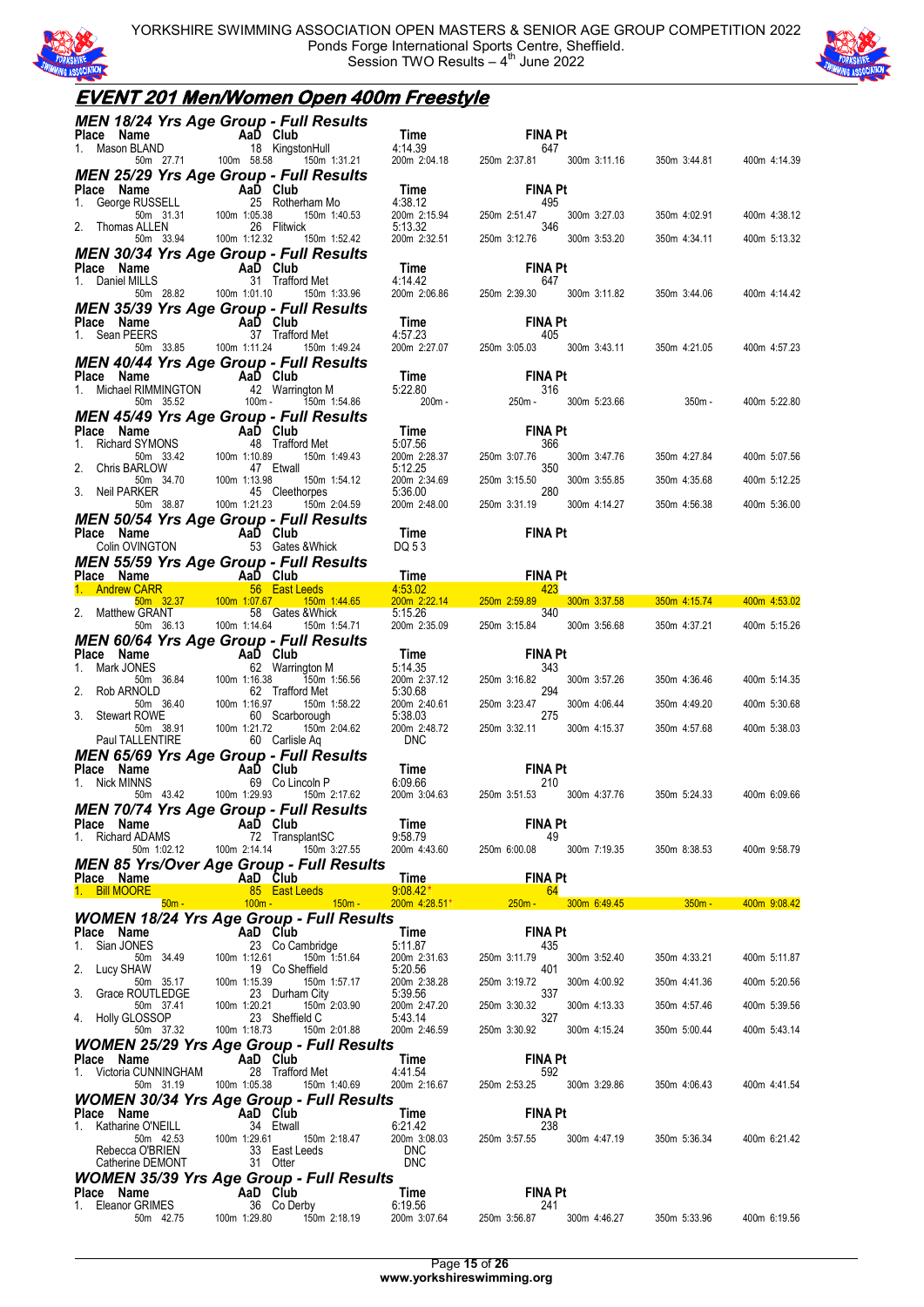



|         | <b>WOMEN 40/44 Yrs Age Group - Full Results</b>               |                                 |                  |                         |              |                |              |              |              |
|---------|---------------------------------------------------------------|---------------------------------|------------------|-------------------------|--------------|----------------|--------------|--------------|--------------|
|         | Place Name                                                    | AaD Club                        |                  | Time                    |              | <b>FINA Pt</b> |              |              |              |
| $1_{-}$ | Emma WILLS                                                    | 43 York City                    |                  | 4:39.37                 |              | 606            |              |              |              |
|         | 50m 30.93                                                     | 100m 1:04.50                    | 150m 1:39.18     | 200m 2:14.54            | 250m 2:50.83 |                | 300m 3:27.45 | 350m 4:03.59 | 400m 4:39.37 |
| 2.      | Catherine MARKWELL                                            | 41 East Anglian                 |                  | 5:19.29                 |              | 406            |              |              |              |
|         | 50m 35.18                                                     | 100m 1:14.10                    | 150m 1:53.61     | 200m 2:34.52            | 250m 3:15.74 |                | 300m 3:57.45 | 350m 4:38.92 | 400m 5:19.29 |
|         | 3. Nicola JONES                                               | 43 Bingley                      |                  | 5:48.60                 |              | 312            |              |              |              |
|         | 50m 38.38<br>4. Judith CLARKE                                 | 100m 1:21.33<br>44 Co Lincoln P | 150m 2:06.13     | 200m 2:51.17<br>7:35.64 | 250m 3:36.63 | 139            | 300m 4:21.67 | 350m 5:07.38 | 400m 5:48.60 |
|         | 50m 48.37                                                     | 100m 1:45.74                    | 150m 2:44.67     | 200m 3:43.05            | 250m 4:42.02 |                | 300m 5:41.47 | 350m 6:40.75 | 400m 7:35.64 |
|         | Sarah CALVERT                                                 | 40 Winsford                     |                  | <b>DNC</b>              |              |                |              |              |              |
|         |                                                               |                                 |                  |                         |              |                |              |              |              |
|         | <b>WOMEN 50/54 Yrs Age Group - Full Results</b><br>Place Name |                                 |                  | Time                    |              | <b>FINA Pt</b> |              |              |              |
| 1.      | Nicola LATTY                                                  | AaD Club<br>51 Holywell         |                  | 5:02.13                 |              | 479            |              |              |              |
|         | 50m 35.29                                                     | 100m 1:12.92                    | 150m 1:51.34     | 200m 2:29.72            | 250m 3:08.67 |                | 300m 3:47.08 | 350m 4:25.37 | 400m 5:02.13 |
| 2.      | Dianne POTTER                                                 | 53 Harrogate                    |                  | 6:14.40                 |              | 251            |              |              |              |
|         | 50m 44.19                                                     | 100m 1:31.78                    | 150m 2:20.38     | 200m 3:07.89            | 250m 3:55.31 |                | 300m 4:42.64 | 350m 5:29.41 | 400m 6:14.40 |
|         | 3. Kerry ANDERTON                                             | 51 Lincoln Vulc                 |                  | 7:27.21                 |              | 147            |              |              |              |
|         | 50m 50.96                                                     | 100m 1:46.46                    | $150m -$         | 200m 3:40.21            | 250m -       |                | 300m 5:35.50 | 350m 6:32.32 | 400m 7:27.21 |
|         | <b>WOMEN 55/59 Yrs Age Group - Full Results</b>               |                                 |                  |                         |              |                |              |              |              |
|         | Place Name                                                    | AaD Club                        |                  | Time                    |              | <b>FINA Pt</b> |              |              |              |
|         | Nuala MUIR-COCHRANE                                           |                                 | 58 Gates & Whick | 5:30.12                 |              | 367            |              |              |              |
|         | 50m 38.14                                                     | 100m 1:19.35                    | 150m 2:01.33     | 200m 2:43.47            | 250m 3:25.67 |                | 300m 4:07.92 | 350m 4:49.86 | 400m 5:30.12 |
|         | 2. Helen READER                                               | 56 Co Derby                     |                  | 5:39.04                 |              | 339            |              |              |              |
|         | 50m 36.08                                                     | 100m 1:18.39                    | 150m 2:02.99     | 200m 2:47.19            | 250m 3:31.53 |                | 300m 4:15.27 | 350m 4:58.60 | 400m 5:39.04 |
|         | 3. Elizabeth SHAW                                             | 56 Otter                        |                  | 5:47.55                 |              | 314            |              |              |              |
|         | 50m 38.65                                                     | 100m 1:20.78                    | 150m 2:05.14     | 200m 2:49.52            | 250m 3:34.57 |                | 300m 4:20.10 | 350m 5:05.71 | 400m 5:47.55 |
| 4.      | Wendy FIGURES                                                 | 57 Co Sheffield                 |                  | 6:21.74                 |              | 237            |              |              |              |
|         | 50m 43.80                                                     | 100m 1:30.63                    | 150m 2:19.66     | 200m 3:08.83            | 250m 3:58.29 |                | 300m 4:47.33 | 350m 5:35.76 | 400m 6:21.74 |
| 5.      | Suzanne HOLLICK<br>50m 43.35                                  | 59 Co Lincoln P                 | 150m 2:23.01     | 6:37.57<br>200m 3:13.61 | 250m 4:05.17 | 210            | 300m 4:56.70 |              |              |
|         | 6. Lynne DAWSON                                               | 100m 1:31.98<br>55 Chapeltown   |                  | 6:47.54                 |              | 195            |              | 350m 5:48.20 | 400m 6:37.57 |
|         | 50m 44.76                                                     | 100m 1:35.53                    | 150m 2:27.20     | 200m 3:19.80            | 250m 4:12.47 |                | 300m 5:05.23 | 350m 5:57.65 | 400m 6:47.54 |
|         | <b>Jo BEARDSWORTH</b>                                         | 57 Harrogate                    |                  | <b>DNC</b>              |              |                |              |              |              |
|         | <b>WOMEN 60/64 Yrs Age Group - Full Results</b>               |                                 |                  |                         |              |                |              |              |              |
|         | Place Name                                                    | <b>Example 2</b> AaD Club       |                  | Time                    |              | <b>FINA Pt</b> |              |              |              |
|         | Joan EDWARDS                                                  |                                 | 64 Gates & Whick | 5:33.77                 |              | 355            |              |              |              |
|         | 50m 38.04                                                     | 100m 1:20.62                    | 150m 2:03.61     | 200m 2:46.45            | 250m 3:28.79 |                | 300m 4:11.60 | 350m 4:53.47 | 400m 5:33.77 |
|         | 2. Verity DOBBIE                                              |                                 | 63 Gates & Whick | 6:14.95                 |              | 250            |              |              |              |
|         | 50m 42.67                                                     | 100m 1:29.10                    | 150m 2:18.26     | 200m 3:07.25            | 250m 3:55.00 |                | 300m 4:42.73 | 350m 5:30.40 | 400m 6:14.95 |
|         | <b>WOMEN 65/69 Yrs Age Group - Full Results</b>               |                                 |                  |                         |              |                |              |              |              |
|         | Place Name                                                    | <b>Example 2</b> AaD Club       |                  | Time                    |              | <b>FINA Pt</b> |              |              |              |
|         | 1. Valerie THORP                                              | 69 Co Derby                     |                  | 6:51.41                 |              | 189            |              |              |              |
|         | 50m 45.95                                                     | 100m 1:37.01                    | 150m 2:28.42     | 200m 3:22.36            | 250m 4:14.13 |                | 300m 5:08.24 | 350m 6:00.35 | 400m 6:51.41 |
|         |                                                               |                                 |                  |                         |              |                |              |              |              |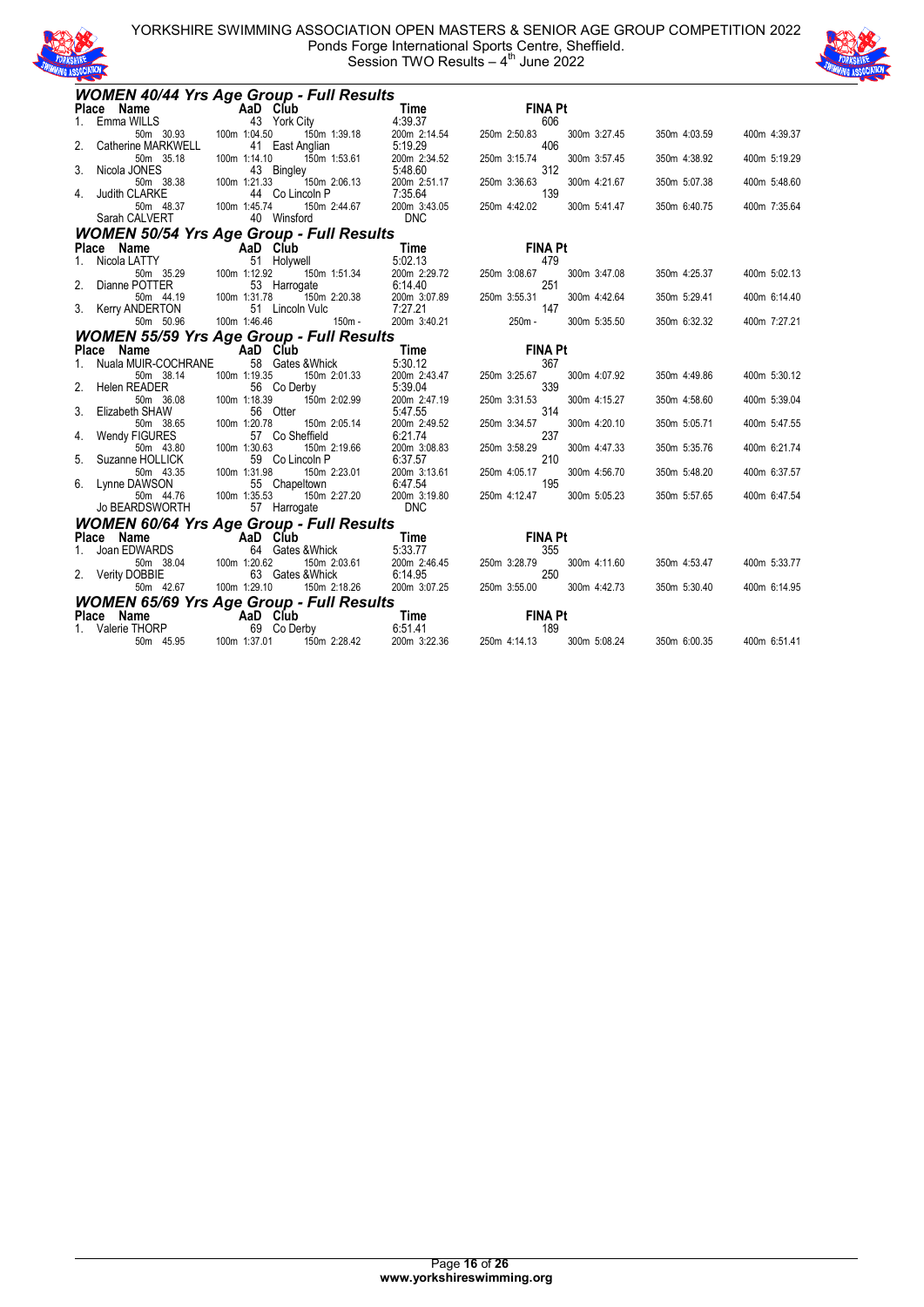



### **EVENT 202 Men Open 100m Breaststroke**

| 18/24 Yrs Age Group - Full Results                                                 |                       |                                  |                    |                       |                |
|------------------------------------------------------------------------------------|-----------------------|----------------------------------|--------------------|-----------------------|----------------|
| AaD Club<br>23 East L<br>Place Name                                                |                       |                                  | Time               | <b>FINA Pt</b>        | 50             |
| <b>Manson MAK</b>                                                                  |                       | 23 East Leeds                    | 1.07.07            | 609                   | $31.11*$       |
| 2.<br>Ross NEALLY<br>3.                                                            |                       | 22 Preston                       | 1:11.45            | 504<br>398            | 32.96          |
| Matthew BLAIN                                                                      |                       | 18 KingstonHull                  | 1:17.32            |                       | 35.51          |
| 25/29 Yrs Age Group - Full Results                                                 |                       |                                  |                    |                       |                |
| Place Name<br>1.<br>Thomas ALLEN                                                   | AaD Club              | 26 Flitwick                      | Time<br>1:30.14    | <b>FINA Pt</b><br>251 | 50<br>42.80    |
| 2.<br>Callan DAWSON                                                                |                       | 28 Burton                        | 1:41.58            | 175                   | 46.95          |
| Martin POTTS                                                                       |                       | 28 Co Cambridge                  | <b>DNC</b>         |                       |                |
| 30/34 Yrs Age Group - Full Results                                                 |                       |                                  |                    |                       |                |
| Place Name                                                                         | AaD Club              |                                  | Time               | <b>FINA Pt</b>        | 50             |
| Dean HEAPS<br>1.                                                                   |                       | 30 Preston                       | 1:11.99            | 493                   | 33.92          |
| Alexander JENKINS<br>2.                                                            |                       | 30 Etwall                        | 1:22.12            | 332                   | 38.24          |
| 35/39 Yrs Age Group - Full Results                                                 |                       |                                  |                    |                       |                |
| Place Name                                                                         |                       | AaD Club                         | Time               | <b>FINA Pt</b>        | 50             |
| 1.<br>David SANKEY                                                                 |                       | 38 Spinkhill                     | 1:15.62            | 425                   | 35.19          |
| 2.<br>Jonathan DOYLE                                                               |                       | 37 Preston                       | 1:27.30            | 276                   | 39.71          |
| Wade RIMBACH                                                                       |                       | 38 Otter                         | DNC                |                       |                |
| 40/44 Yrs Age Group - Full Results                                                 |                       |                                  |                    |                       |                |
| Place Name                                                                         | AaD Club              |                                  | Time               | <b>FINA Pt</b>        | 50             |
| Phillip BURCHELL<br>1.                                                             |                       | 42 Holywell                      | 1:15.81            | 422                   | 37.56          |
| Yury BOCHARNIKOV<br>2.                                                             |                       | 41 Co Derby                      | 1:17.50            | 395                   | 36.37          |
| 45/49 Yrs Age Group - Full Results                                                 |                       |                                  |                    |                       |                |
| Place Name<br>AaD Club<br>49 Co Sheffield<br>47 York City                          |                       |                                  | Time               | <b>FINA Pt</b>        | 50             |
| lan SWIFT<br>1.                                                                    |                       |                                  | 1:14.66            | 442                   | 34.59          |
| 2.<br>Leonardo LARI<br>Christopher ROLLE 48 Etwall<br>The ANY 49 Co Bradford<br>3. |                       |                                  | 1:15.82<br>1:16.74 | 422<br>407            | 36.79<br>35.03 |
| 4.                                                                                 |                       |                                  | 1:34.93            | 215                   | 44.56          |
| 5.<br>Jonathan LEECH                                                               |                       | 46 Co Sheffield                  | 1:36.02            | 207                   | 46.05          |
| <b>Stuart HAMER</b>                                                                |                       | 47 Co Lincoln P                  | <b>DNC</b>         |                       |                |
| 50/54 Yrs Age Group - Full Results                                                 |                       |                                  |                    |                       |                |
| Place Name                                                                         |                       | AaD Club                         | Time               | <b>FINA Pt</b>        | 50             |
| Clive SMITH<br>1.                                                                  |                       | 53 Etwall                        | 1:44.34            | 162                   | 48.47          |
| 55/59 Yrs Age Group - Full Results                                                 |                       |                                  |                    |                       |                |
| Place Name                                                                         |                       | AaD Club                         | Time               | <b>FINA Pt</b>        | 50             |
| <b>Stuart PEARCE</b><br>1.                                                         |                       | 58 Co Lincoln P                  | 1:29.47            | 256                   | 42.64          |
| Marcel SCHOLTEN                                                                    |                       | 56 Modernian                     | <b>DNC</b>         |                       |                |
| 60/64 Yrs Age Group - Full Results                                                 |                       |                                  |                    |                       |                |
| Place Name                                                                         |                       | AaD Club                         | Time               | <b>FINA Pt</b>        | 50             |
| $1_{-}$<br>Martyn FRESHER                                                          |                       | 60 Team Anglia                   | 1:27.12            | 278                   | 40.09          |
| 2.<br>Mark JONES                                                                   |                       | 62 Warrington M                  | 1:33.37            | 226                   | 44.88          |
| 65/69 Yrs Age Group - Full Results                                                 |                       |                                  |                    |                       |                |
| Place Name                                                                         | AaD Club<br>68 Kingst |                                  | Time               | <b>FINA Pt</b>        | 50             |
| Peter GARLAND<br>1.<br>2.<br>David BURCHELL                                        |                       | 68 KingstonHull<br>67 Mold       | 1:31.66<br>1:35.57 | 238<br>210            | 42.29<br>44.91 |
| 3.<br>lan URQUHART                                                                 |                       | 68 Co Lincoln P                  | 1:35.83            | 209                   | 45.57          |
| 4.<br>David ROBERTS                                                                |                       | 67 Winsford                      | 1:59.84            | 106                   | 55.71          |
| 70/74 Yrs Age Group - Full Results                                                 |                       |                                  |                    |                       |                |
| Place Name                                                                         | AaD Club              |                                  | Time               | <b>FINA Pt</b>        | 50             |
| 1.<br><b>Brian TAYLOR</b>                                                          |                       | 72 Adwick                        | 1:33.48            | 225                   | 44.61          |
| 2.<br>Godfrey GREEN                                                                |                       | 73 Co Lincoln P                  | 1:42.57            | 170                   | 47.47          |
| 3.<br>Richard ADAMS                                                                |                       | 72 TransplantSC                  | 2:08.90            | 85                    | 1:02.17        |
| 85 Yrs/Over Age Group - Full Results                                               |                       |                                  |                    |                       |                |
| Place Name                                                                         | AaD Club<br>86 Kingst |                                  | Time               | <b>FINA Pt</b>        | 50             |
| 1. Colin SAGE                                                                      |                       | 86 KingstonHull                  | 2:06.57            | 90                    | 58.78          |
| <b>Bill MOORE</b>                                                                  |                       | 85 East Leeds <b>East Allege</b> | $2:14.47*$         | 75                    | 1:01.68        |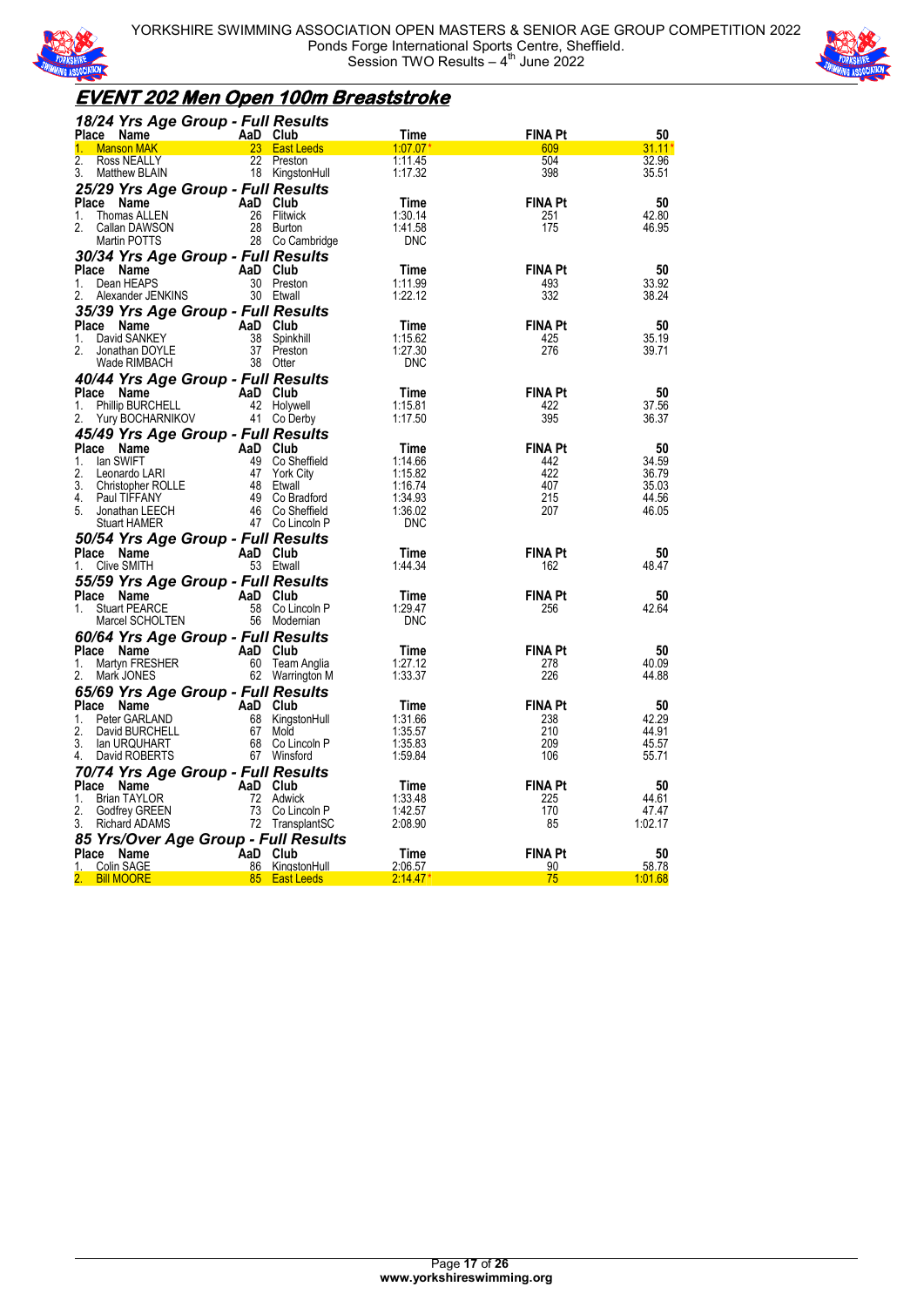



### **EVENT 203 Women Open 100m Breaststroke**

| 18/24 Yrs Age Group - Full Results        |    |                          |                    |                |                |
|-------------------------------------------|----|--------------------------|--------------------|----------------|----------------|
| Place Name                                |    | AaD Club                 | Time               | <b>FINA Pt</b> | 50             |
| <b>Ellen WINTERS</b><br>1.                |    | 22 East Leeds            | 1:25.25            | 425            | 40.16          |
| 2.<br>Lucy SHAW                           | 19 | Co Sheffield             | 1:33.03            | 327            | 44.22          |
| 3.<br>Imogen HOLBROOK                     | 20 | Tadcaster                | 1:33.81            | 319            | 43.28          |
| Holly GLOSSOP<br>4.                       |    | 23 Sheffield C           | 1:38.85            | 273            | 47.14          |
| 25/29 Yrs Age Group - Full Results        |    |                          |                    |                |                |
| Place Name                                |    | AaD Club                 | Time               | <b>FINA Pt</b> | 50             |
| Megan MCDONAGH<br>1.                      |    | 29 Otter                 | 1:21.09            | 494            | 37.12          |
| 2.<br>Molly JAMES                         |    | 26 Winsford              | 1:23.15            | 458            | 39.93          |
| 3.<br>Eleanor BERRYMAN-ATHEY              |    | 29 York City             | 1:23.25            | 457            | 39.04          |
| 4.<br><b>Ruth MILLER</b>                  |    | 29 Heart Of Mid          | 1:23.43            | 454            | 39.37          |
| 5.<br>Harriet BORTHWICK                   |    | 28 Co Sheffield          | 1:31.47            | 344            | 42.61          |
| 35/39 Yrs Age Group - Full Results        |    |                          |                    |                |                |
| Place Name                                |    | AaD Club                 | Time               | <b>FINA Pt</b> | 50             |
| Beatrix LANGARA<br>1.                     |    | 39 Bo Kirklees           | 1.29.71            | 365            | 42.07          |
| 40/44 Yrs Age Group - Full Results        |    |                          |                    |                |                |
| Place Name                                |    | AaD Club                 | Time               | <b>FINA Pt</b> | 50             |
| Sarah HUNT<br>1.                          |    | 43 Burton                | 1:53.25            | 181            | 52.73          |
| Karen BLOYCE                              |    | 44 Winsford              | <b>DNC</b>         |                |                |
|                                           |    |                          |                    |                |                |
| 45/49 Yrs Age Group - Full Results        |    |                          |                    |                |                |
| <b>Place</b><br>Name                      |    | AaD Club                 | Time               | <b>FINA Pt</b> | 50             |
| Mala RAJPUT-DRIVER<br>$1_{-}$             |    | 46 Trafford Met          | 1:24.36            | 439            | 39.30          |
| 2.<br>Tara HAMER<br>3.<br>Joanne ROBINSON |    | 47 Co Lincoln P          | 1:31.29<br>1:32.39 | 346<br>334     | 43.11<br>42.97 |
| 4.                                        |    | 48 Bingley               | 1:40.03            | 263            | 47.41          |
| Erzsebet KISS<br>Lucie WAINWRIGHT         |    | 46 Worksop<br>48 Matlock | <b>DNC</b>         |                |                |
|                                           |    |                          |                    |                |                |
| 50/54 Yrs Age Group - Full Results        |    |                          |                    |                |                |
| <b>Place</b><br>Name                      |    | AaD Club                 | Time               | <b>FINA Pt</b> | 50             |
| Helen GORMAN<br>1.                        | 50 | Co Cardiff               | 1:15.44            | 614            | 36.76          |
| 2.<br>Suzanne HEGG                        | 52 | Lincoln Vulc             | 1:28.97            | 374            | 42.20          |
| 3.<br>Julie BOURNE                        |    | 53 Sheffield C           | 1:42.28            | 246            | 50.12          |
| 4.<br>Kerry ANDERTON                      |    | 51 Lincoln Vulc          | 2:02.60            | 143            | 58.31          |
| 55/59 Yrs Age Group - Full Results        |    |                          |                    |                |                |
| Place Name                                |    | AaD Club                 | Time               | <b>FINA Pt</b> | 50             |
| Wendy FIGURES<br>1.                       | 57 | Co Sheffield             | 1:43.60            | 237            | 48.46          |
| 2.<br>Elizabeth SHAW                      |    | 56 Otter                 | 1:47.51            | 212            | 51.20          |
| 60/64 Yrs Age Group - Full Results        |    |                          |                    |                |                |
| Place Name                                |    | AaD Club                 | Time               | <b>FINA Pt</b> | 50             |
| Judith PEARSON<br>1.                      |    | 62 Carlisle Ag           | 1:31.91            | 339            | 45.37          |
| 2.<br><b>Verity DOBBIE</b>                |    | 63 Gates & Whick         | 1:44.25            | 232            | 48.38          |
| 3.<br>Jane MUGGLETON                      | 61 | Sheffield C              | 1:52.05            | 187            | 53.43          |
| 4.<br>Janet BRIGGS                        |    | 63 Etwall                | 1:58.81            | 157            | 55.01          |
| Catherine HARTLE<br>5.                    |    | 64 Co Sheffield          | 2:04.35            | 137            | 57.05          |
| 65/69 Yrs Age Group - Full Results        |    |                          |                    |                |                |
| <b>Place</b><br>Name                      |    | AaD Club                 | Time               | <b>FINA Pt</b> | 50             |
| Amanda HEATH<br>1.                        | 65 | Spencer                  | 1:30.65            | 354            | 43.28          |
|                                           |    |                          |                    |                |                |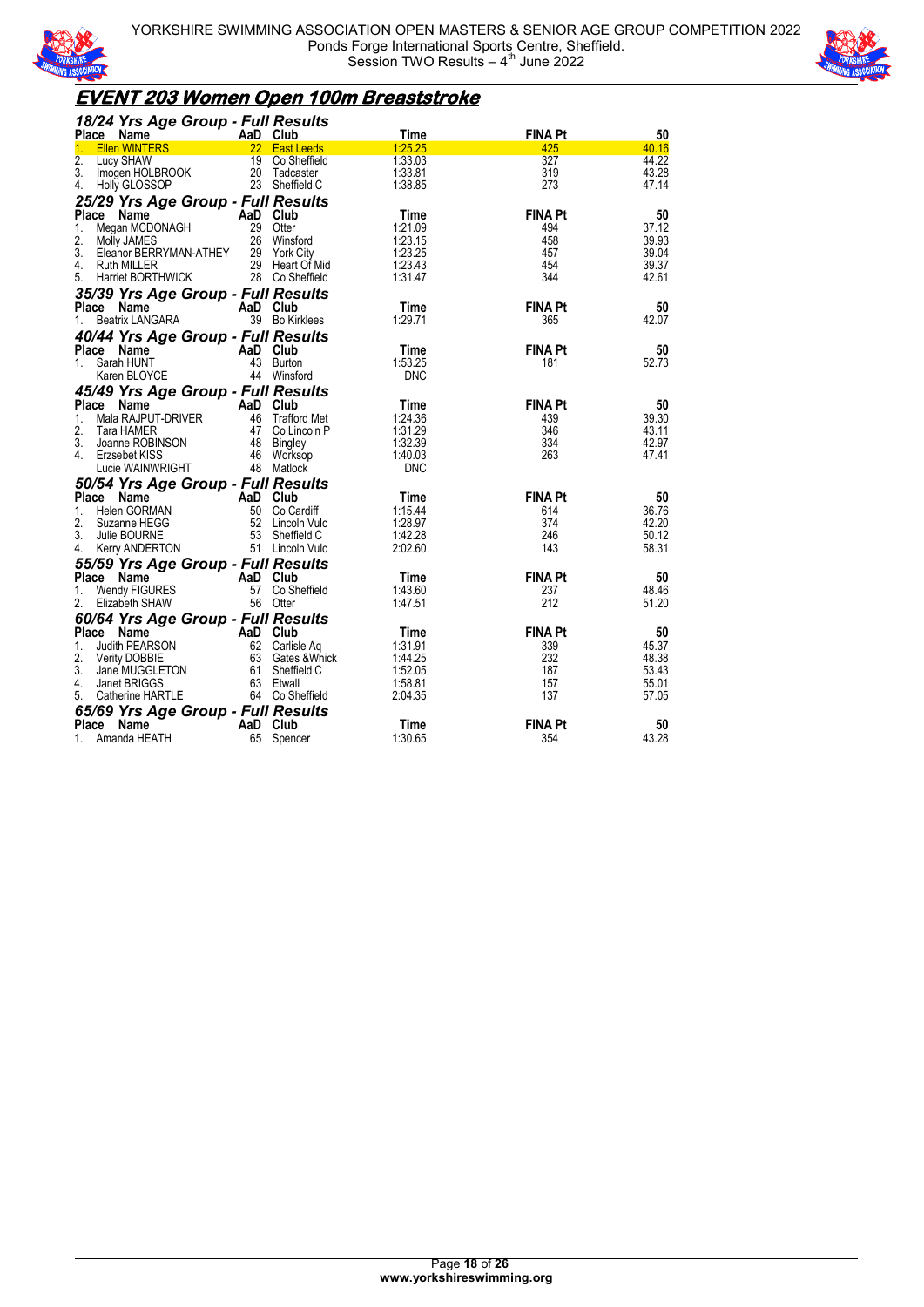



### **EVENT 204 Men Open 50m Butterfly**

| 18/24 Yrs Age Group - Full Results                                                                                                                                                                                                                                                                                                                   |           |                             |                                                    |                       |
|------------------------------------------------------------------------------------------------------------------------------------------------------------------------------------------------------------------------------------------------------------------------------------------------------------------------------------------------------|-----------|-----------------------------|----------------------------------------------------|-----------------------|
| ce Name ALGHOFARI AaD Club<br>Shaheen ALGHOFARI 22 East Leeds<br>Place                                                                                                                                                                                                                                                                               |           |                             | Time                                               | <b>FINA Pt</b>        |
| 1.<br>2.                                                                                                                                                                                                                                                                                                                                             |           |                             | 26.69<br>29.38                                     | 580<br>435            |
| 3.                                                                                                                                                                                                                                                                                                                                                   |           |                             | 29.80                                              | 417                   |
| 4.                                                                                                                                                                                                                                                                                                                                                   |           |                             | 34.85                                              | 260                   |
| <b>SHATES TRACTS AND SERVER SERVER SERVER SERVER SERVER SERVER SERVER SERVER SERVER SERVER SERVER SERVER SERVER SERVER SERVER SERVER SERVER SERVER SERVER SERVER SERVER SERVER SERVER SERVER SERVER SERVER SERVER SERVER SERVER </b>                                                                                                                 |           |                             | <b>DNC</b>                                         |                       |
|                                                                                                                                                                                                                                                                                                                                                      |           |                             | <b>DNC</b>                                         |                       |
| 25/29 Yrs Age Group - Full Results                                                                                                                                                                                                                                                                                                                   |           |                             |                                                    |                       |
|                                                                                                                                                                                                                                                                                                                                                      |           |                             | Time                                               | <b>FINA Pt</b>        |
|                                                                                                                                                                                                                                                                                                                                                      |           |                             | 28.55                                              | 474<br>467            |
|                                                                                                                                                                                                                                                                                                                                                      |           |                             | 28.70<br>28.70<br>28.85<br>30.88<br>32.23<br>34.30 | 459                   |
|                                                                                                                                                                                                                                                                                                                                                      |           |                             |                                                    | 375                   |
|                                                                                                                                                                                                                                                                                                                                                      |           |                             |                                                    | 329                   |
|                                                                                                                                                                                                                                                                                                                                                      |           |                             | 34.30                                              | 273                   |
| 25/29 Yrs Age Group - Fun Results<br>Place Name AaD Club<br>1. Ryan BORTHWICK 28 Co Sheffield<br>3. Simon DUSTON 28 York City<br>3. Nicholas SIMPSON 26 Boldon<br>4. Anthony SIMPSON 29 Newcastle<br>5. Rob TAYLOR 25 Co Wakefield<br>6. Dav                                                                                                         |           |                             | 35.53                                              | 246                   |
| The <b>SACT STAGE CROWN - Full Results</b><br><b>Place Name</b><br><b>Place Name</b><br><b>Place Name</b><br><b>AaD Club</b><br><b>Place Name</b><br><b>AaD Club</b><br><b>AD Club</b><br><b>AD Club</b><br><b>AD Club</b><br><b>AD Club</b><br><b>AD Club</b><br><b>AD Club</b><br><b>AD Club</b><br><b>AD Club</b><br><b>AD Club</b><br><b>AD </b> |           |                             | Time                                               | <b>FINA Pt</b>        |
|                                                                                                                                                                                                                                                                                                                                                      |           |                             | 31.37                                              | 357                   |
|                                                                                                                                                                                                                                                                                                                                                      |           |                             | 31.58                                              | 350                   |
|                                                                                                                                                                                                                                                                                                                                                      |           |                             | 34.81                                              | 261                   |
|                                                                                                                                                                                                                                                                                                                                                      |           |                             |                                                    |                       |
|                                                                                                                                                                                                                                                                                                                                                      |           |                             |                                                    | <b>FINA Pt</b>        |
|                                                                                                                                                                                                                                                                                                                                                      |           |                             |                                                    | 580                   |
| CONSULTER THE CRIP CONSULTER THE CRIP CONSULTING THE CRIP CAN CRIP CAN CRIP CAN CRIP CAN CRIP CAN CRIP CAN CRIP CAN CRIP CAN CRIP CAN CRIP CAN CRIP CAN CRIP CAN CRIP CAN CRIP CAN CRIP CAN CRIP CAN CRIP CAN CRIP CAN CRIP CA                                                                                                                       |           |                             |                                                    | 457<br>412            |
|                                                                                                                                                                                                                                                                                                                                                      |           |                             |                                                    |                       |
| 40/44 Yrs Age Group - Full Results                                                                                                                                                                                                                                                                                                                   |           |                             |                                                    |                       |
|                                                                                                                                                                                                                                                                                                                                                      |           |                             |                                                    | <b>FINA Pt</b>        |
| Place Name<br>1. James BARWICK 40 East Leeds 29.08<br>1. James BARWICK 40 East Leeds 29.08                                                                                                                                                                                                                                                           |           |                             |                                                    | 449                   |
|                                                                                                                                                                                                                                                                                                                                                      |           |                             |                                                    | 421                   |
|                                                                                                                                                                                                                                                                                                                                                      |           |                             |                                                    | 355                   |
|                                                                                                                                                                                                                                                                                                                                                      |           |                             |                                                    | 251                   |
| 45/49 Yrs Age Group - Full Results                                                                                                                                                                                                                                                                                                                   |           |                             | Time                                               | <b>FINA Pt</b>        |
|                                                                                                                                                                                                                                                                                                                                                      |           |                             | 30.69                                              | 382                   |
|                                                                                                                                                                                                                                                                                                                                                      |           |                             | 36.33                                              | 230                   |
| Place Name<br>1. Richard SYMONS<br>2. Jonathan LEECH<br>2. Steven WALSH<br>2. Steven WALSH<br>45 Winsford                                                                                                                                                                                                                                            |           |                             | DNC                                                |                       |
| <b>55/59 Yrs Age Group - Full Results<br/> Place Name AaD Club<br/> 1. Alex METCALFE 55 Preston<br/> 2. Alastair QUINN 55 Trafford Met</b>                                                                                                                                                                                                           |           |                             |                                                    |                       |
|                                                                                                                                                                                                                                                                                                                                                      |           |                             | Time                                               | <b>FINA Pt</b>        |
|                                                                                                                                                                                                                                                                                                                                                      |           |                             | 31.10                                              | 367                   |
|                                                                                                                                                                                                                                                                                                                                                      |           |                             | 31.11                                              | 366                   |
|                                                                                                                                                                                                                                                                                                                                                      |           |                             |                                                    |                       |
|                                                                                                                                                                                                                                                                                                                                                      |           |                             | Time<br>34.03                                      | <b>FINA Pt</b><br>280 |
| <b>60/64 Yrs Age Group - Full Results<br/> Place Name<br/> 1. Martin JENNINGS<br/> 2. David BRADFORD 64 Etwall<br/> 2. David BRADFORD 64 Etwall</b>                                                                                                                                                                                                  |           |                             | 35.25                                              | 252                   |
|                                                                                                                                                                                                                                                                                                                                                      |           |                             |                                                    |                       |
| <b>65/69 Yrs Age Group - Full Results<br/>Place Name AaD Club<br/>1 Nick MINNS 69 Collippole P</b>                                                                                                                                                                                                                                                   |           |                             | Time                                               | <b>FINA Pt</b>        |
| 1. Nick MINNS                                                                                                                                                                                                                                                                                                                                        |           | 69 Co Lincoln P             | 43.71                                              | 132                   |
| 70/74 Yrs Age Group - Full Results                                                                                                                                                                                                                                                                                                                   |           |                             |                                                    |                       |
| Place Name AaD Club                                                                                                                                                                                                                                                                                                                                  |           |                             | Time                                               | <b>FINA Pt</b>        |
| Steve GROSSMAN<br>1.                                                                                                                                                                                                                                                                                                                                 |           | 70 Wellingboro              | 36.28                                              | 231                   |
| 75/79 Yrs Age Group - Full Results                                                                                                                                                                                                                                                                                                                   |           |                             |                                                    |                       |
| Place Name                                                                                                                                                                                                                                                                                                                                           |           | AaD Club                    | Time                                               | FINA Pt               |
| Alex BROWN<br>1.                                                                                                                                                                                                                                                                                                                                     |           | 78 Blyth                    | 46.80                                              | 107                   |
| 80/84 Yrs Age Group - Full Results                                                                                                                                                                                                                                                                                                                   |           |                             |                                                    |                       |
| Place<br>Name<br>1.<br>Neil MACKINNON                                                                                                                                                                                                                                                                                                                | AaD<br>81 | Club<br><b>Trafford Met</b> | Time<br>39.84                                      | <b>FINA Pt</b><br>174 |
| 2.<br>Paul CLARKE                                                                                                                                                                                                                                                                                                                                    |           | 80 Beaver Mast              | 1:10.20                                            | 31                    |
| 85 Yrs/Over Age Group - Full Results                                                                                                                                                                                                                                                                                                                 |           |                             |                                                    |                       |
| Place<br>Name                                                                                                                                                                                                                                                                                                                                        | AaD Club  |                             | Time                                               | <b>FINA Pt</b>        |
| Colin SAGE                                                                                                                                                                                                                                                                                                                                           |           | 86 KingstonHull             | DNC                                                |                       |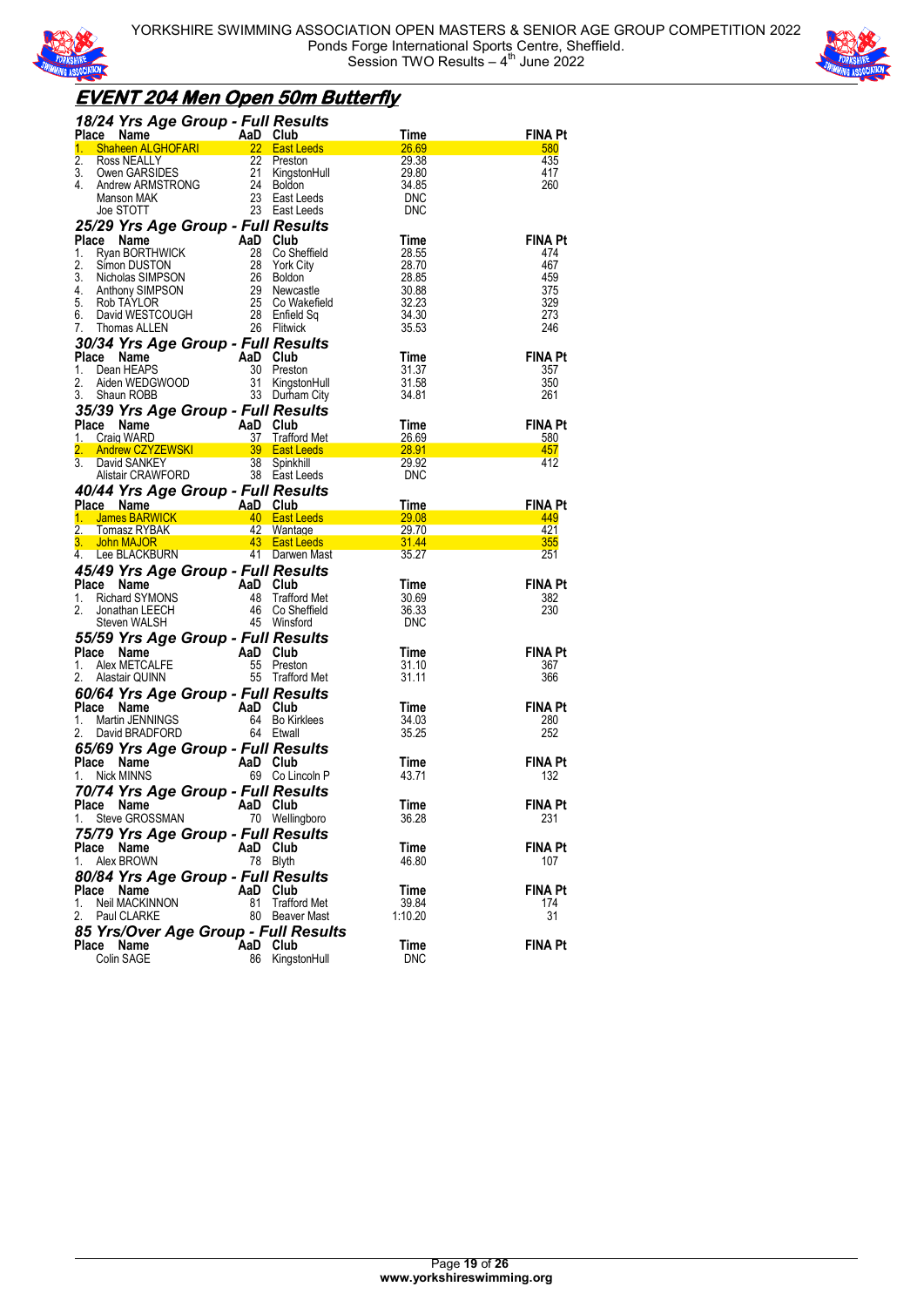



### **EVENT 205 Women Open 50m Butterfly**

| <b>18/24 Yrs Age Group - Full Results<br/> Place Name<br/> 1. Becky LOFT 22 Preston 31.72<br/> 2. Sian JONES 23 Co Cambridge 34.11<br/> 3. Imogen HOLBROOK 20 Tadcaster 4. Grace ROUTLEDGE 23 Durham City<br/> 5. Jessica HUTCHINSON 20 Chapeltown </b> |                                 |                |                |
|---------------------------------------------------------------------------------------------------------------------------------------------------------------------------------------------------------------------------------------------------------|---------------------------------|----------------|----------------|
|                                                                                                                                                                                                                                                         |                                 |                | <b>FINA Pt</b> |
|                                                                                                                                                                                                                                                         |                                 |                | 456            |
|                                                                                                                                                                                                                                                         |                                 |                | 367            |
|                                                                                                                                                                                                                                                         |                                 |                | 362<br>297     |
|                                                                                                                                                                                                                                                         |                                 |                | 222            |
|                                                                                                                                                                                                                                                         |                                 |                |                |
| Usson United States United States (Note 120 Case Natural Control of the States Case of the MADS)<br>Molly JAMES 26 Winsford<br>Katie HANDS 26 Preston 31.1.7<br>Megan MCDONAGH 29 Otter 324.11<br>Megan MCDONAGH 27 Howe Bridge 34.41<br>               |                                 |                | <b>FINA Pt</b> |
|                                                                                                                                                                                                                                                         |                                 |                | 499<br>462     |
|                                                                                                                                                                                                                                                         |                                 |                | 457            |
|                                                                                                                                                                                                                                                         |                                 |                | 437            |
|                                                                                                                                                                                                                                                         |                                 |                | 357            |
|                                                                                                                                                                                                                                                         |                                 |                | 345            |
|                                                                                                                                                                                                                                                         |                                 |                | 328<br>306     |
|                                                                                                                                                                                                                                                         |                                 |                | 261            |
|                                                                                                                                                                                                                                                         |                                 |                | 240            |
|                                                                                                                                                                                                                                                         |                                 |                | 113            |
|                                                                                                                                                                                                                                                         |                                 |                | 90             |
|                                                                                                                                                                                                                                                         |                                 |                |                |
|                                                                                                                                                                                                                                                         |                                 |                | <b>FINA Pt</b> |
|                                                                                                                                                                                                                                                         |                                 |                | 486<br>193     |
|                                                                                                                                                                                                                                                         |                                 |                |                |
|                                                                                                                                                                                                                                                         |                                 | Time           | <b>FINA Pt</b> |
|                                                                                                                                                                                                                                                         |                                 | 32.57          | 422            |
|                                                                                                                                                                                                                                                         |                                 | 32.68          | 417            |
| <b>35/39 Yrs Age Group - Full Results<br/> Place Name AaD Club<br/> 1. Michelle BUSSEY 39 KingstonHull<br/> 2. Emma JONES 35 Preston<br/> 3. Kirsty HOFFMANN 36 Kidlington</b>                                                                          |                                 | 43.49          | 177            |
| <b>40/44 Yrs Age Group - Full Results<br/> Place Name AaD Club<br/> 1. Sarah KINSEY 43 Co Wakefield<br/> 2. Joanna FARROW 43 York City<br/> 3. Tahlia HALLITT 40 Fareham N'ds</b>                                                                       |                                 |                |                |
|                                                                                                                                                                                                                                                         |                                 | Time           | <b>FINA Pt</b> |
|                                                                                                                                                                                                                                                         | 43 Co Wakefield<br>43 York City | 34.23<br>34.96 | 363<br>341     |
|                                                                                                                                                                                                                                                         |                                 | 52.98          | 98             |
| 45/49 Yrs Age Group - Full Results                                                                                                                                                                                                                      |                                 |                |                |
| Place Name                                                                                                                                                                                                                                              |                                 | Time           | <b>FINA Pt</b> |
| 1.                                                                                                                                                                                                                                                      |                                 | 38.59          | 253            |
| ce Name<br>Helena HEYN 47 Louth<br>Helena HEYN 47 Louth<br>Nina CURRAN 49 Kingst<br>2.                                                                                                                                                                  | 49 KingstonHull                 | 42.05          | 196            |
| <b>50/54 Yrs Age Group - Full Results<br/> Place Name<br/> 1. Jeanne PETIT<br/> 2. Joanna WATERWORTH<br/> 3. Alison HAIGH<br/> 3. Alison HAIGH<br/> 3. Alison HAIGH<br/> 3. Alison HAIGH<br/> 50 Bo Kirklees</b>                                        |                                 |                |                |
|                                                                                                                                                                                                                                                         |                                 | Time           | <b>FINA Pt</b> |
|                                                                                                                                                                                                                                                         | PSV Eindhovn                    | 31.93<br>36.38 | 447<br>302     |
|                                                                                                                                                                                                                                                         |                                 | 41.82          | 199            |
|                                                                                                                                                                                                                                                         |                                 |                |                |
| <b>55/59 Yrs Age Group - Full Results<br/> Place Name AaD Club<br/> 1. Debbie MATLESS 59 East Anglian<br/> 2. Helen READER 56 Co Derby</b>                                                                                                              |                                 | Time           | <b>FINA Pt</b> |
|                                                                                                                                                                                                                                                         | 59 East Anglian                 | 33.93          | 373            |
|                                                                                                                                                                                                                                                         |                                 | 38.04          | 264            |
|                                                                                                                                                                                                                                                         |                                 |                |                |
|                                                                                                                                                                                                                                                         |                                 | Time           | <b>FINA Pt</b> |
| <b>60/64 Yrs Age Group - Full Results<br/> Place Name AaD Club<br/> 1. Judith PEARSON 62 Carlisle Aq<br/> 2. Carol JAMES 62 Sheffield C</b>                                                                                                             |                                 | 33.47<br>50.31 | 388<br>114     |
|                                                                                                                                                                                                                                                         |                                 |                |                |
|                                                                                                                                                                                                                                                         |                                 | Time           | <b>FINA Pt</b> |
|                                                                                                                                                                                                                                                         |                                 | 38.08          | 264            |
| <b>65/69 Yrs Age Group - Full Results<br/> Place Name AaD Club<br/> 1. Amanda HEATH 65 Spencer<br/> Karen ROCKELL 67 TransplantSC</b>                                                                                                                   |                                 | <b>DNC</b>     |                |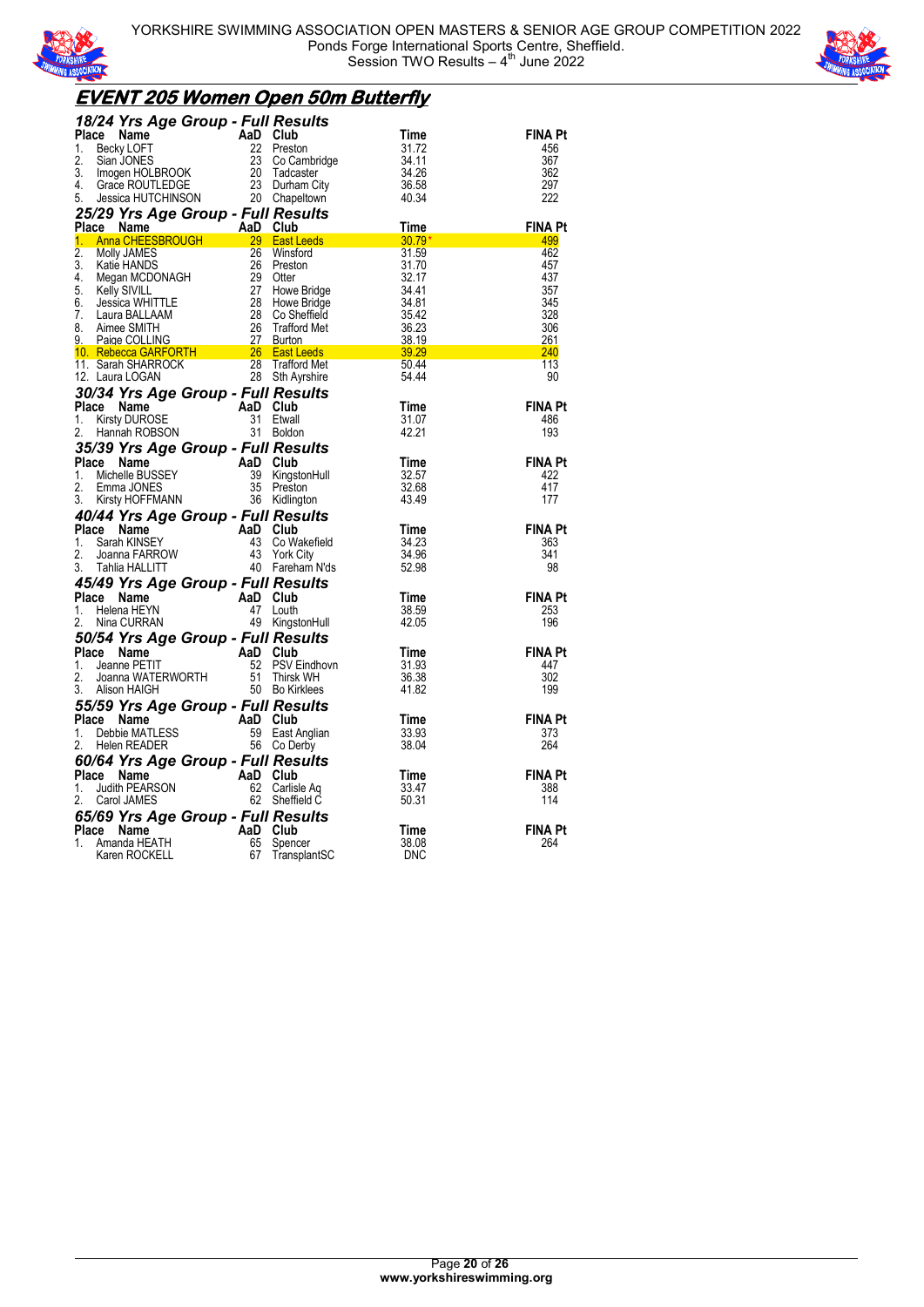



| <u>EVENT 206 Men Open 200m IM</u>                   |                     |                     |                    |                       |                |                    |                    |
|-----------------------------------------------------|---------------------|---------------------|--------------------|-----------------------|----------------|--------------------|--------------------|
| 18/24 Yrs Age Group - Full Results                  |                     |                     |                    |                       |                |                    |                    |
| Place<br>Name                                       | AaD Club            |                     | Time               | <b>FINA Pt</b>        | 50             | 100                | 150                |
| Thomas DAY<br>1.                                    |                     | 23 Co Sheffield     | 2:32.67            | 416                   | 30.30          | 1:10.80            | 1:55.67            |
| 25/29 Yrs Age Group - Full Results                  |                     |                     |                    |                       |                |                    |                    |
| Place<br>Name                                       | AaD Club            |                     | Time               | <b>FINA Pt</b>        | 50             | 100                | 150                |
| 1.<br>Stephen MARSHALL                              | 27                  | Preston             | 2:27.23            | 464                   | 29.23          | 1:09.89            | 1:52.33            |
| 2.<br>George RUSSELL<br>3.                          | 25                  | Rotherham Mo        | 2:28.82            | 449                   | 30.31          | 1:09.86            | 1:55.05            |
| Anthony SIMPSON<br>4.<br>Thomas ALLEN               | 29<br>26 Flitwick   | Newcastle           | 2:46.05<br>2:53.34 | 323<br>284            | 33.17<br>36.31 | 1:14.97<br>1:20.53 | 2:08.39<br>2:12.15 |
| Rob TAYLOR                                          |                     | 25 Co Wakefield     | <b>DNC</b>         |                       |                |                    |                    |
| 35/39 Yrs Age Group - Full Results                  |                     |                     |                    |                       |                |                    |                    |
| Place Name                                          | AaD Club            |                     | Time               | <b>FINA Pt</b>        | 50             | 100                | 150                |
| <b>Andrew CZYZEWSKI</b>                             |                     | 39 East Leeds       | 2:38.09            | 374                   | 31.26          | 1:13.95            | 2:00.38            |
| 40/44 Yrs Age Group - Full Results                  |                     |                     |                    |                       |                |                    |                    |
| Place Name                                          | AaD Club            |                     | Time               | <b>FINA Pt</b>        | 50             | 100                | 150                |
| $1_{-}$<br><b>Christopher MALPASS</b>               | 43                  | <b>Trafford Met</b> | 2:34.15            | 404                   | 30.46          | 1:10.36            | 1:57.04            |
| 2.<br><b>Phillip BURCHELL</b>                       | 42                  | Holywell            | 2:42.02            | 348                   | 36.20          | 1:22.79            | 2:05.05            |
| 3.<br>Peter GERMAIN                                 | 40 Carlisle Aq      |                     | 2:43.32            | 340                   | 34.32          | 1:17.68            | 2:04.24            |
| 45/49 Yrs Age Group - Full Results<br>Place<br>Name | AaD Club            |                     | Time               | <b>FINA Pt</b>        | 50             | 100                | 150                |
| <b>Stuart HAMER</b><br>1.                           | 47                  | Co Lincoln P        | 2:31.63            | 424                   | 29.66          | 1:11.53            | 1:53.53            |
| 2.<br><b>Timothy GLEESON</b>                        | 48                  | Co Sheffield        | 2:37.30            | 380                   | 34.07          | 1:17.02            | 2:01.88            |
| 3.<br>Leonardo LARI                                 | 47                  | <b>York City</b>    | 2:40.76            | 356                   | 34.55          | 1:19.99            | 2:02.96            |
| <b>Richard SYMONS</b>                               | 48                  | <b>Trafford Met</b> | <b>DNC</b>         |                       |                |                    |                    |
| 55/59 Yrs Age Group - Full Results                  |                     |                     |                    |                       |                |                    |                    |
| Place<br>Name                                       | AaD Club            |                     | Time               | <b>FINA Pt</b>        | 50             | 100                | 150                |
| Stuart HOYLE<br>1.                                  | 56                  | Harrogate           | 2:48.43            | 310                   | 35.16          | 1:18.27            | 2:10.18            |
| 2.<br><b>Matthew GRANT</b>                          | 58                  | Gates & Whick       | 2:51.20            | 295                   | 35.89          | 1:21.58            | 2:11.78            |
| 3.<br><b>Stuart PEARCE</b>                          |                     | 58 Co Lincoln P     | 3:24.43            | 173                   | 51.68          | 1:44.59            | 2:38.54            |
| 60/64 Yrs Age Group - Full Results                  |                     |                     |                    |                       |                |                    |                    |
| Place<br>Name<br>Mark JONES<br>1.                   | AaD Club<br>62      |                     | Time<br>2:57.20    | <b>FINA Pt</b><br>266 | 50<br>40.46    | 100<br>1:28.65     | 150<br>2:19.16     |
| David BRADFORD                                      | 64<br>Etwall        | Warrington M        | 3:26.47            | 168                   | 40.08          | 1:36.70            | 2:38.69            |
|                                                     |                     |                     |                    |                       |                |                    |                    |
| 65/69 Yrs Age Group - Full Results<br>Place<br>Name | AaD<br>Club         |                     | Time               | <b>FINA Pt</b>        | 50             | 100                | 150                |
| $1_{-}$<br>lan URQUHART                             | 68                  | Co Lincoln P        | 3:18.42            | 189                   | 41.85          | 1:38.39            | 2:34.21            |
| Peter GARLAND                                       | 68                  | KingstonHull        | <b>DNC</b>         |                       |                |                    |                    |
| 75/79 Yrs Age Group - Full Results                  |                     |                     |                    |                       |                |                    |                    |
| <b>Place</b><br>Name                                | Club<br>AaD         |                     | Time               | <b>FINA Pt</b>        | 50             | 100                | 150                |
| Alex BROWN<br>1.                                    | 78<br><b>B</b> lvth |                     | 3:58.37            | 109                   | 48.89          | 1:53.68            | 3:05.58            |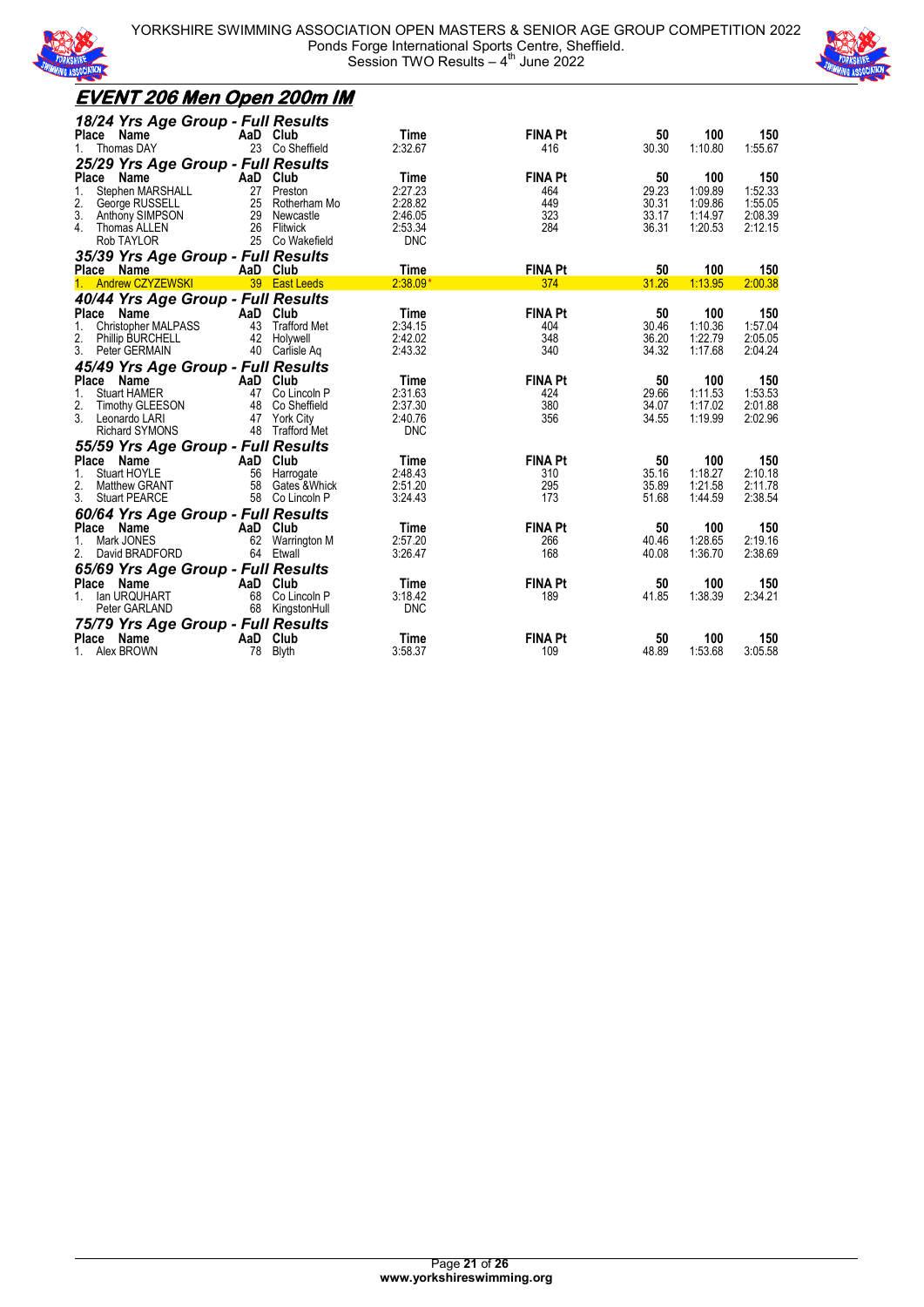



#### **EVENT 207 Women Open 200m IM** *18/24 Yrs Age Group - Full Results* **Place Name 1. AaD Club 1. Time 1. FINA Pt 50 100 150**<br>1. Grace ROUTLEDGE 23 Durham City 3:04.42 1. 319 37.80 1:26.47 2:22.96 1. Grace ROUTLEDGE 23 Durham City 3:04.42 3.04.42 319 37.80 1:26.47 2:22.96<br>2. Jessica HUTCHINSON 20 Chapeltown 3:07.20 305 41.41 1:27.98 2:25.80 Jessica HUTCHINSON *25/29 Yrs Age Group - Full Results* **Place Name 19 150 100 150**<br>1. Matilda THURINGER 125 Trafford Met 12:38.13<br>2. Laura BALLAAM 2.01.76 2.3 Co Sheffield 3:01.65 334 35.92 1:26.07 2:19.06 1. Matilda THURINGER 25 Trafford Met 2:38.13 507 33.70 1:14.34 2:01.76 Laura BALLAAM 28 Co Sheffield 3:01.65 334 334 35.92 1:26.07 *30/34 Yrs Age Group - Full Results* **Place Name AaD Club Time FINA Pt 50 100 150** Rebecca O'BRIEN 33 East Leeds DNC *40/44 Yrs Age Group - Full Results* **Place Name AaD Club Time FINA Pt 50 100 150**<br>1. Emma WILLS 43 York City 2:33.00<br>2. Nicola JONES 43 Bingley 3:12.25 282 43.25 1:33.33 2:29.62 1. Emma WILLS 43 York City 2:33.00 560 34.03 1:12.31 1:58.77 2. Nicola JONES 43 Bingley 3:12.25 282 43.25 1:33.33 2:29.62 Catherine CREMONA 44 Fleetwood DNC *45/49 Yrs Age Group - Full Results* **Place Name AaD Club Time FINA Pt 50 100 150** 1. Erzsebet KISS 46 Worksop 3:07.24 305 37.50 1:26.81 2:23.27 *50/54 Yrs Age Group - Full Results* **Place Name AaD Club Time FINA Pt 50 100 150** 1. Helen GORMAN 50 Co Cardiff 2:37.41 514 35.73 1:20.54 2:01.92 2. Nicola LATTY 51 Holywell 2:43.91 455 35.37 1:18.53 2:07.90 3. Suzanne HEGG 52 Lincoln Vulc 3:00.34 342 39.16 1:29.54 2:19.44 Joanna WATERWORTH 5. Kerry ANDERTON 51 Lincoln Vulc 4:04.25 137 55.42 2:01.74 3:09.23 *55/59 Yrs Age Group - Full Results* **Place Science AaD Club Time FINA Pt 50 100 150**<br>57 Co Sheffield 3:29.64 217 46.83 1:42.57 2:39.20 1. Wendy FIGURES 57 Co Sheffield 3:29.64 217 46.83 1:42.57 2:39.20 *60/64 Yrs Age Group - Full Results* **Place Name AaD Club Time FINA Pt 50 100 150**<br>
Judith PEARSON 62 Carlisle Ag DNC AaD Club Time<br>
62 Carlisle Aq DNC *65/69 Yrs Age Group - Full Results*<br>Place Name AaD Club Time FINA Pt 50 100 150 1. Amanda HEATH 65 Spencer 3:03.90 322 40.06 1:30.84 2:22.13 *70/74 Yrs Age Group - Full Results* **Place Name AaD Club Time FINA Pt 50 100 150**<br>Noreen EDERY 71 East Leeds DNC normal<br>T1 East Leeds DNC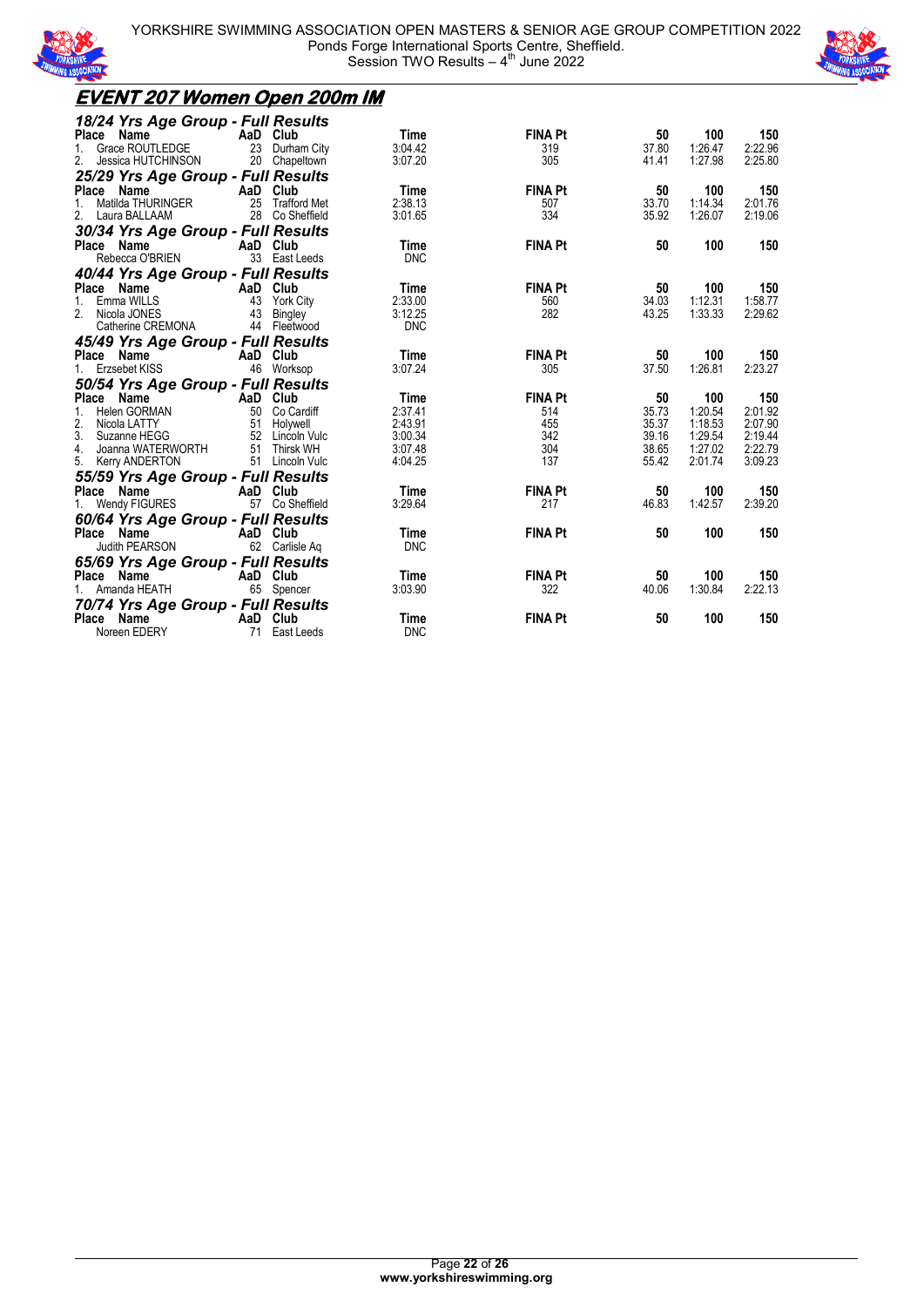



### **EVENT 208 Men Open 100m Freestyle**

| 18/24 Yrs Age Group - Full Results<br><b>Place</b><br>Name | AaD Club  |                     | Time            | <b>FINA Pt</b>        | 50          |
|------------------------------------------------------------|-----------|---------------------|-----------------|-----------------------|-------------|
|                                                            |           |                     |                 |                       |             |
| Owen GARSIDES<br>1.                                        |           | 21 KingstonHull     | 59.99           | 478                   | 28.46       |
| 2.<br>Matthew BLAIN                                        |           | 18 KingstonHull     | 1:00.62         | 463                   | 29.09       |
| 25/29 Yrs Age Group - Full Results                         |           |                     |                 |                       |             |
| Place Name<br><b>Example 2</b> AaD Club                    |           |                     | Time            | <b>FINA Pt</b>        | 50          |
| 1.<br>Jeffrey LO                                           |           | 27 East Leeds       | 53.07           | 690                   | 25.58       |
| 2.<br><b>Richard AYRE</b>                                  |           | 29 East Leeds       | 55.79           | 594                   | 26.34       |
| 3.<br>Luke POOL                                            |           | 28 Preston          | 57.28           | 549                   | 28.96       |
| 4.<br>Simon DUSTON                                         |           | 28 York City        | 58.61           | 512                   | 28.03       |
| 5.<br>Ryan BORTHWICK                                       |           | 28 Co Sheffield     | 59.26           | 496                   | 28.53       |
| 6.<br>Nicholas SIMPSON                                     |           | 26 Boldon           | 1:00.17         | 473                   | 28.80       |
| 7.<br>David WESTCOUGH                                      |           | 28 Enfield Sq       | 1:06.24         | 355                   | 31.41       |
| 8.<br>Thomas ALLEN                                         |           | 26 Flitwick         | 1:13.23         | 262                   | 33.29       |
|                                                            |           |                     |                 |                       |             |
| 30/34 Yrs Age Group - Full Results                         |           |                     |                 |                       |             |
| Place<br>Name                                              | AaD Club  |                     | Time            | <b>FINA Pt</b>        | 50          |
| Peter DAWES<br>1.                                          |           | 30 Kenilworth M     | 59.03           | 501                   | 28.73       |
| 2.<br>Dean HEAPS                                           |           | 30 Preston          | 1:02.65         | 419                   | 30.22       |
| 3.<br>Andrew DEWAR                                         |           | 33 Harrogate        | 1.04.43         | 385                   | 30.68       |
| 35/39 Yrs Age Group - Full Results                         |           |                     |                 |                       |             |
| Place Name                                                 | AaD Club  |                     | Time            | <b>FINA Pt</b>        | 50          |
| Craig WARD<br>1.                                           | 37        | Trafford Met        | 1:00.84         | 458                   | 28.01       |
| 2.<br>Sean PEERS                                           | 37        | <b>Trafford Met</b> | 1:01.61         | 441                   | 29.65       |
| 3.<br>Andrew CZYZEWSKI 39 East Leeds                       |           |                     | 1:02.14         | 430                   | 29.44       |
| 4.<br>Jonathan DOYLE                                       |           | 37 Preston          | 1:14.22         | 252                   |             |
| Alistair CRAWFORD                                          |           | 38 East Leeds       | <b>DNC</b>      |                       |             |
| Sam WATTS                                                  |           | 36 East Anglian     | <b>DNC</b>      |                       |             |
|                                                            |           |                     |                 |                       |             |
| 40/44 Yrs Age Group - Full Results                         |           |                     |                 |                       |             |
| Place<br>Name                                              | AaD Club  |                     | Time            | <b>FINA Pt</b>        | 50          |
| <b>Tristan HYMERS</b><br>1.                                |           | 43 York City        | 58.54           | 514                   | 28.46       |
| 2.<br>James BARWICK 40 East Leeds                          |           |                     | 1:05.56         | 366                   | 31.02       |
| 3.<br>Yury BOCHARNIKOV                                     |           | 41 Co Derby         | 1:09.53         | 307                   | 31.29       |
| 4.<br>Andrew CASTLE                                        | 42 Etwall |                     | 1:22.40         | 184                   | 39.26       |
| John KEEGAN                                                |           | 41 Winsford         | <b>DNC</b>      |                       |             |
| 45/49 Yrs Age Group - Full Results                         |           |                     |                 |                       |             |
| Place Name                                                 | AaD Club  |                     | Time            | <b>FINA Pt</b>        | 50          |
|                                                            |           |                     |                 |                       |             |
| lan SWIFT<br>1.<br>2.                                      |           | 49 Co Sheffield     | 1:02.70         | 418                   | 30.67       |
| Jonathan LEECH                                             |           | 46 Co Sheffield     | 1:14.33         | 251                   | 35.18       |
| Steven WALSH                                               |           | 45 Winsford         | <b>DNC</b>      |                       |             |
| 50/54 Yrs Age Group - Full Results                         |           |                     |                 |                       |             |
| Place Name                                                 | AaD Club  |                     | Time            | <b>FINA Pt</b>        | 50          |
| Jamie MCHALE<br>1.                                         |           | 50 Co Sheffield     | 1:02.61         | 420                   | 30.10       |
| 2.<br>Clive SMITH                                          | 53 Etwall |                     | 1:21.04         | 193                   | 37.53       |
|                                                            |           |                     |                 |                       |             |
|                                                            |           |                     |                 |                       |             |
| 55/59 Yrs Age Group - Full Results                         |           |                     |                 |                       |             |
| Place Name                                                 | AaD Club  |                     | Time            | <b>FINA Pt</b>        | 50          |
| 1.<br>Hugh TAYLOR                                          |           | 58 KingstonHull     | 1:00.70         | 461                   | 29.36       |
| 2.<br>Alex METCALFE                                        |           | 55 Preston          | 1:02.62         | 420                   | 29.99       |
| 3.<br>Matthew GRANT                                        |           | 58 Gates & Whick    | 1:09.00         | 314                   | 33.55       |
| 4.<br><b>Stuart PEARCE</b>                                 |           | 58 Co Lincoln P     | 1:19.57         | 204                   | 38.03       |
| 5.<br>Michael BURGESS                                      |           | 57 Horwich          | 1:20.03         | 201                   | 37.21       |
| Stuart HOYLE                                               |           | 56 Harrogate        | <b>DNC</b>      |                       |             |
| Marcel SCHOLTEN                                            |           | 56 Modernian        | <b>DNC</b>      |                       |             |
|                                                            |           |                     |                 |                       |             |
| 60/64 Yrs Age Group - Full Results                         |           |                     |                 |                       |             |
| <b>Place</b><br>Name                                       | AaD Club  |                     | Time            | <b>FINA Pt</b>        | 50          |
| Alec JOHNSON<br>1.                                         |           | 60 Trafford Met     | 59.77           | 483                   | 29.21       |
| 2.<br><b>Stewart ROWE</b>                                  |           | 60 Scarborough      | 1:06.04         | 358                   | 31.83       |
| 3.<br>Paul TALLENTIRE                                      |           | 60 Carlisle Aq      | 1:10.09         | 299                   | 33.24       |
| 4.<br>David BRADFORD                                       | 64 Etwall |                     | 1:10.27         | 297                   | 33.29       |
| 5.<br>Mark JONES                                           |           | 62 Warrington M     | 1:11.23         | 285                   | 34.99       |
| <b>Anthony PEARSON</b><br>6.                               |           | 62 East Leeds       | $1:14.23*$      | <b>252</b>            | 35.26       |
| 7. David LEWIS                                             |           | 61 East Leeds       | 1:15.60         | 238                   | 35.33       |
| <b>Martyn FRESHER</b>                                      |           | 60 Team Anglia      | <b>DNC</b>      |                       |             |
| 65/69 Yrs Age Group - Full Results                         |           |                     |                 |                       |             |
| Place Name                                                 | AaD Club  |                     | Time            | <b>FINA Pt</b>        | 50          |
| lan URQUHART<br>1.                                         |           | 68 Co Lincoln P     | 1:18.02         | 217                   | 37.62       |
| 2.<br><b>Nick MINNS</b>                                    |           | 69 Co Lincoln P     | 1:25.09         | 167                   |             |
| 3.<br>David ROBERTS                                        |           | 67 Winsford         | 1:30.48         | 139                   | 44.19       |
|                                                            |           |                     |                 |                       |             |
| 70/74 Yrs Age Group - Full Results                         |           |                     |                 |                       |             |
| Place Name                                                 | AaD Club  |                     | Time            | <b>FINA Pt</b>        | 50          |
| <b>Brian TAYLOR</b><br>1.                                  |           | 72 Adwick           | 1:19.21         | 207                   | 38.42       |
|                                                            |           |                     |                 |                       |             |
| 75/79 Yrs Age Group - Full Results                         |           |                     |                 |                       |             |
| Place Name                                                 | AaD Club  |                     | Time            | <b>FINA Pt</b>        | 50          |
| Alex BROWN<br>1.                                           | 78 Blyth  |                     | 1:27.88         | 152                   | 41.63       |
| 2.<br>William NOBLE                                        |           | 75 TransplantSC     | 1:36.03         | 116                   | 44.14       |
| 85 Yrs/Over Age Group - Full Results                       |           |                     |                 |                       |             |
| Place Name<br>Colin SAGE<br>1.                             | AaD Club  | 86 KingstonHull     | Time<br>1:32.65 | <b>FINA Pt</b><br>129 | 50<br>44.53 |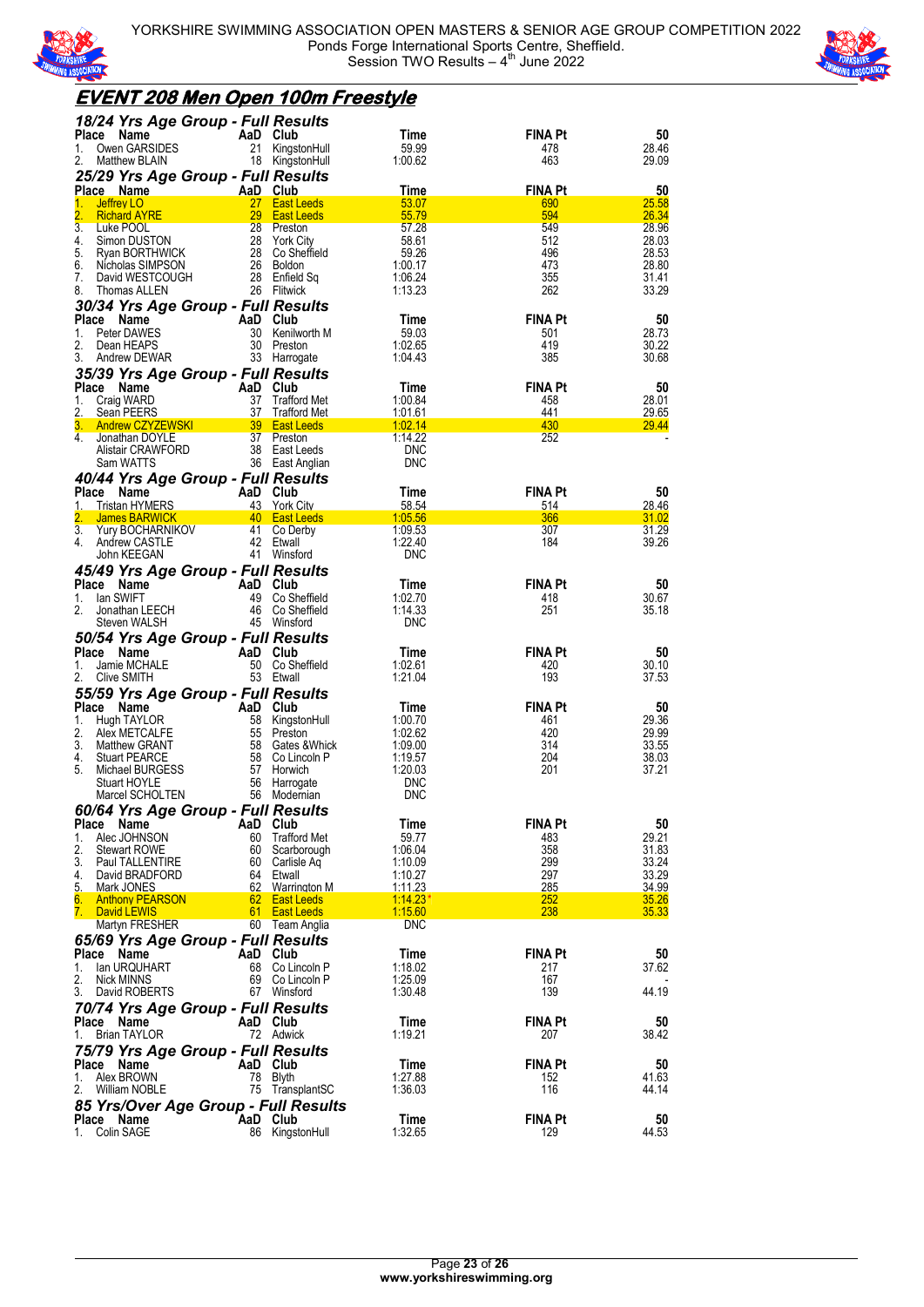



### **EVENT 209 Women Open 100m Freestyle**

| 18/24 Yrs Age Group - Full Results               |          |                                |                       |                       |                |
|--------------------------------------------------|----------|--------------------------------|-----------------------|-----------------------|----------------|
| <b>Place</b><br>Name                             |          | AaD Club                       | Time                  | <b>FINA Pt</b>        | 50             |
| Aleah ROSS<br>1.                                 | 21       | KingstonHull                   | 1:05.61               | 489                   | 30.78          |
| 2.<br>Imogen HOLBROOK                            | 20       | Tadcaster                      | 1:08.36               | 432                   | 32.58          |
| 3.<br>Charlotte BENTLEY                          | 24       | Co Derby                       | 1:08.93               | 422                   | 33.19          |
| 4.<br><b>Holly GLOSSOP</b><br>5.                 | 23       | Sheffield C<br>18 RichmondDale | 1:17.85<br>1:25.65    | 293<br>220            | 37.59<br>40.82 |
| Ellen STEPHENSON<br>6.<br>Alexandra EDWARDS      |          | 23 Soundwell                   | 1:50.40               | 102                   | 47.64          |
| 25/29 Yrs Age Group - Full Results               |          |                                |                       |                       |                |
| Place Name                                       |          | AaD Club                       | Time                  | <b>FINA Pt</b>        | 50             |
| 1.<br>Victoria CUNNINGHAM                        | 28       | <b>Trafford Met</b>            | 59.52                 | 655                   | 28.70          |
| 2.<br>Ruth MILLER                                | 29       | Heart Of Mid                   | 1:02.98               | 553                   | 30.24          |
| 3.<br><b>Katie HANDS</b>                         |          | 26 Preston                     | <u>1.04.01</u>        | 527                   | 30.57          |
| 4.<br>Anna CHEESBROUGH                           |          | 29 East Leeds                  | $1.04.22*$            | 522                   | 31.24          |
| 5.<br>Kirralise HANSFORD                         | 25       | York City                      | 1:07.63               | 446                   | 32.58          |
| 6.<br>Jessica WHITTLE                            |          | 28 Howe Bridge                 | 1:07.66               | 446                   | 32.67          |
| 7.<br>Aimee SMITH                                | 26       | Trafford Met                   | 1:08.22               | 435                   | 32.87          |
| 8.<br>Megan GREEN<br>9.                          |          | 26 Preston<br>27 Howe Bridge   | 1:08.41<br>1:09.53    | 431<br>411            | 32.16<br>33.35 |
| <b>Kelly SIVILL</b><br>10. Laura JOYCE           |          | 26 Preston                     | 1:09.55               | 410                   | 32.73          |
| 11. Paige COLLING                                | 27       | Burton                         | 1:13.31               | 350                   | 34.82          |
| 12. Helen SCULTHORP                              |          | 27 East Leeds                  | 1:13.97               | 341                   | 35.29          |
| 13. Rebecca GARFORTH                             |          | 26 East Leeds                  | 1:18.02               | 291                   | 36.90          |
| 14. Laura LOGAN                                  |          | 28 Sth Ayrshire                | 1:55.75               | 89                    | 55.21          |
| 30/34 Yrs Age Group - Full Results               |          |                                |                       |                       |                |
| Place Name                                       |          | AaD Club                       | Time                  | <b>FINA Pt</b>        | 50             |
| <b>Lucy RECCHIA</b><br>1.                        | 31.      | <b>East Leeds</b>              | 1:04.95               | 504                   | 31.93          |
| 2.<br><b>Kirsty DUROSE</b>                       | 31       | Etwall                         | 1:07.01               | 459                   | 32.27          |
| Rebecca O'BRIEN                                  |          | 33 East Leeds                  | <b>DNC</b>            |                       |                |
| Catherine DEMONT                                 |          | 31 Otter                       | <b>DNC</b>            |                       |                |
| 35/39 Yrs Age Group - Full Results               |          |                                |                       |                       |                |
| Place<br>Name                                    |          | AaD Club                       | Time                  | <b>FINA Pt</b>        | 50             |
| 1.<br>Kirsty HOFFMANN<br>2.<br>Eleanor GRIMES    |          | 36 Kidlington<br>36 Co Derby   | 1:22.52<br>1:23.38    | 246<br>238            | 39.25<br>39.71 |
| 3.<br>Beatrix LANGARA                            |          | 39 Bo Kirklees                 | 1:25.19               | 223                   | 40.60          |
|                                                  |          |                                |                       |                       |                |
|                                                  |          |                                |                       |                       |                |
| 40/44 Yrs Age Group - Full Results               |          |                                |                       |                       |                |
| Place Name                                       |          | AaD Club                       | Time                  | <b>FINA Pt</b>        | 50             |
| Sarah KINSEY<br>1.                               | 43       | Co Wakefield                   | 1:08.80               | 424                   | 33.13          |
| 2.<br>Joanna FARROW                              |          | 43 York City                   | 1:09.86               | 405                   | 34.18          |
| 45/49 Yrs Age Group - Full Results               |          |                                |                       |                       |                |
| Place Name                                       |          | AaD Club                       | Time                  | <b>FINA Pt</b>        | 50             |
| 1.<br>Erzsebet KISS<br>2.                        | 46<br>47 | Worksop                        | 1:17.24               | 300                   | 36.15          |
| Helena HEYN<br>Lucie WAINWRIGHT                  |          | Louth<br>48 Matlock            | 1:17.77<br><b>DNC</b> | 293                   | 37.49          |
|                                                  |          |                                |                       |                       |                |
| 50/54 Yrs Age Group - Full Results<br>Place Name |          | AaD Club                       | Time                  | <b>FINA Pt</b>        | 50             |
| Helen SADLER<br>1.                               | 52       | <b>Trafford Met</b>            | 1:04.10               | 524                   | 30.99          |
| 2.<br>Suzanne HEGG                               | 52       | Lincoln Vulc                   | 1:10.01               | 402                   | 33.57          |
| Joanna WATERWORTH<br>3.                          |          | 51 Thirsk WH                   | 1:16.98               | 303                   | 36.15          |
| 55/59 Yrs Age Group - Full Results               |          |                                |                       |                       |                |
| Place<br>Name                                    |          | AaD Club                       | Time                  | <b>FINA Pt</b>        | 50             |
| Elizabeth SHAW<br>1.                             | 56       | Otter                          | 1:17.03               | 302                   | 37.46          |
| 2.<br>Lynne DAWSON                               |          | 55 Chapeltown                  | 1:27.92               | 203                   | 42.00          |
| 3.<br>Suzanne HOLLICK                            |          | 59 Co Lincoln P                | 1:30.80               | 184                   | 41.88          |
| Nuala MUIR-COCHRANE                              | 58       | Gates &Whick                   | <b>DNC</b>            |                       |                |
| Debbie MATLESS                                   |          | 59 East Anglian                | <b>DNC</b>            |                       |                |
| <b>Jo BEARDSWORTH</b>                            |          | 57 Harrogate                   | <b>DNC</b>            |                       |                |
| 60/64 Yrs Age Group - Full Results               |          |                                |                       |                       |                |
| Place<br>Name<br>1.                              | 63       | AaD Club                       | Time                  | <b>FINA Pt</b>        | 50             |
| <b>Verity DOBBIE</b><br>2.<br>Catherine HARTLE   | 64       | Gates & Whick<br>Co Sheffield  | 1:21.40<br>1:25.12    | 256<br>224            | 39.37<br>39.59 |
| 3.<br>Carol JAMES                                | 62       | Sheffield C                    | 1:37.91               | 147                   | 46.92          |
| Julie HOYLE                                      |          | 60 Harrogate                   | <b>DNC</b>            |                       |                |
| 65/69 Yrs Age Group - Full Results               |          |                                |                       |                       |                |
| Place Name<br>Valerie THORP<br>1.                |          | AaD Club<br>69 Co Derby        | Time<br>1:34.03       | <b>FINA Pt</b><br>166 | 50             |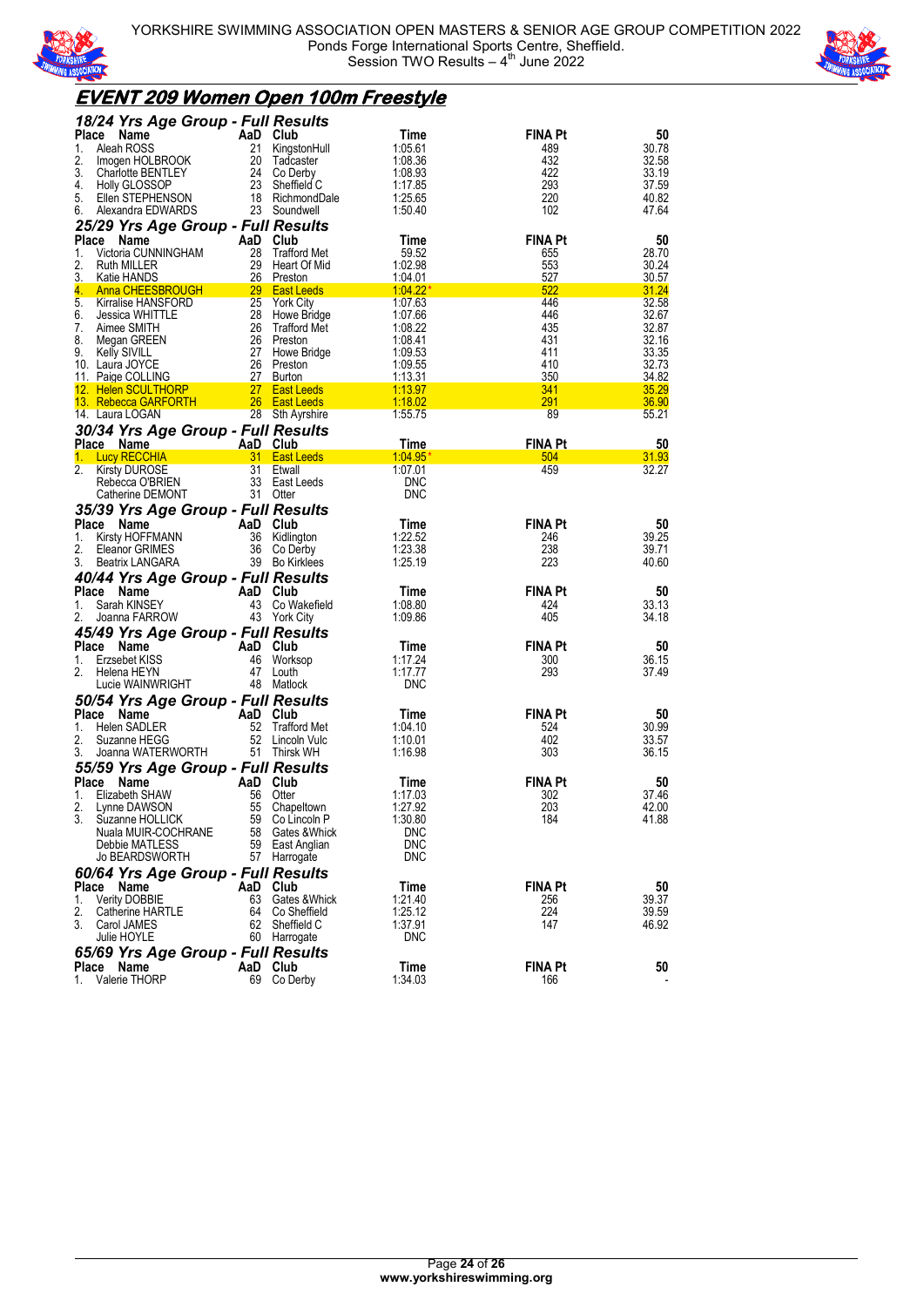



### **EVENT 210 Men Open 50m Backstroke**

| 18/24 Yrs Age Group - Full Results                                                                                                                                                                                |                                                                   |                              |                       |
|-------------------------------------------------------------------------------------------------------------------------------------------------------------------------------------------------------------------|-------------------------------------------------------------------|------------------------------|-----------------------|
| Place Name Map Club Time<br>Place Name AaD Club Time<br>1. Shaheen ALGHOFARI 22 East Leeds 28.53*<br>2. Owen GARSIDES 21 KingstonHull 32.81<br>3. Thomas DAY 23 Co Sheffield 32.86<br>Joe STOTT 23 East Leeds DNC |                                                                   |                              | <b>FINA Pt</b>        |
|                                                                                                                                                                                                                   |                                                                   |                              | 580<br>381            |
|                                                                                                                                                                                                                   |                                                                   |                              | 379                   |
|                                                                                                                                                                                                                   |                                                                   |                              |                       |
| 25/29 Yrs Age Group - Full Results                                                                                                                                                                                |                                                                   |                              |                       |
| Comparison of the Manusov Company of the Manusov Comparison and Club<br>Rob TAYLOR 25 Co Wak<br>Thomas ALLEN 26 Flitwick<br>Callan DAWSON 28 Burton<br>Place                                                      | F <i>ull Results</i><br>aD Club<br>25 Co Wakefield<br>26 Elitwick | Time                         | <b>FINA Pt</b>        |
| 1.                                                                                                                                                                                                                |                                                                   | 32.78                        | 382                   |
| 2 <sup>2</sup><br>3.                                                                                                                                                                                              |                                                                   | 38.62<br>41.80               | 234<br>184            |
| 30/34 Yrs Age Group - Full Results                                                                                                                                                                                |                                                                   |                              |                       |
| Place Name                                                                                                                                                                                                        |                                                                   | Time                         | <b>FINA Pt</b>        |
| <b>Ce Name</b> AaD Club<br>Aiden WEDGWOOD 31 Kingst<br>1.                                                                                                                                                         | a <b>p Grup</b><br>31 KingstonHull                                | 35.19                        | 309                   |
| 40/44 Yrs Age Group - Full Results                                                                                                                                                                                |                                                                   |                              |                       |
|                                                                                                                                                                                                                   |                                                                   |                              | <b>FINA Pt</b>        |
|                                                                                                                                                                                                                   |                                                                   | $\frac{7 \text{ime}}{32.31}$ | 399                   |
| Place Name<br>1. Christopher MALPASS<br>1. Christopher MALPASS<br>2. James BARWICK<br>3. Michael RIMMINGTON<br>2. Warrington M                                                                                    |                                                                   | 35.30                        | 383<br>306            |
| 45/49 Yrs Age Group - Full Results                                                                                                                                                                                |                                                                   |                              |                       |
| Place Name                                                                                                                                                                                                        |                                                                   | Time                         | <b>FINA Pt</b>        |
| Ce Name AaD Club<br>Timothy GLEESON 48 Co Sheffield<br>Paul TIFFANY 49 Co Bradford<br>1.                                                                                                                          |                                                                   | 35.50                        | 301                   |
| 2.                                                                                                                                                                                                                |                                                                   | 35.77                        | 294                   |
| 50/54 Yrs Age Group - Full Results                                                                                                                                                                                |                                                                   |                              |                       |
| Ce Name AaD Club<br>Jamie MCHALE 50 Co Sheffield<br>Place Name                                                                                                                                                    |                                                                   | Time                         | <b>FINA Pt</b>        |
|                                                                                                                                                                                                                   |                                                                   | <b>DNC</b>                   |                       |
| 55/59 Yrs Age Group - Full Results                                                                                                                                                                                |                                                                   |                              |                       |
| Place Name<br>$1_{-}$                                                                                                                                                                                             |                                                                   | Time<br>35.42                | <b>FINA Pt</b><br>303 |
| Ce Name<br>Hugh TAYLOR 58 KingstonHull<br>Marcel SCHOLTEN 56 Modernian                                                                                                                                            |                                                                   | DNC                          |                       |
| 60/64 Yrs Age Group - Full Results                                                                                                                                                                                |                                                                   |                              |                       |
| ce Name<br>Stephen ALLEN 62 Harrogate<br>Place Name                                                                                                                                                               |                                                                   | Time                         | <b>FINA Pt</b>        |
| 1.                                                                                                                                                                                                                |                                                                   | 35.27                        | 307                   |
| 65/69 Yrs Age Group - Full Results                                                                                                                                                                                |                                                                   |                              |                       |
| <b>Ce Name</b> David ROBERTS<br>David ROBERTS 67 Winsford<br>Place Name                                                                                                                                           |                                                                   | Time                         | <b>FINA Pt</b>        |
| 1.                                                                                                                                                                                                                |                                                                   | 54.87                        | 81                    |
| 70/74 Yrs Age Group - Full Results<br>Place                                                                                                                                                                       |                                                                   |                              | <b>FINA Pt</b>        |
| 1.                                                                                                                                                                                                                |                                                                   | Time<br>37.46                | 256                   |
| 2.                                                                                                                                                                                                                |                                                                   | 48.28                        | 119                   |
| Compared to the Name And Club<br>Steve GROSSMAN 70 Wellingboro<br>Godfrey GREEN 73 Co Lincoln P<br>Richard ADAMS 72 TransplantSC<br>3.                                                                            |                                                                   | 1:01.48                      | 58                    |
| <b>75/79 Yrs Age Group - Full Results<br/> Place Name AaD Club<br/> 1. Robin OLDFIELD 75 Shrewsbury<br/> 2. William NOBLE 75 TransplantSC</b>                                                                     |                                                                   |                              |                       |
|                                                                                                                                                                                                                   |                                                                   | Time                         | <b>FINA Pt</b>        |
|                                                                                                                                                                                                                   |                                                                   | 42.74<br>47.47               | 172                   |
|                                                                                                                                                                                                                   |                                                                   |                              | 126                   |
| <b>80/84 Yrs Age Group - Full Results<br/> Place Name AaD Club<br/> 1. Neil MACKINNON 81 Trafford Met<br/> 2. Paul CLARKE 80 Beaver Mast</b>                                                                      |                                                                   | Time                         | <b>FINA Pt</b>        |
|                                                                                                                                                                                                                   |                                                                   | 43.24                        | 166                   |
|                                                                                                                                                                                                                   |                                                                   | 55.88                        | 77                    |
| <b>85 Yrs/Over Age Group - Full Results<br/> Place Name AaD Club<br/> 1. Colin SAGE 1. 86 KingstonHull<br/> 2. Bill MOORE 85 East Leeds</b>                                                                       |                                                                   |                              |                       |
|                                                                                                                                                                                                                   |                                                                   | Time                         | <b>FINA Pt</b>        |
|                                                                                                                                                                                                                   |                                                                   | 50.91                        | 102                   |
|                                                                                                                                                                                                                   |                                                                   | $57.05*$                     | <u>72</u>             |